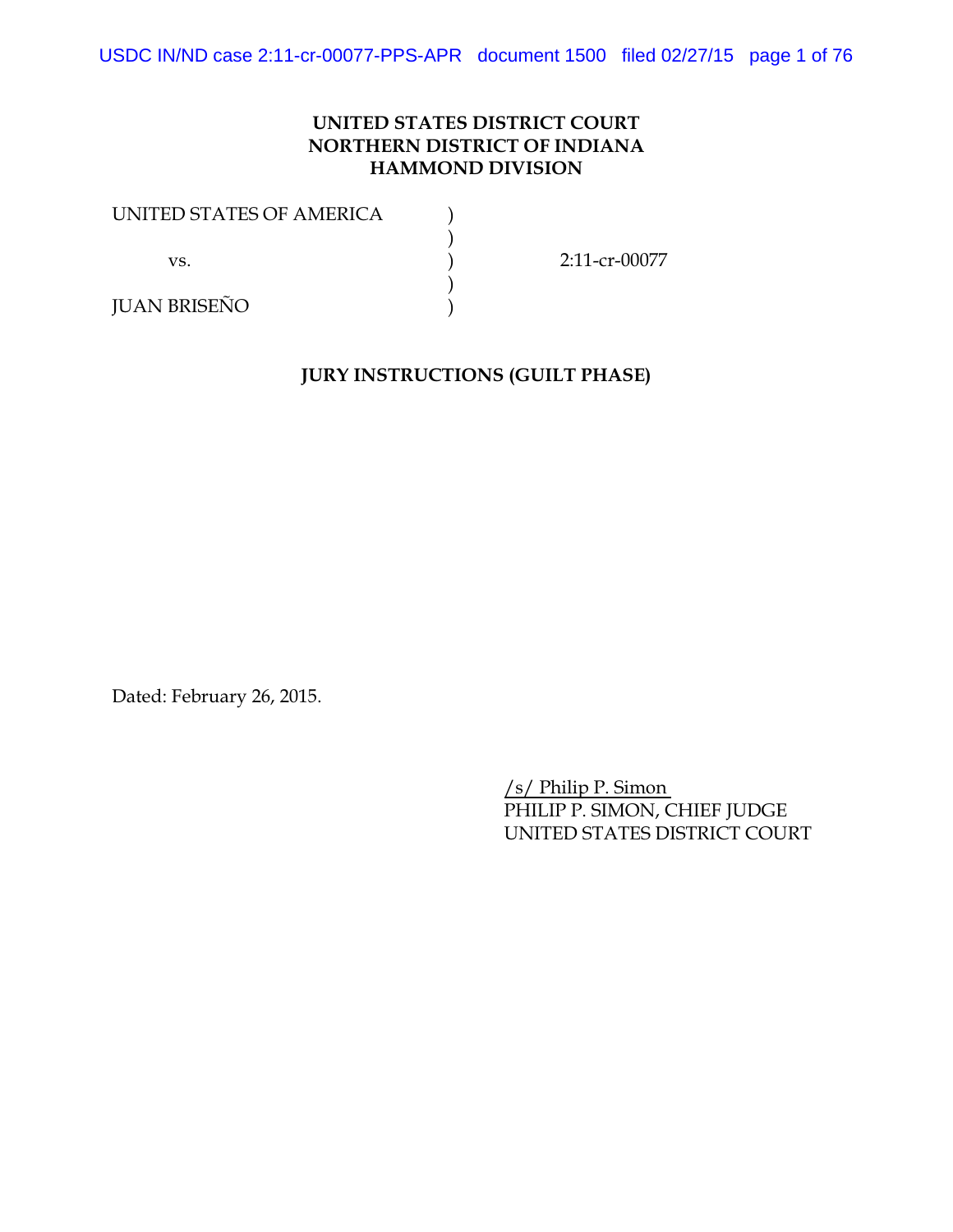Members of the jury, I will now instruct you on the law that you must follow in deciding this case. I will also give you a copy of these instructions to use in the jury room. You must follow all of my instructions about the law, even if you disagree with them. This includes the instructions I gave you before the trial, any instructions I gave you during the trial, and the instructions I am giving you now.

As jurors, you have two duties. Your first duty is to decide the facts from the evidence that you saw and heard here in court. This is your job, not my job or anyone else's job.

Your second duty is to take the law as I give it to you, apply it to the facts, and decide if the government has proved the defendant guilty beyond a reasonable doubt.

You must perform these duties fairly and impartially. Do not let sympathy, prejudice, fear, or public opinion influence you. In addition, do not let any person's race, color, religion, national ancestry, or gender influence you.

You must not take anything I said or did during the trial as indicating that I have an opinion about the evidence or about what I think your verdict should be.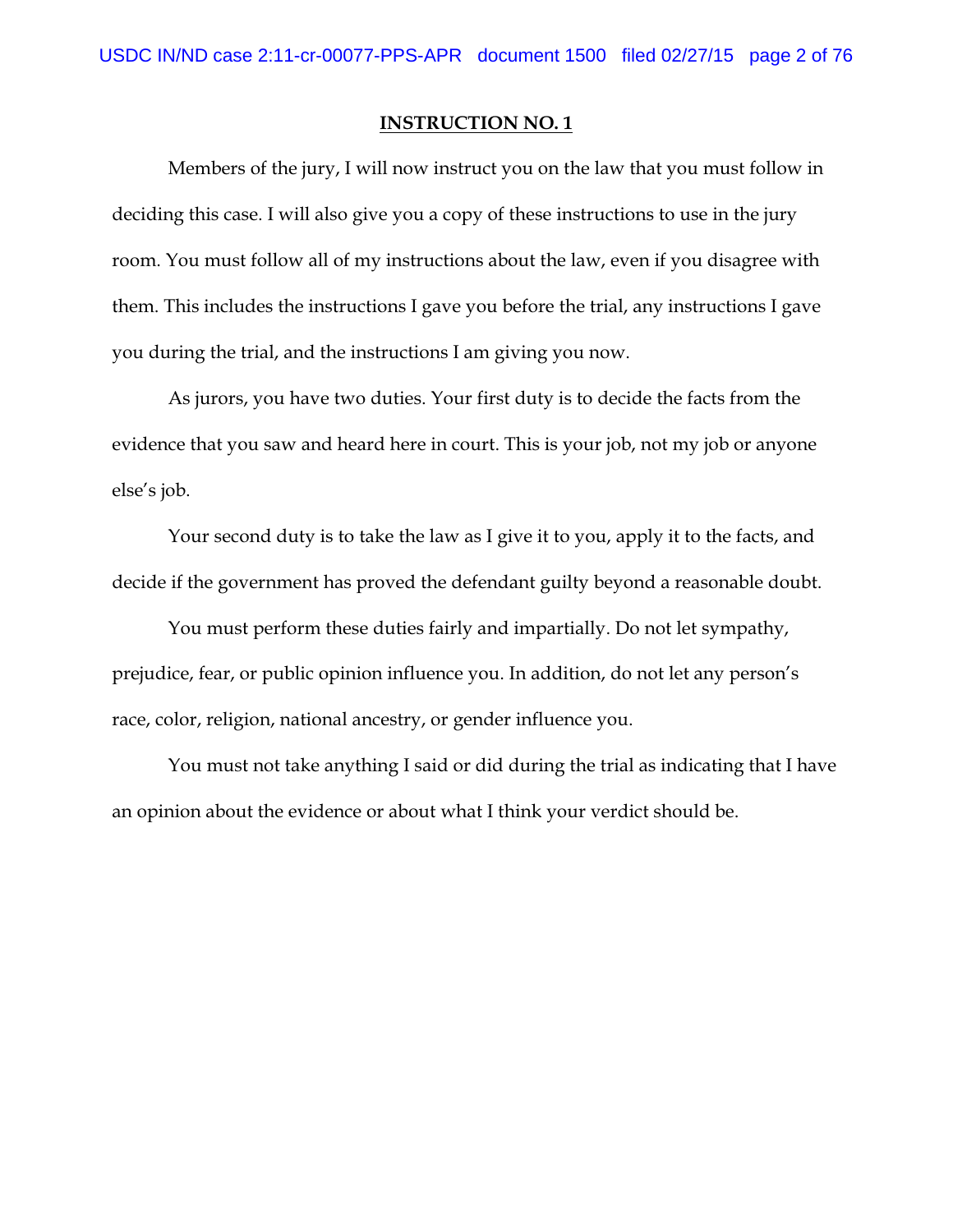The charges against the defendant are in a document called a fourth superseding indictment.

The fourth superseding indictment in this case charges that the defendant committed the following crimes:

Count One of the fourth superseding indictment charges the defendant with conspiracy to commit racketeering. Count Two charges the defendant with conspiring to knowingly and intentionally possess with intent to distribute and distribute one hundred (100) kilograms or more of a mixture and substance containing a detectable amount of marijuana and five (5) kilograms or more of a mixture and substance containing a detectable amount of cocaine. Counts Nine, Thirteen, Fifteen, Seventeen, Nineteen, and Twenty-One charge the defendant with murder in aid of racketeering. Counts Twenty-Three, Twenty-Seven, and Twenty-Nine charge the defendant with attempted murder in aid of racketeering. Counts Twenty-Four, Twenty-Eight, and Thirty charge the defendant with use of a firearm during and in relation to a crime of violence. The defendant has pled not guilty to the charges.

The fourth superseding indictment is simply the formal way of telling the defendant what crimes he is accused of committing. It is not evidence that the defendant is guilty. It does not even raise a suspicion of guilt.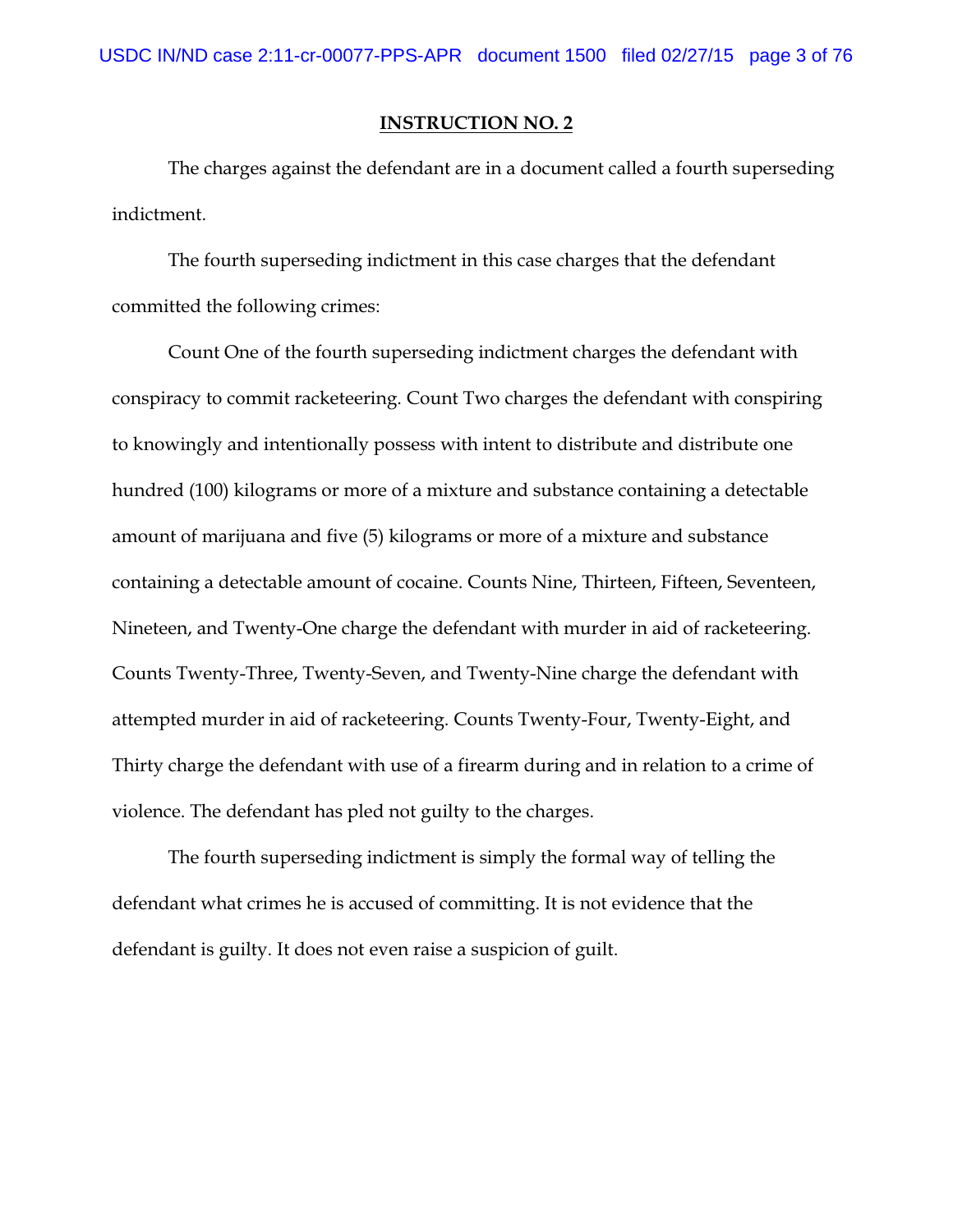The defendant is presumed innocent of each and every one of the charges. This presumption continues throughout the case, including during your deliberations. It is not overcome unless, from all the evidence in the case, you are convinced beyond a reasonable doubt that the defendant is guilty as charged.

The government has the burden of proving the defendant's guilt beyond a reasonable doubt. This burden of proof stays with the government throughout the case.

The defendant is never required to prove his innocence. He is not required to produce any evidence at all.

*7th Circuit Pattern Jury Instructions*, No. 1.03 (Presumption of Innocence / Burden of Proof).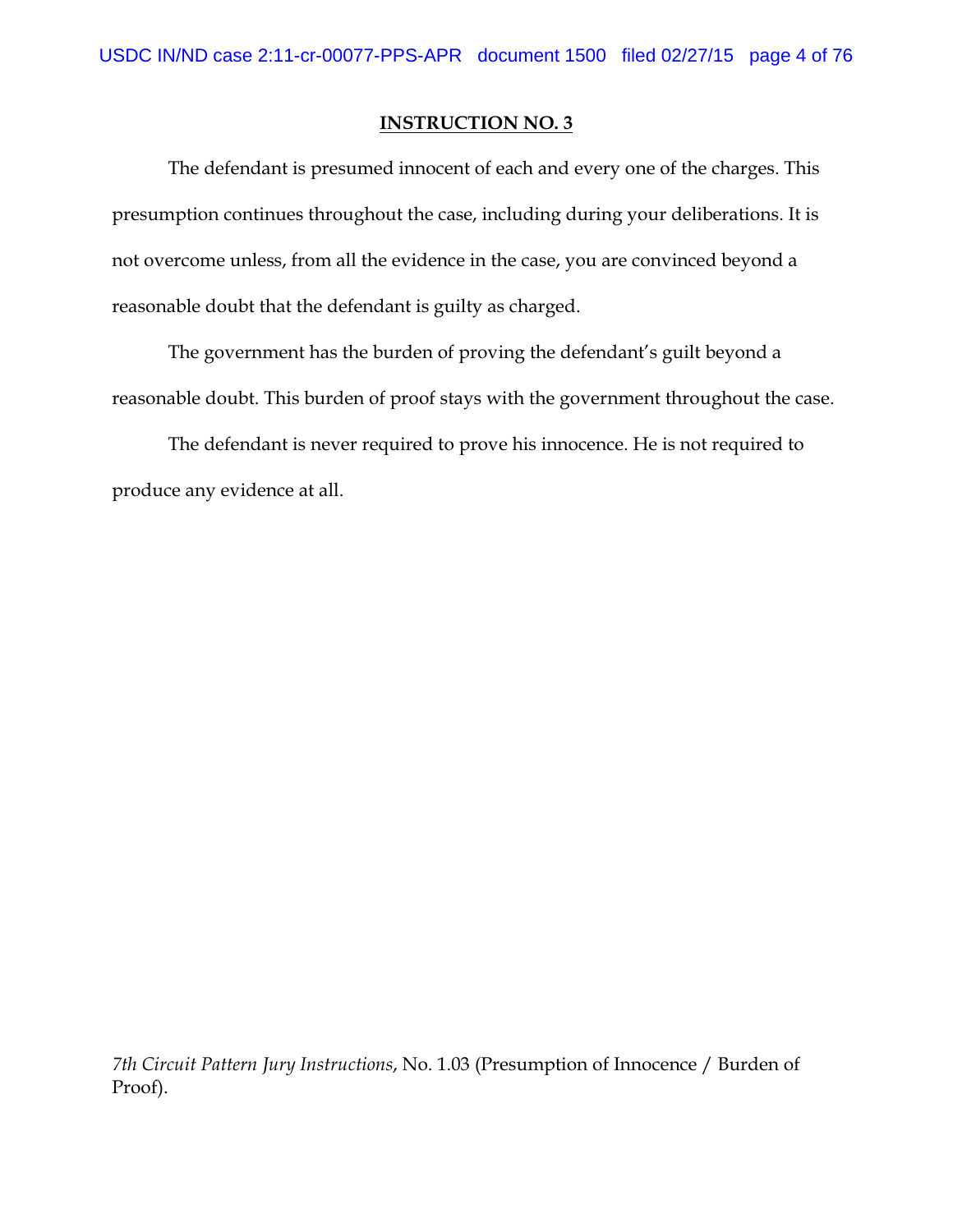You must make your decision based only on the evidence that you saw and heard here in court. Do not consider anything you may have seen or heard outside of court, including anything from the newspaper, television, radio, the Internet, or any other source.

The evidence includes only what the witnesses said when they were testifying under oath, the exhibits that I allowed into evidence, and any stipulations that the lawyers agreed to. A stipulation is an agreement that certain facts are true or that a witness would have given certain testimony.

Nothing else is evidence. The lawyers' statements and arguments are not evidence. If what a lawyer said is different from the evidence as you remember it, the evidence is what counts. The lawyers' questions and objections likewise are not evidence.

A lawyer has a duty to object if he thinks a question is improper. If I sustained objections to questions the lawyers asked, you must not speculate on what the answers might have been.

If, during the trial, I struck testimony or exhibits from the record, or told you to disregard something, you must not consider it.

*7th Circuit Pattern Jury Instructions*, No. 2.01 (The Evidence).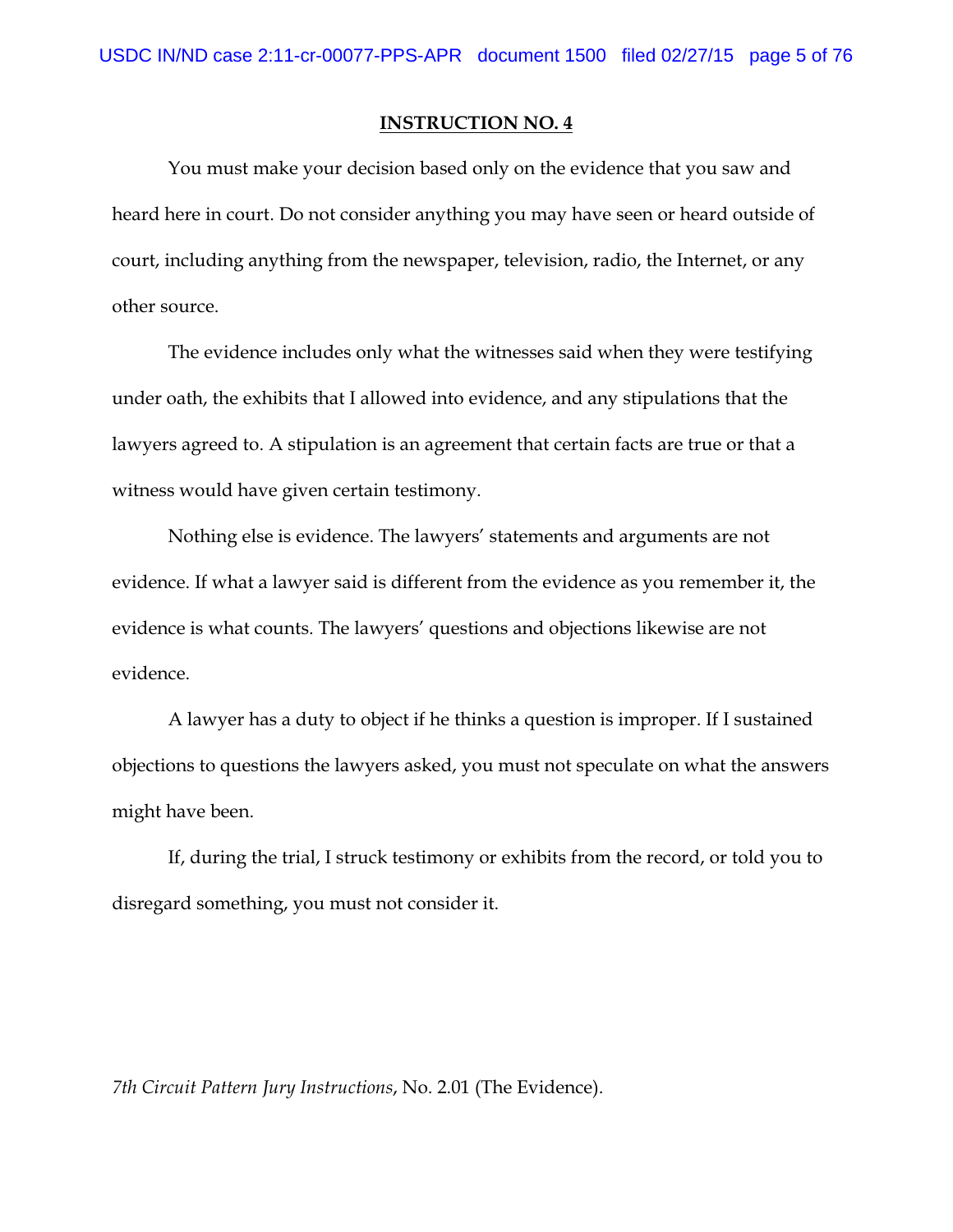Give the evidence whatever weight you decide it deserves. Use your common sense in weighing the evidence, and consider the evidence in light of your own everyday experience.

People sometimes look at one fact and conclude from it that another fact exists. This is called an inference. You are allowed to make reasonable inferences, so long as they are based on the evidence.

*7th Circuit Pattern Jury Instructions*, No. 2.0 (Considering The Evidence).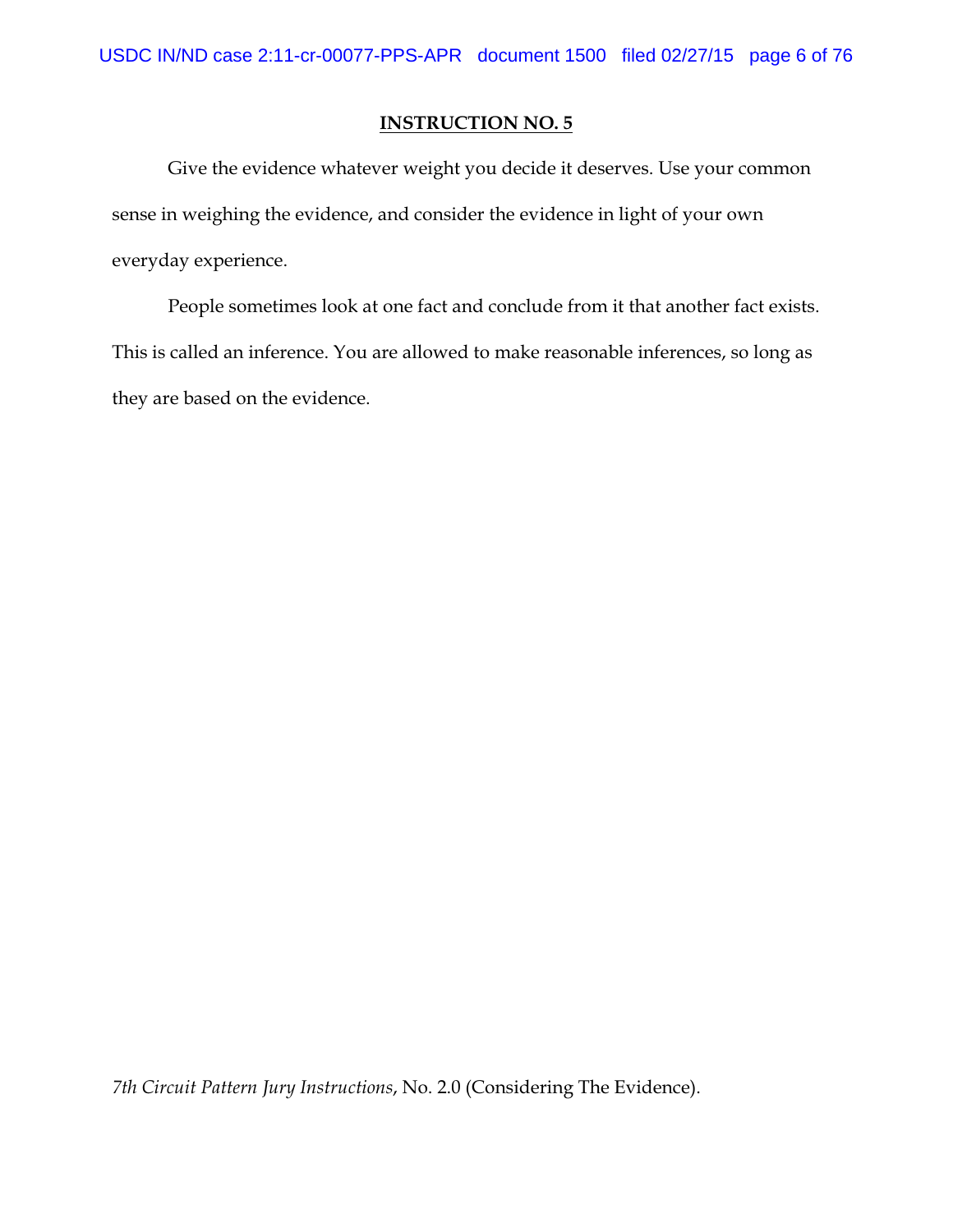You may have heard the terms "direct evidence" and "circumstantial evidence." Direct evidence is evidence that directly proves a fact. Circumstantial evidence is evidence that indirectly proves a fact.

You are to consider both direct and circumstantial evidence. The law does not say that one is better than the other. It is up to you to decide how much weight to give to any evidence, whether direct or circumstantial.

*7th Circuit Pattern Jury Instructions*, No. 2.03 (Direct and Circumstantial Evidence).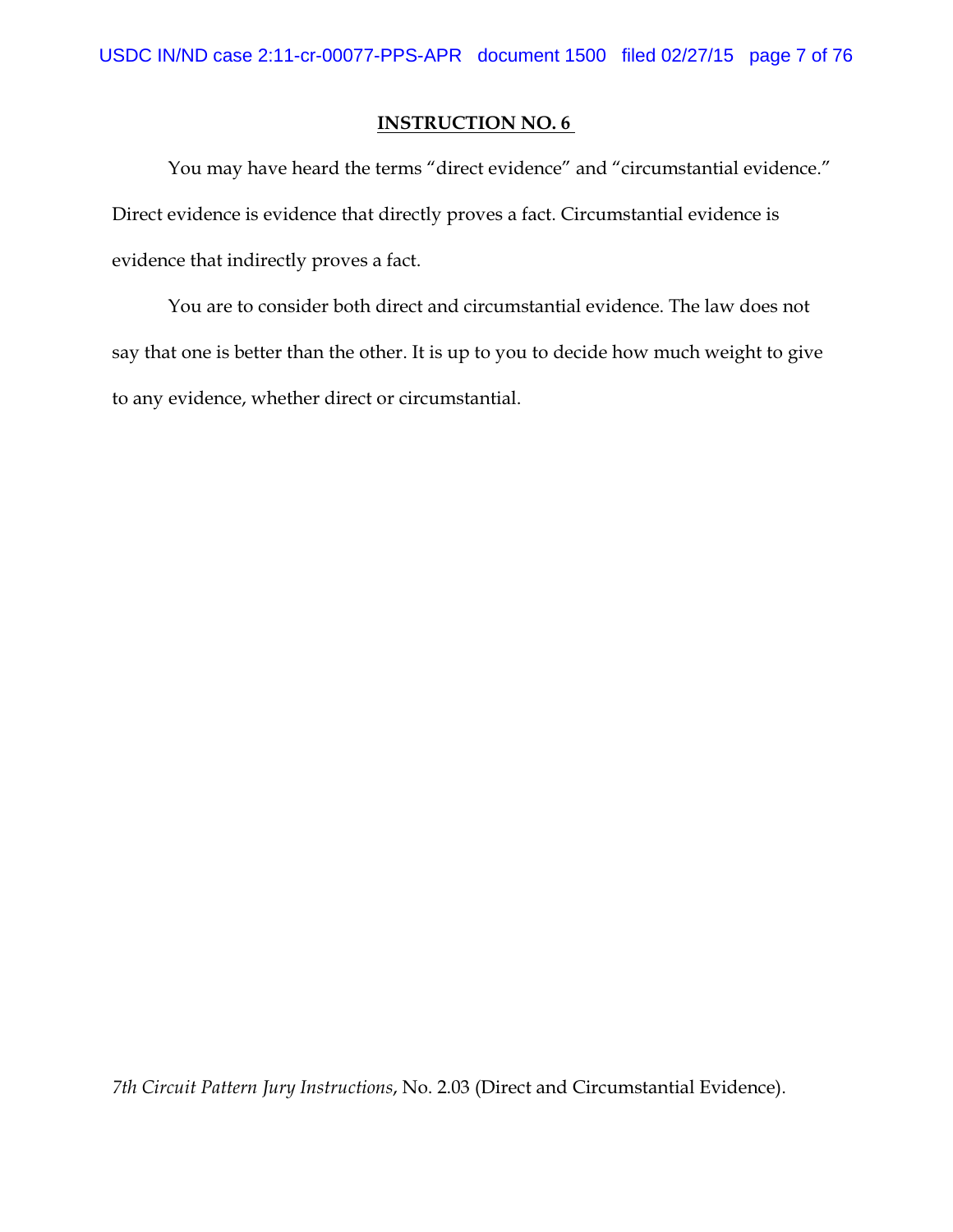Do not make any decisions simply by counting the number of witnesses who testified about a certain point.

You may find the testimony of one witness or a few witnesses more persuasive than the testimony of a larger number. You need not accept the testimony of the larger number of witnesses.

What is important is how truthful and accurate the witnesses were and how much weight you think their testimony deserves.

*7th Circuit Pattern Jury Instructions*, No. 2.04 (Number of Witnesses).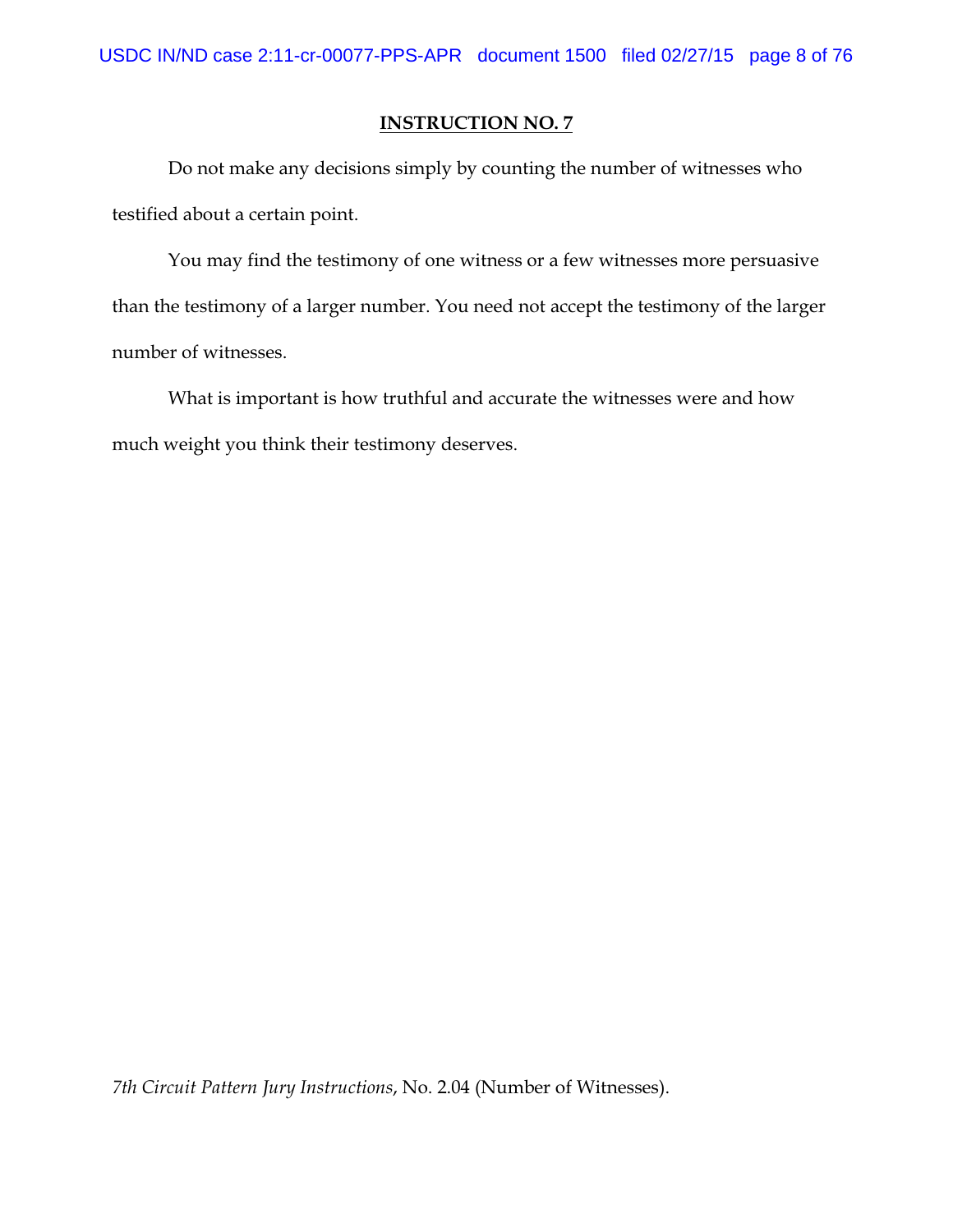A defendant has an absolute right not to testify. You may not consider in any way the fact that the defendant did not testify. You should not even discuss it in your deliberations.

*7th Circuit Pattern Jury Instructions*, No. 2.05 (Defendant's Failure to Testify or Present Evidence).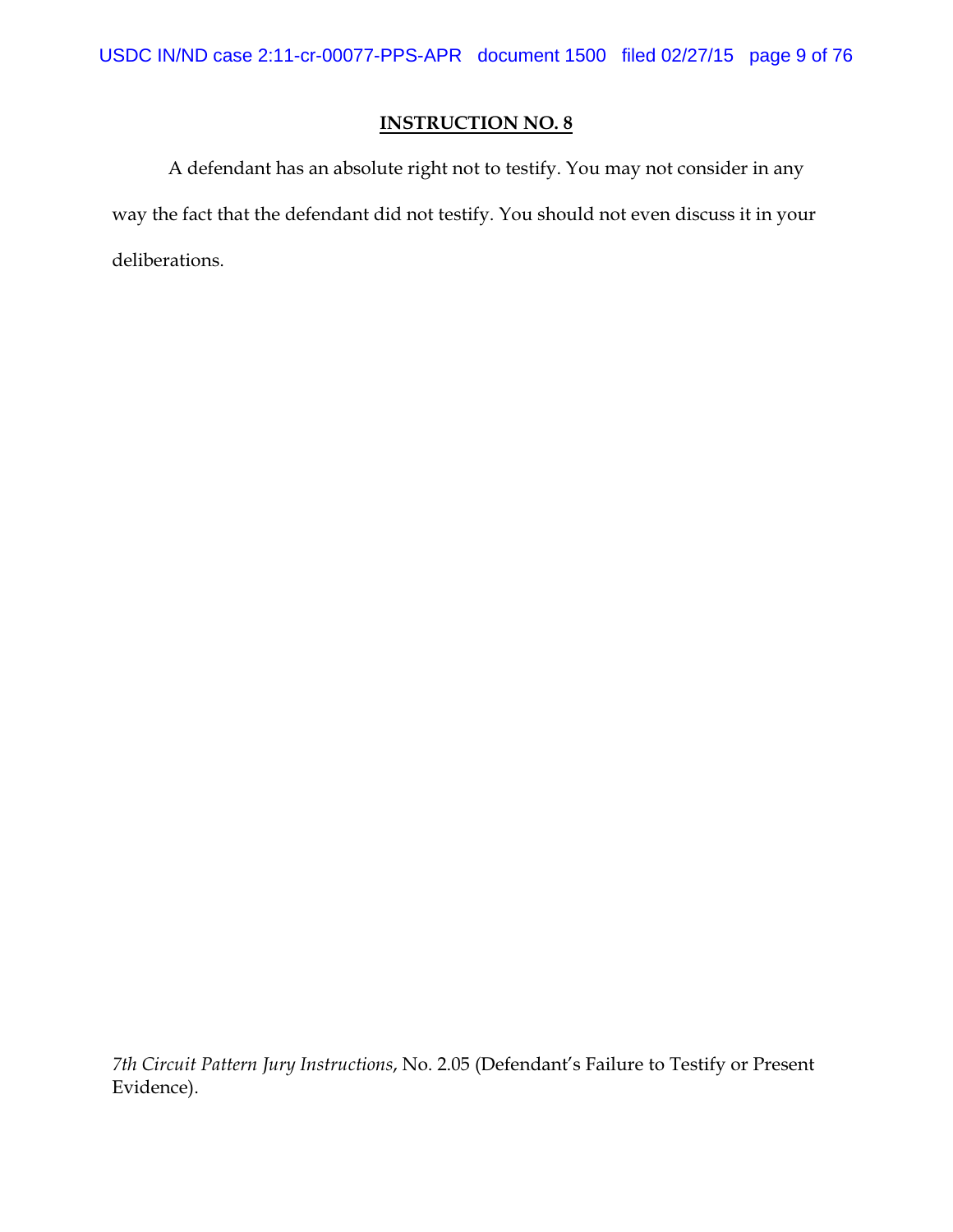Part of your job as jurors is to decide how believable each witness was, and how much weight to give each witness's testimony. You may accept all of what a witness says, or part of it, or none of it.

Some factors you may consider include:

- the intelligence of the witness;
- the witness's ability and opportunity to see, hear, or know the things the

witness testified about;

- the witness's memory;
- the witness's demeanor;
- whether the witness had any bias, prejudice, or other reason to lie or slant

the testimony;

- the truthfulness and accuracy of the witness's testimony in light of the other evidence presented; and

- inconsistent statements or conduct by the witness.

*7th Circuit Pattern Jury Instructions*, No. 3.01 (Credibility of Witnesses).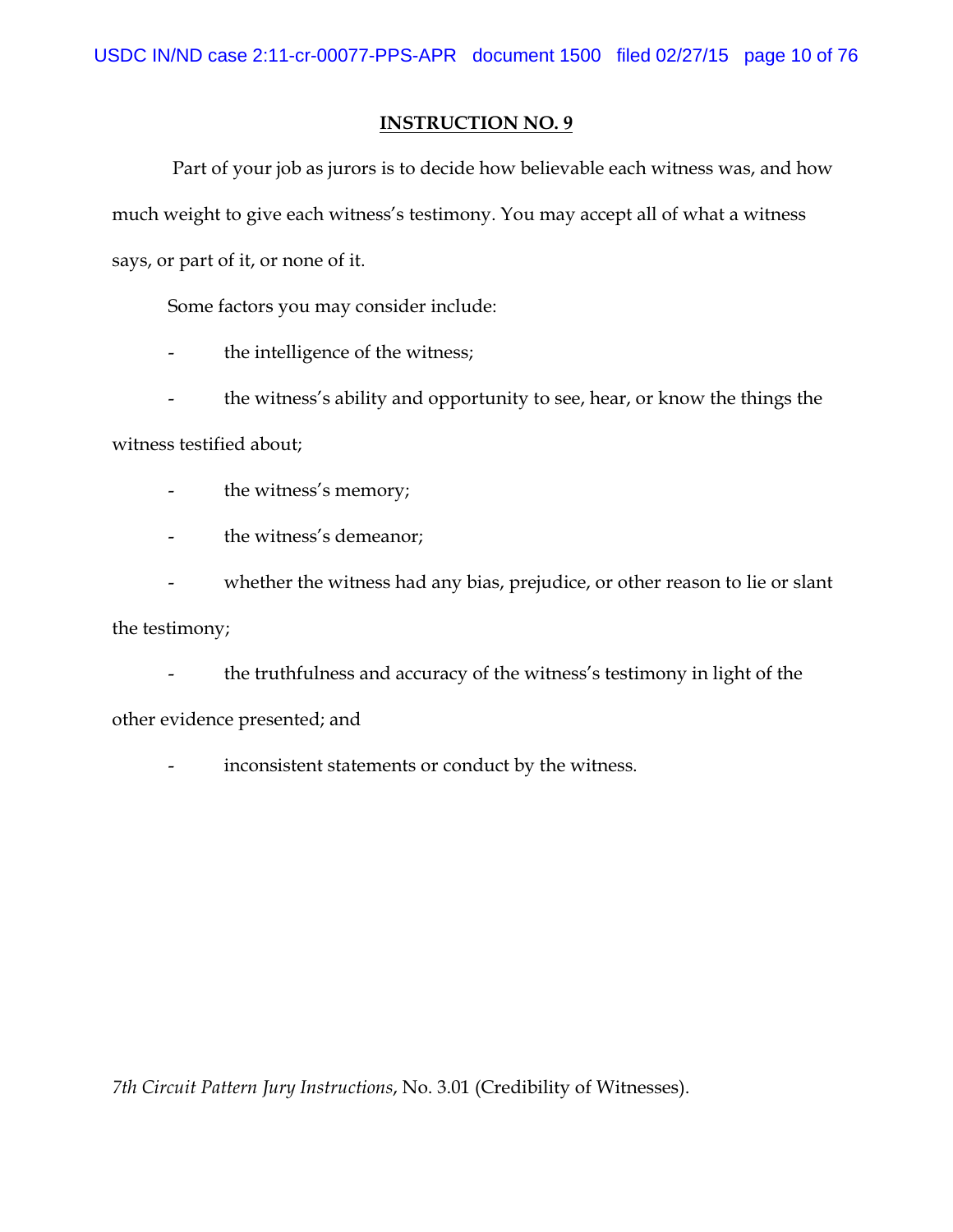USDC IN/ND case 2:11-cr-00077-PPS-APR document 1500 filed 02/27/15 page 11 of 76

# **INSTRUCTION NO. 10**

It is proper for an attorney to interview any witness in preparation for trial.

*7th Circuit Pattern Jury Instructions*, No. 3.02 (Attorney Interviewing Witness).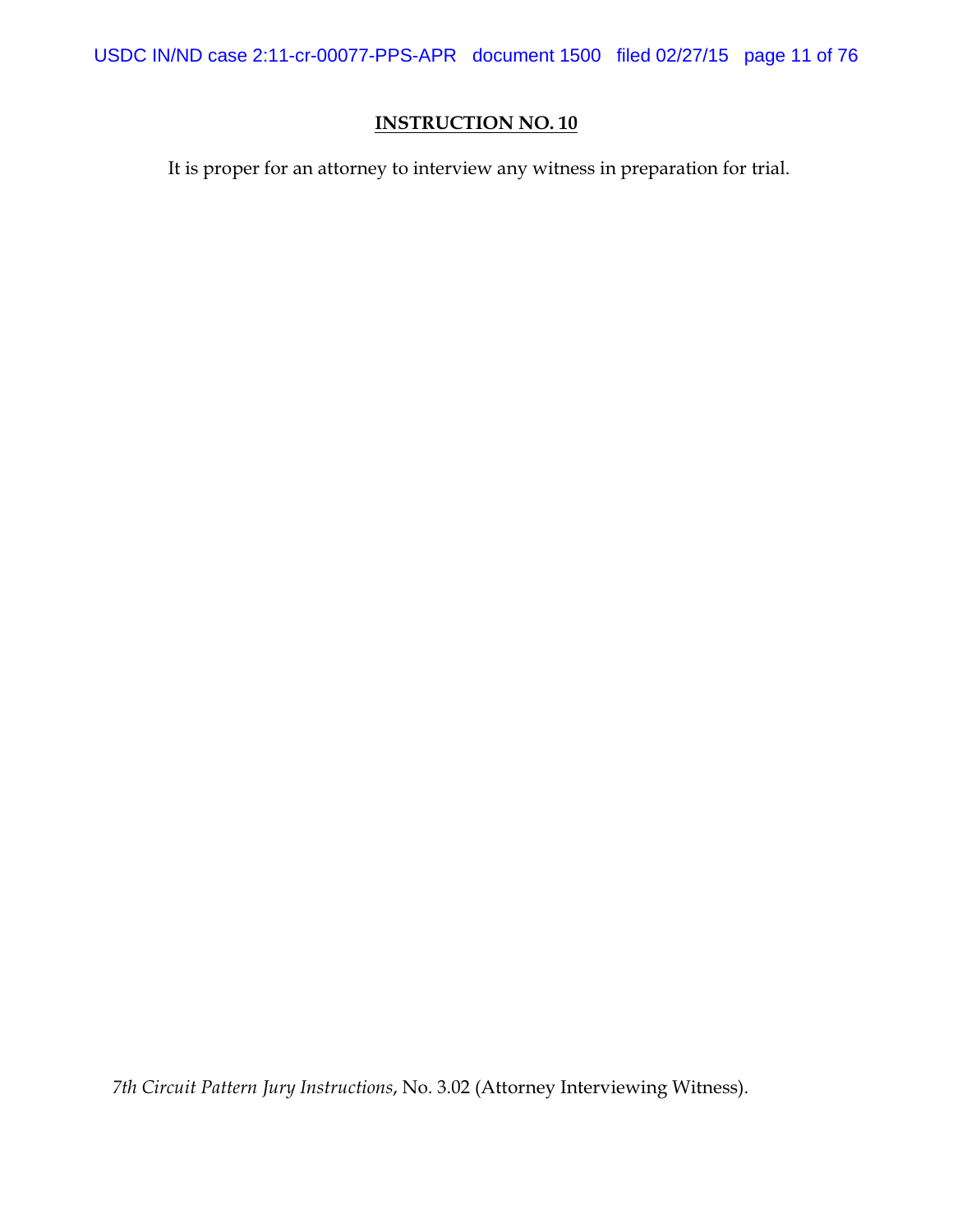You have heard evidence that before the trial, witnesses made statements that may be inconsistent with their testimony here in court. You may consider an inconsistent statement made before the trial to help you decide how believable a witness's testimony was here in court. If an earlier statement was made under oath, then you can also consider the earlier statement as evidence of the truth of whatever the witness said in the earlier statement.

*7th Circuit Pattern Jury Instructions*, No. 3.03 (Prior Inconsistent Statements).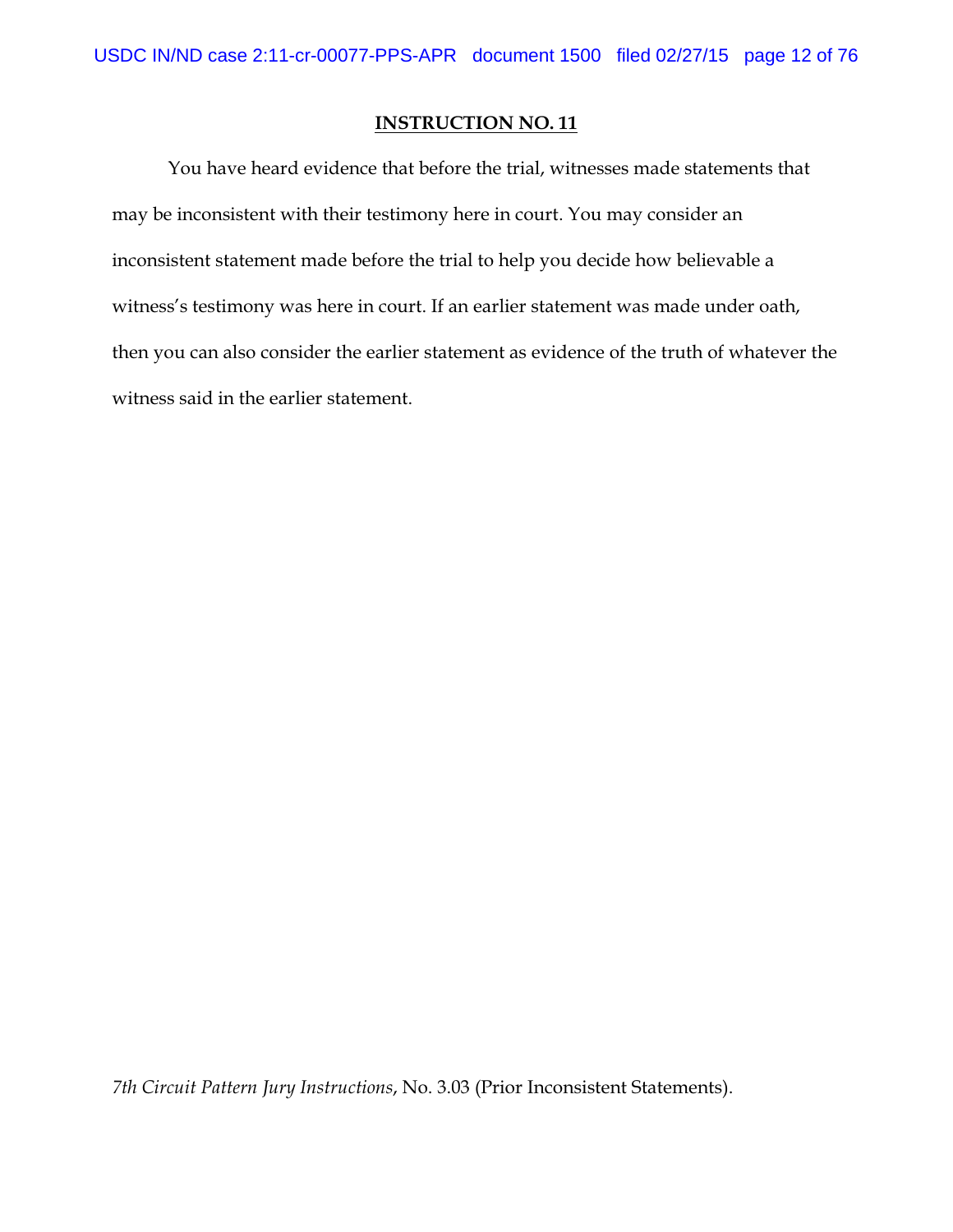You have heard testimony from witnesses David Almaraz, Anthony Baldazo, Jacob Davidovich, Galo Feliciano, Vincent Garza, Andres Lara, Carlos Orta, Anthony Romero and Joseph Torres, each of whom was promised certain benefits in return for his testimony and cooperation with the government. In addition, Almaraz, Baldazo, Feliciano, Garza and Torres pled guilty to one or more of the crimes the defendant is charged with committing. You may not consider any of their guilty pleas as evidence against the defendant.

You may give these witnesses' testimony whatever weight you believe is appropriate, keeping in mind that you must consider that testimony with caution and great care.

*7th Circuit Pattern Jury Instructions*, No. 3.05 (Witnesses Requiring Special Caution).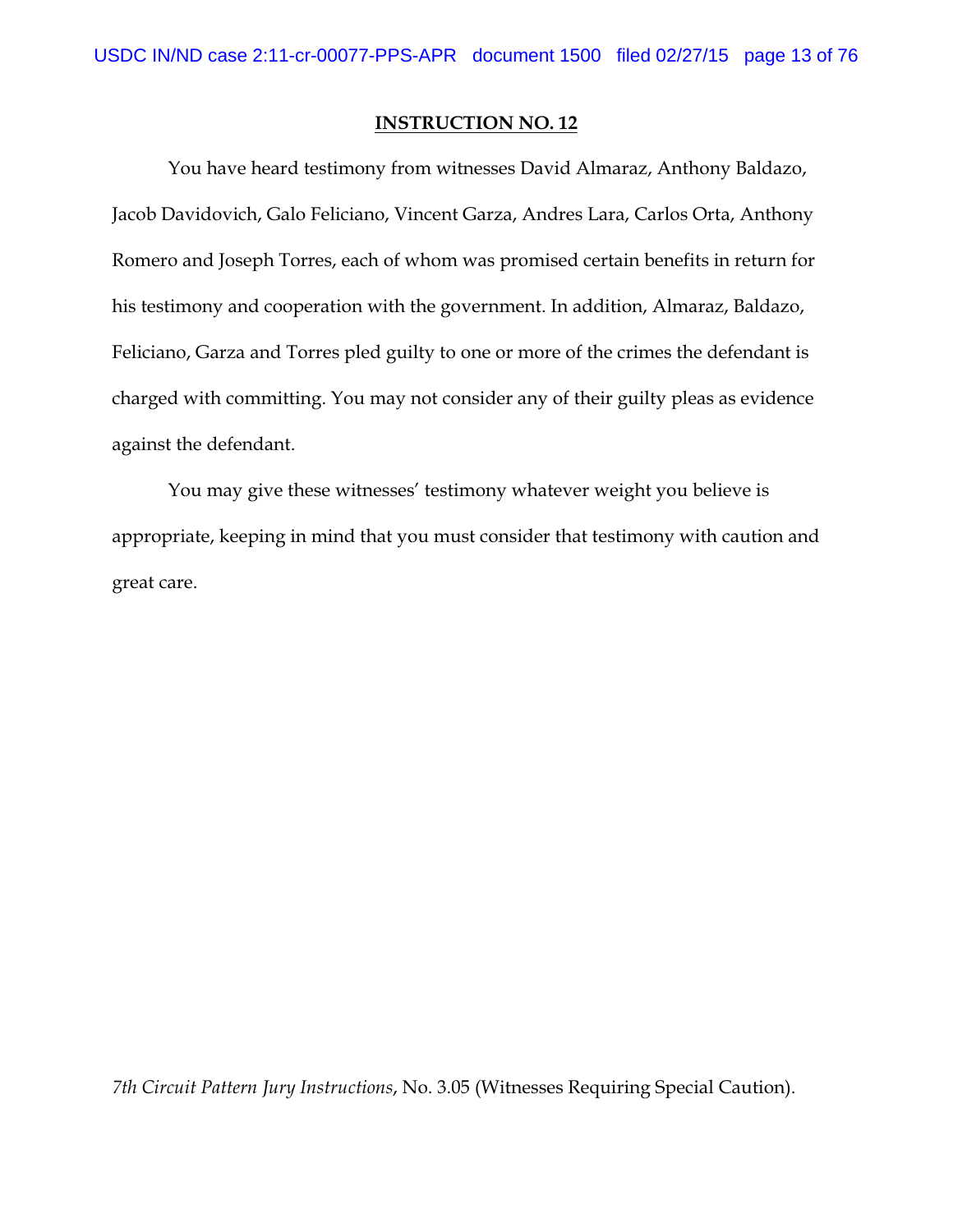You may consider evidence that a witness was convicted of a crime only in deciding the believability of his testimony. You may not consider it for any other purpose.

*7th Circuit Pattern Jury Instructions*, No. 3.06 (Impeachment By Prior Conviction).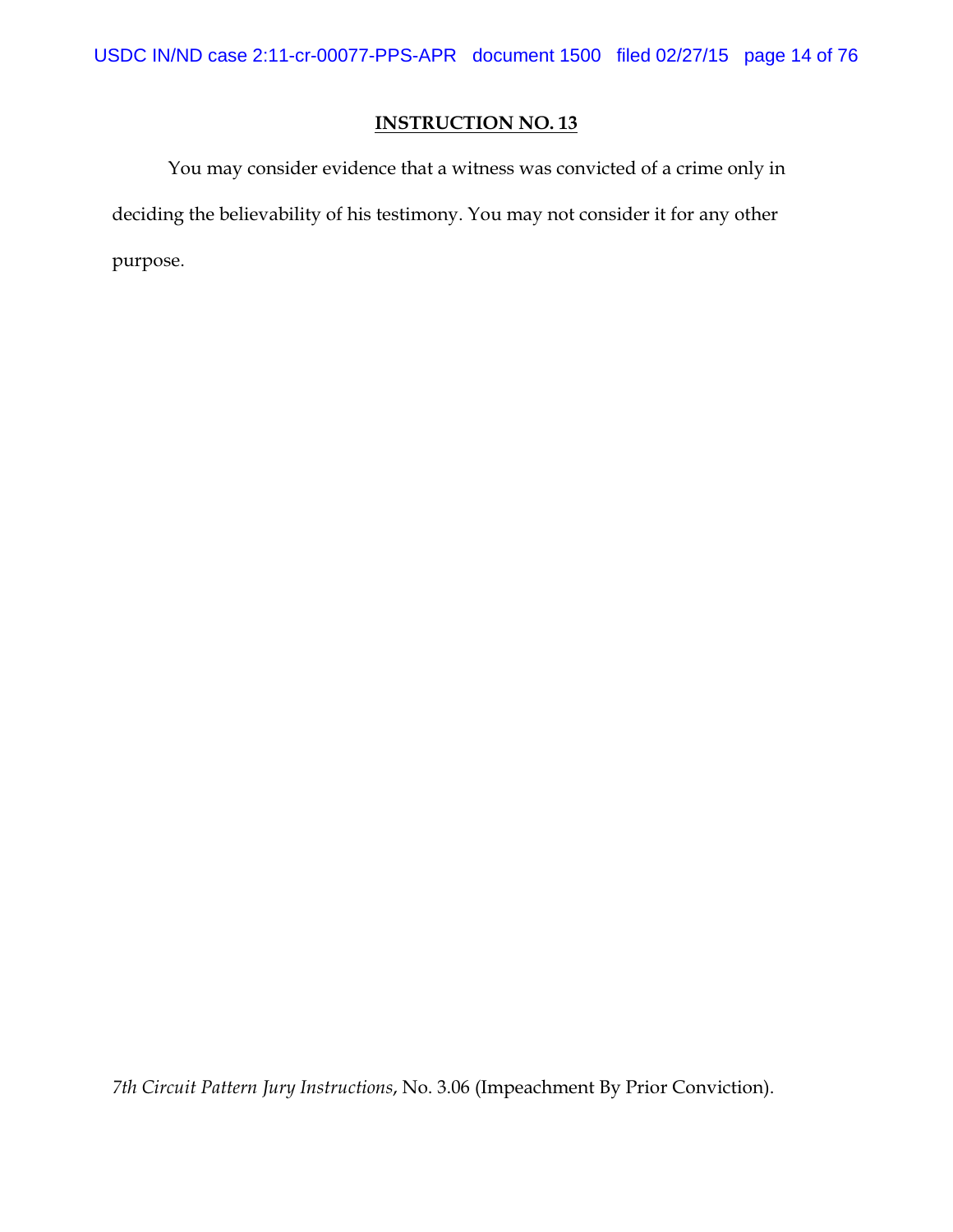You have heard testimony that the defendant made a statement to FBI Agent Arthur Grist. You must decide whether the defendant actually made the statement and, if so, how much weight to give to the statement. In making these decisions, you should consider all of the evidence, including the defendant's personal characteristics and circumstances under which the statement may have been made.

*7th Circuit Pattern Jury Instructions*, No. 3.09 (Statement by Defendant).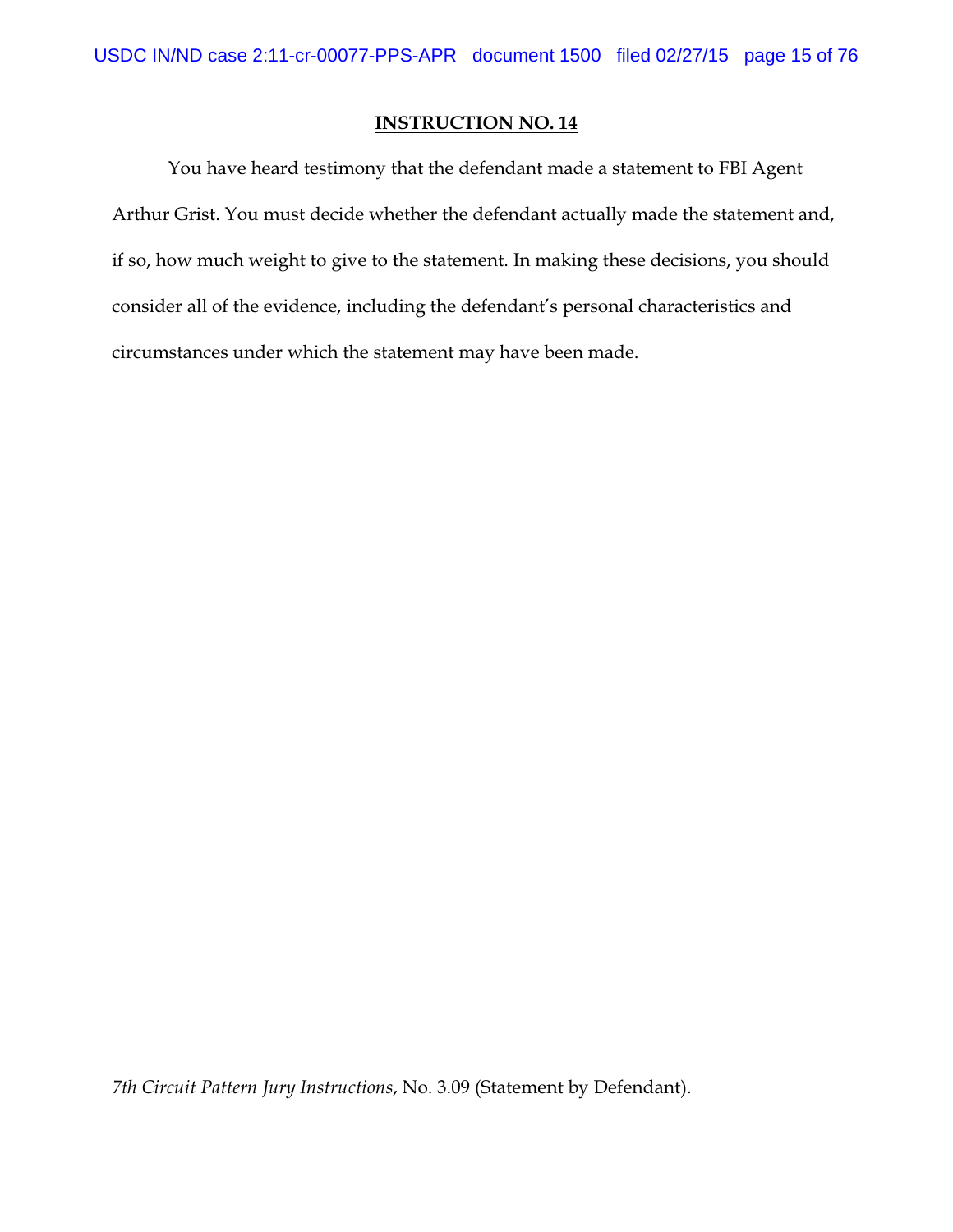You have heard testimony of identifications of people. Identification testimony is an expression of the witness's belief or impression. In evaluating this testimony, you should consider the opportunity the witness had to observe the person at the time of or near the offense and to make a reliable identification later. You should also consider the circumstances under which the witness later made the identification.

The government must prove beyond a reasonable doubt that the defendant is the person who committed the crime that is charged.

*7th Circuit Pattern Jury Instructions*, No. 3.12 (Identification Testimony).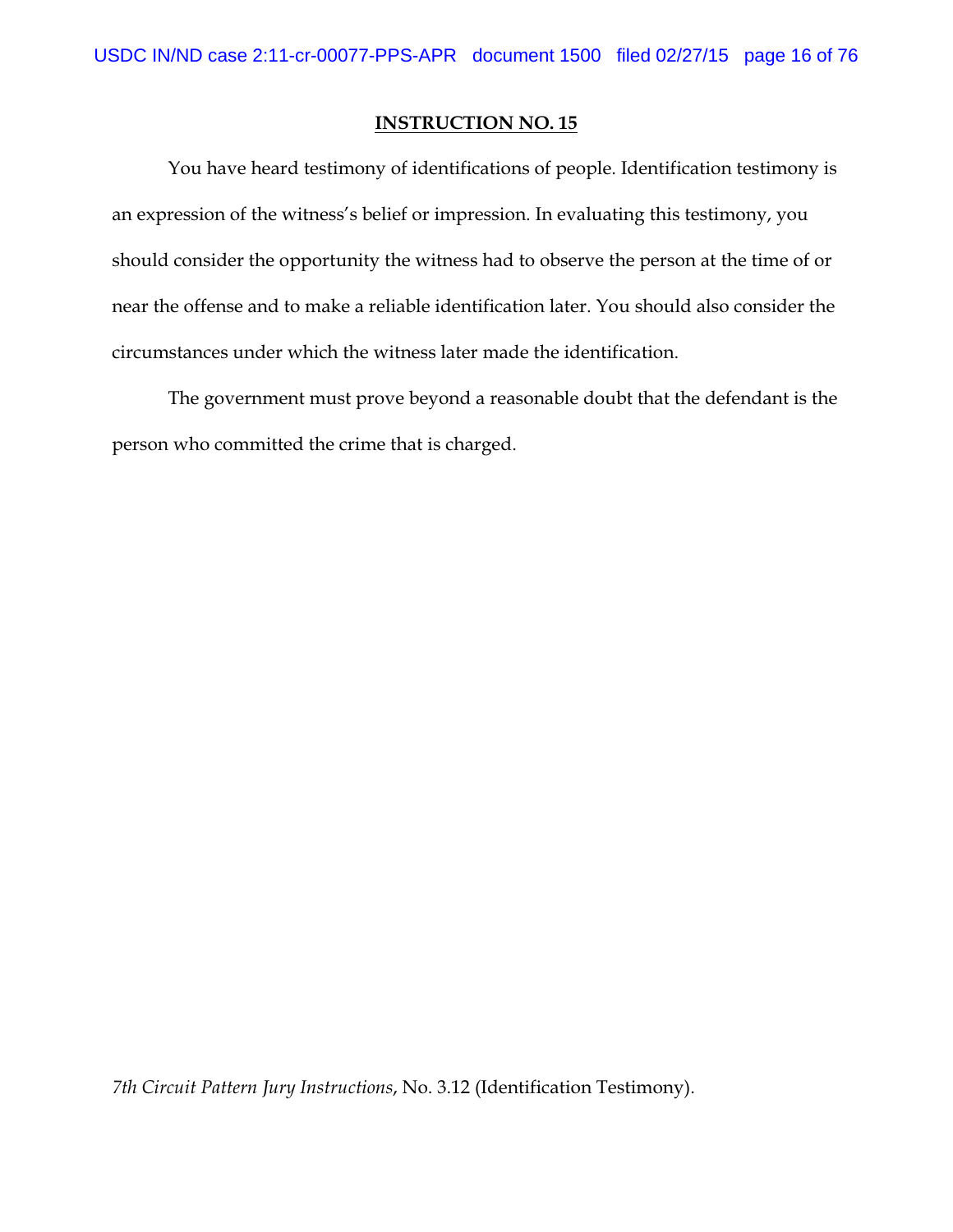You have heard several witnesses who gave opinions and testimony about certain subjects. Specifically:

- 1. Officer Darryl Shaffer testified about police dog training;
- 2. Forensic Pathologists Dr. John Cavanaugh, Dr. J. Lawrence Cogan and Dr. Young M. Kim each testified about the cause and manner of death; and
- 3. Henry Hatch and Melissa Oberg testified concerning firearms and ammunition testing.

You do not have to accept these witnesses' opinions or testimony. You should judge these witnesses' opinions and testimony the same way you judge the testimony of any other witness. In deciding how much weight to give to these opinions and testimony, you should consider each witness's qualifications, how he or she reached his or her opinions and conclusions, and the factors I have described for determining the believability of testimony.

*7th Circuit Pattern Jury Instructions*, No. 3.13 (Opinion Testimony).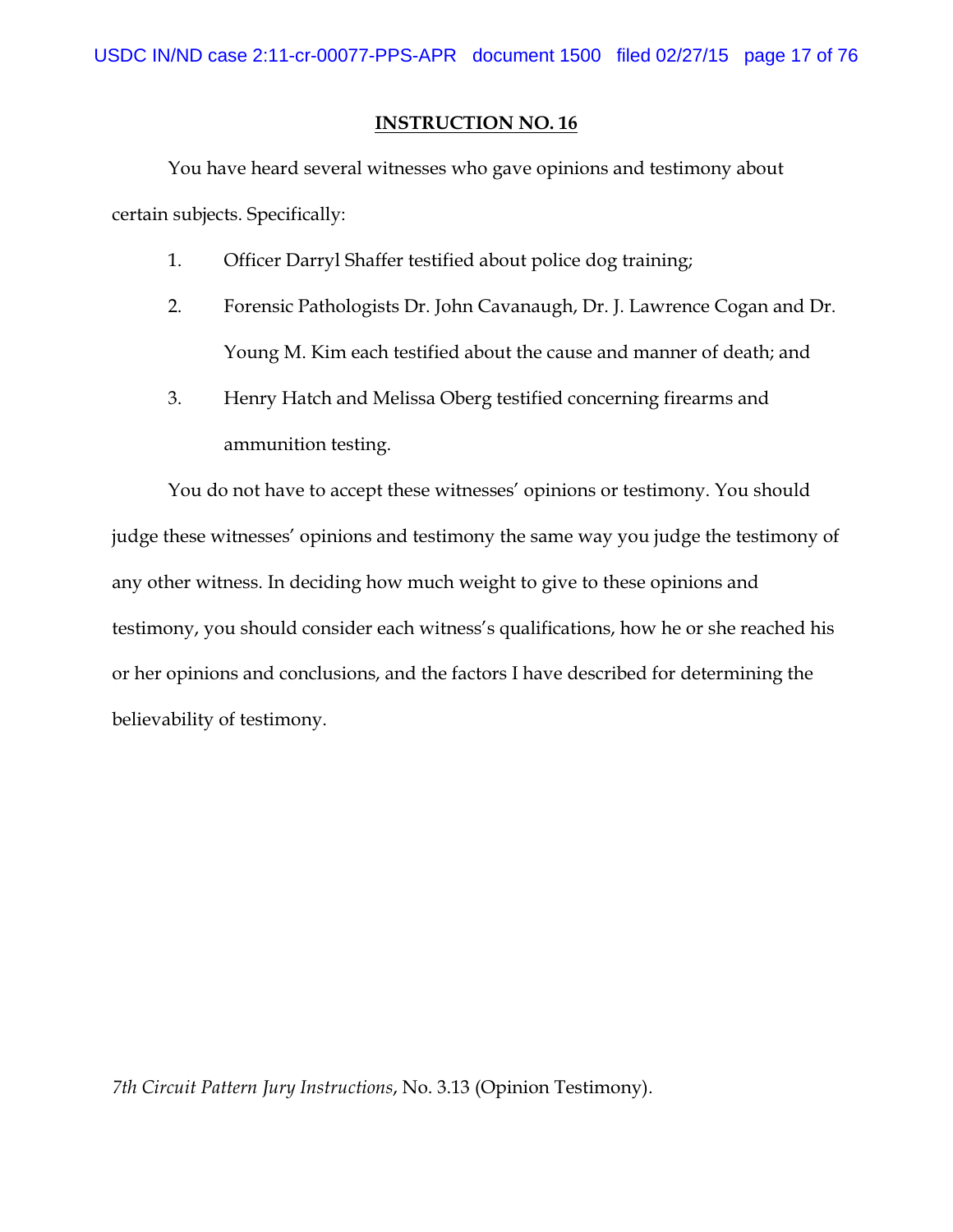You have heard recorded conversations and seen video recordings. This is proper evidence that you should consider together with and in the same way you consider the other evidence.

The recordings and videotapes were admitted into evidence and will be provided to you for your use during deliberation along with a device to play them on and instructions on its use. It is up to you to decide whether to watch and/or listen to the recordings during your deliberations. You may, if you wish, rely on your recollections of what you heard during the trial.

*7th Circuit Pattern Jury Instructions*, No. 3.14 (Recorded Conversations/Transcripts).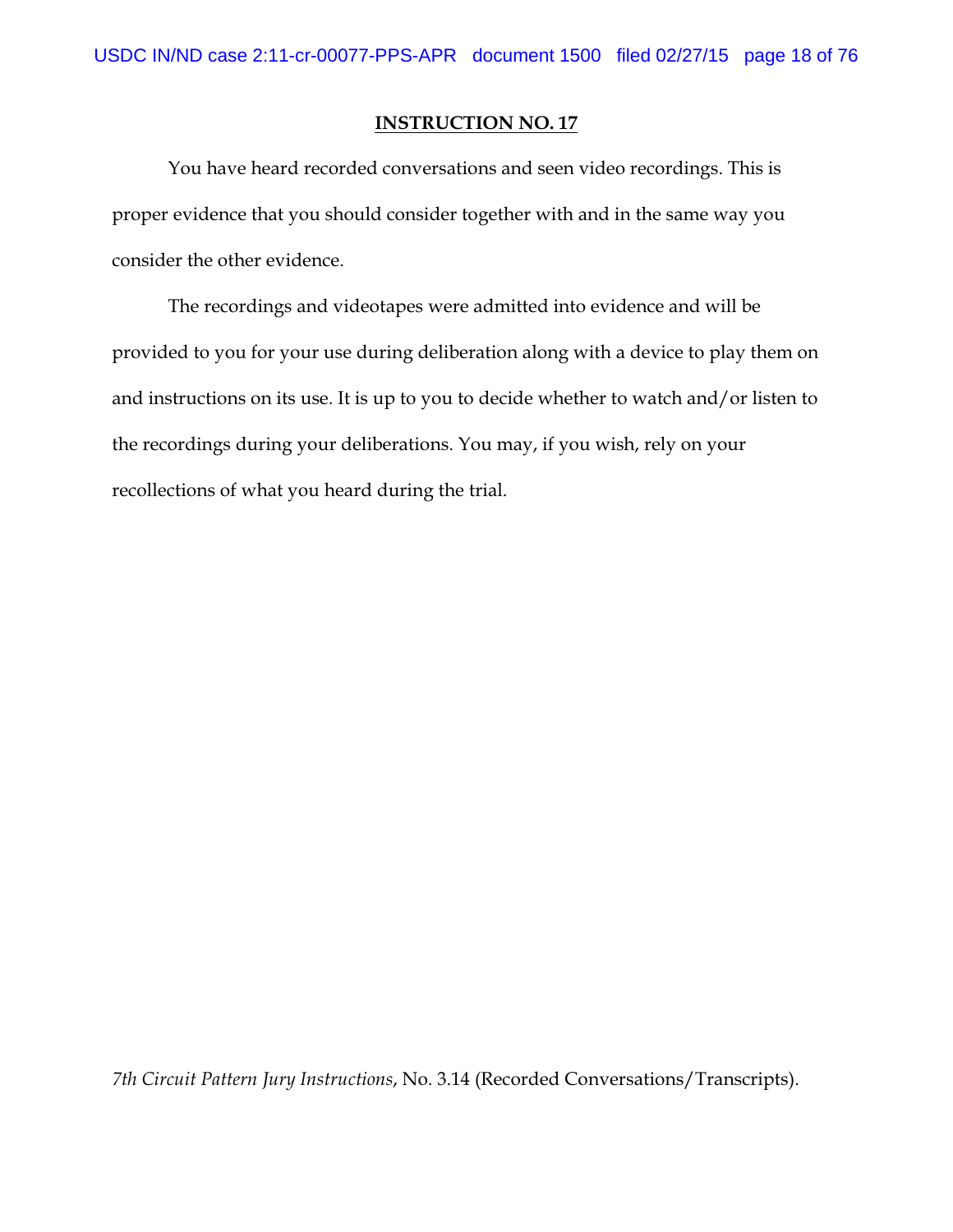Certain summaries were admitted in evidence. You may use those summaries as evidence even though the underlying records are not here.

It is up to you to decide how much weight to give to the summaries.

*7th Circuit Pattern Jury Instructions*, No. 3.16 (Summaries Received in Evidence).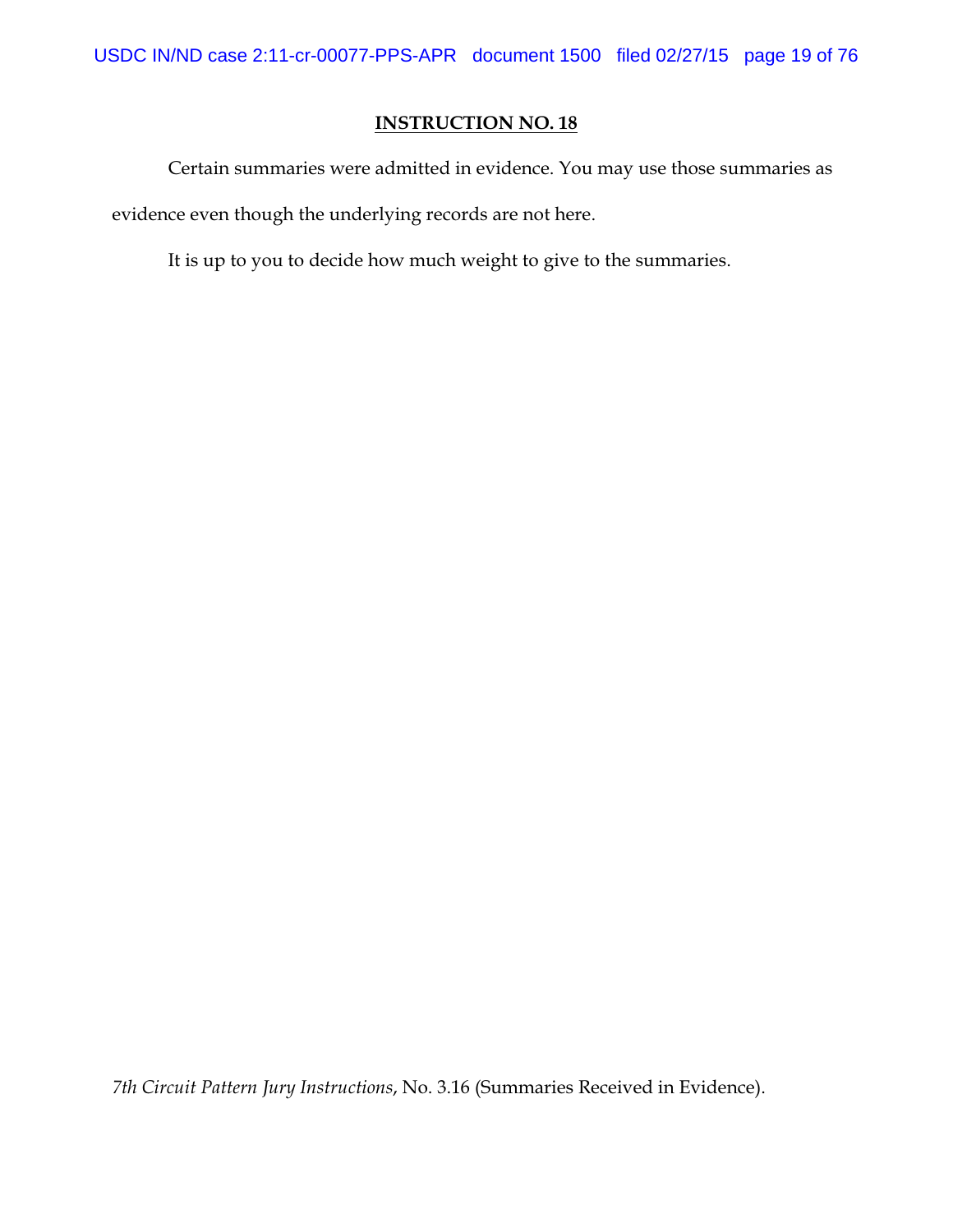Certain diagrams and notations on exhibits were shown to you to help explain other evidence that was admitted. These diagrams and notations are not themselves evidence or proof of any facts, so you will not have these particular diagrams or notations during your deliberations. However, based on your recollection of these diagrams and notations, if they do not correctly reflect the facts shown by the evidence, you should disregard these diagrams and notations and determine the facts from the underlying evidence.

*7th Circuit Pattern Jury Instructions*, No. 3.17 (Demonstrative Summaries/Charts Not Received in Evidence).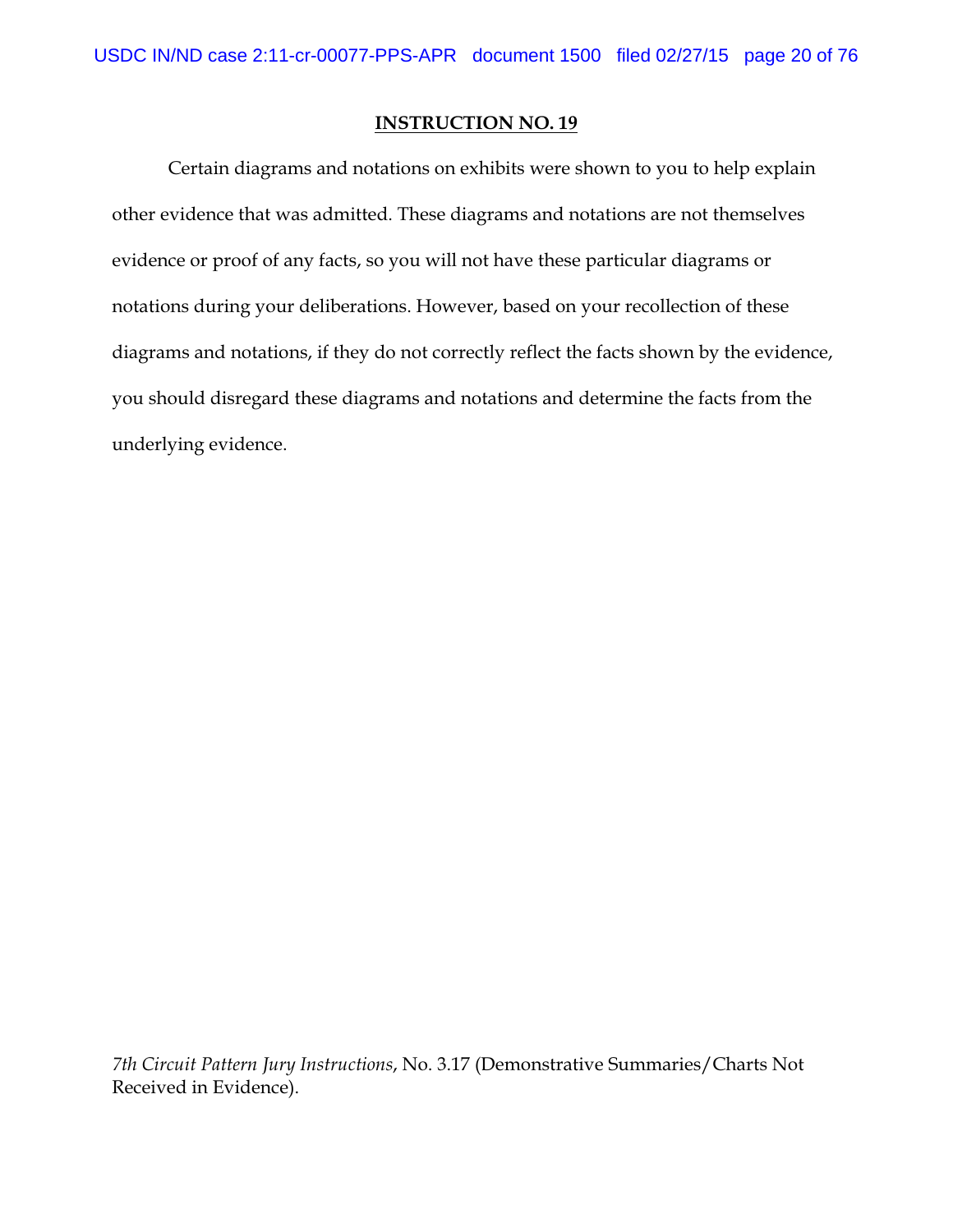If you have taken notes during the trial, you may use them during deliberations to help you remember what happened during the trial. You should use your notes only as aids to your memory. The notes are not evidence. All of you should rely on your independent recollection of the evidence, and you should not be unduly influenced by the notes of other jurors. Notes are not entitled to any more weight than the memory or impressions of each juror.

*7th Circuit Pattern Jury Instructions*, No. 3.18 (Juror Note-Taking).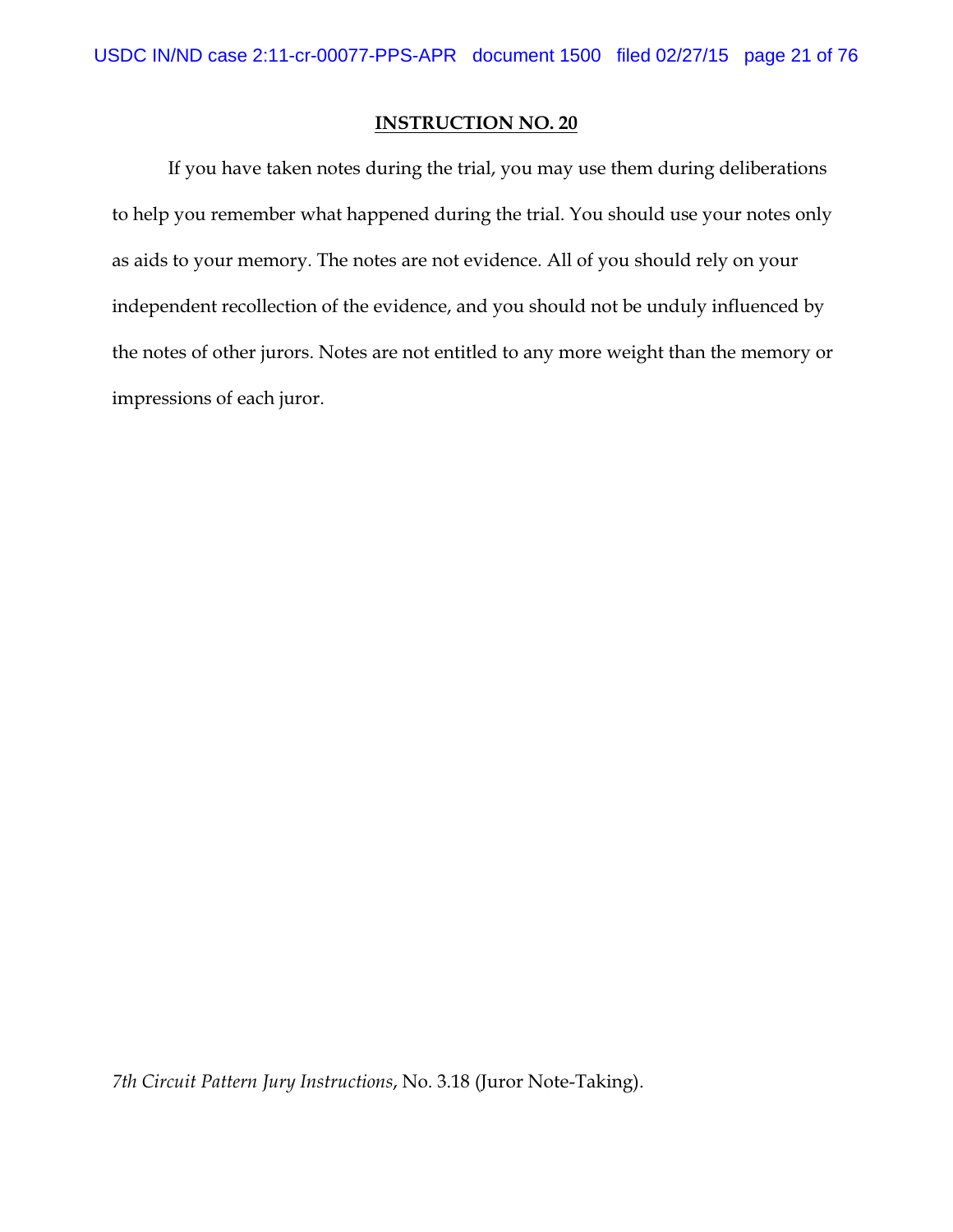The fourth superseding indictment charges that the crimes happened "on or about" certain dates. The government must prove that the crimes happened reasonably close to those dates. The government is not required to prove that the crimes happened on those exact dates.

*7th Circuit Pattern Jury Instructions*, No. 4.05 (Date of Crime Charged).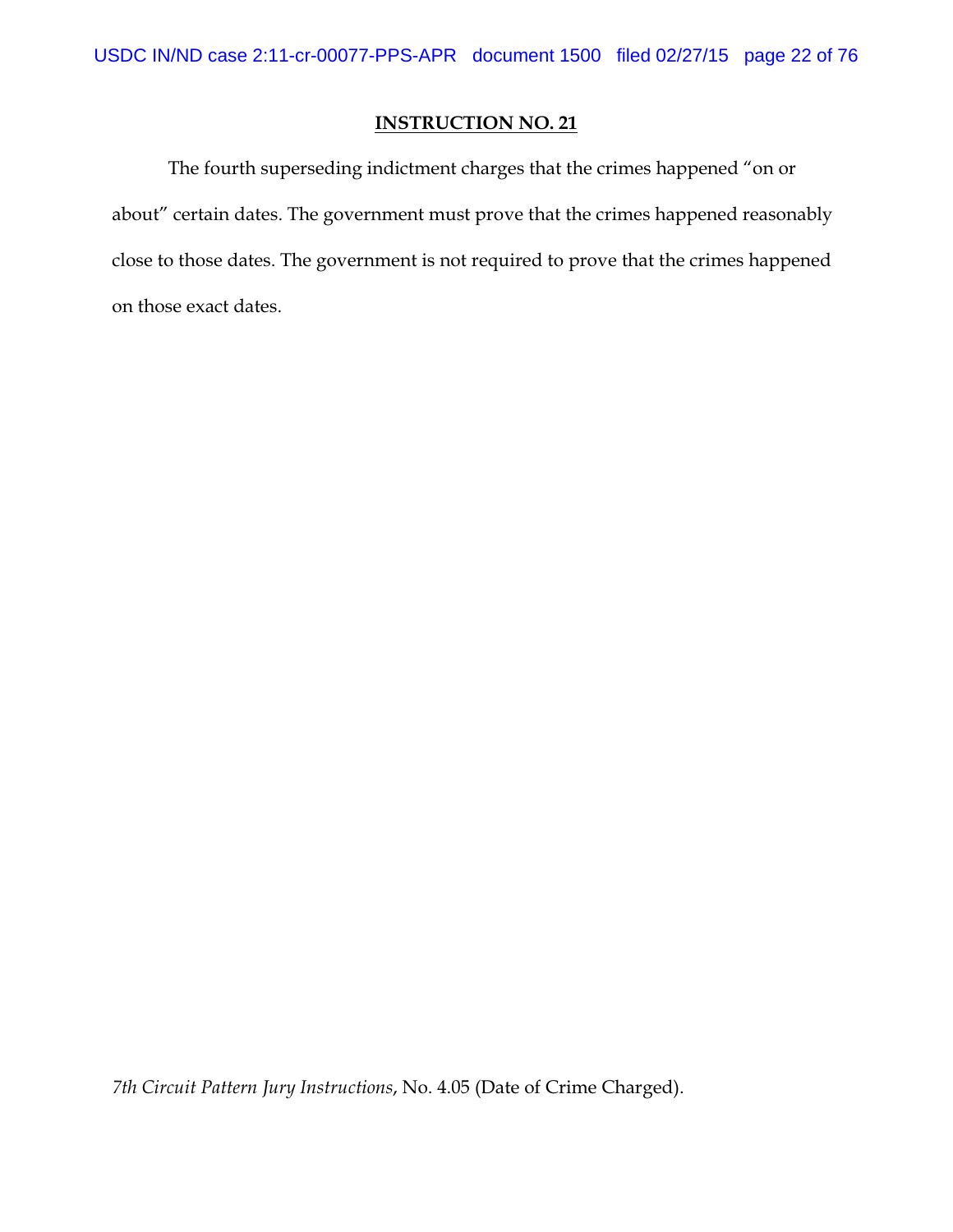The defendant has been accused of more than one crime. The number of charges is not evidence of guilt and should not influence your decision.

You must consider each charge separately. Your decision on one charge, whether it is guilty or not guilty, should not influence your decision on any other charge.

*7th Circuit Pattern Jury Instructions*, No. 4.06 (Separate Consideration - One Defendant Charged with Multiple Crimes).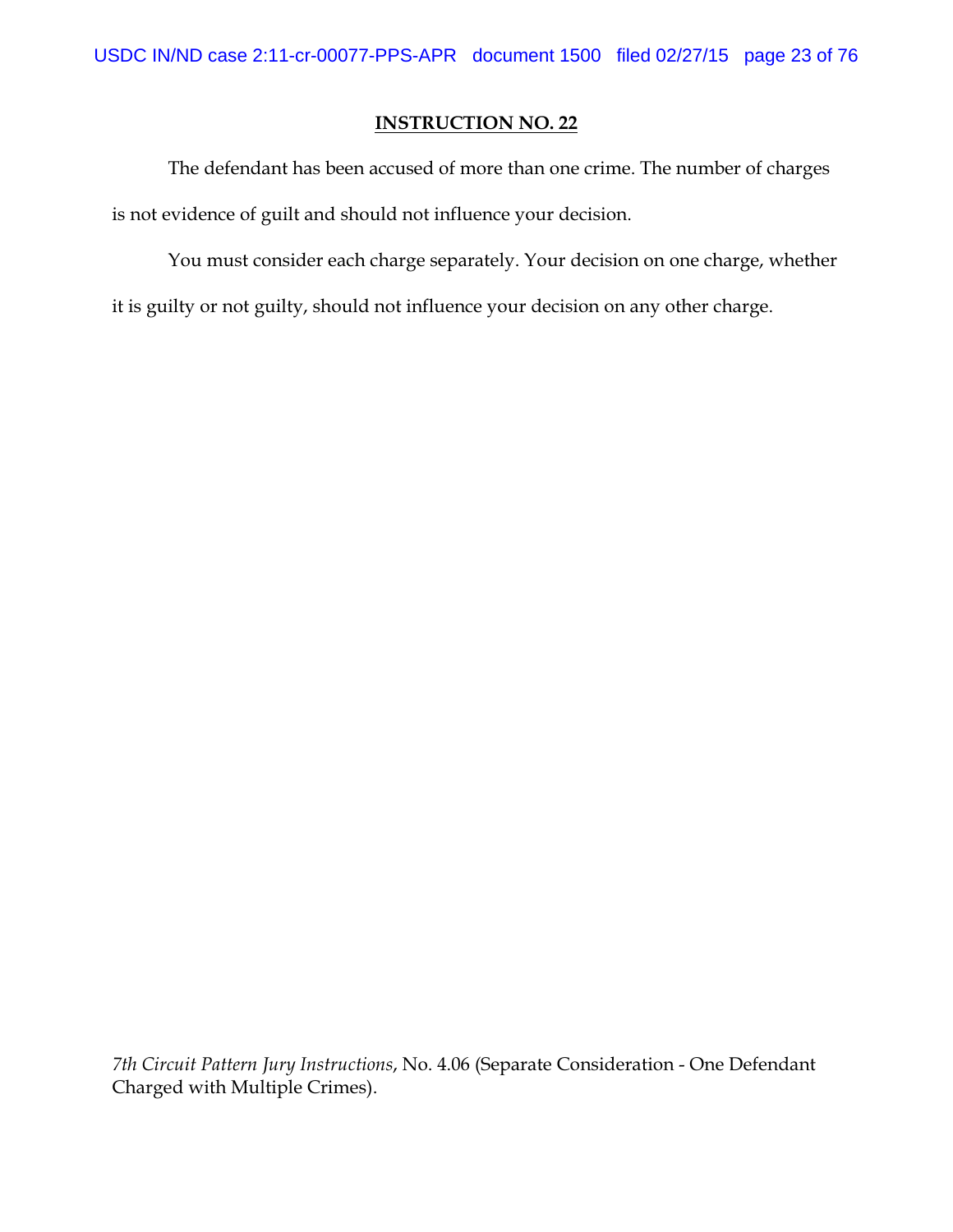An offense may be committed by more than one person. A defendant's guilt may be established without proof that the defendant personally performed every act constituting the crime charged.

*7th Circuit Pattern Jury Instructions*, No. 5.05 (Joint Venture).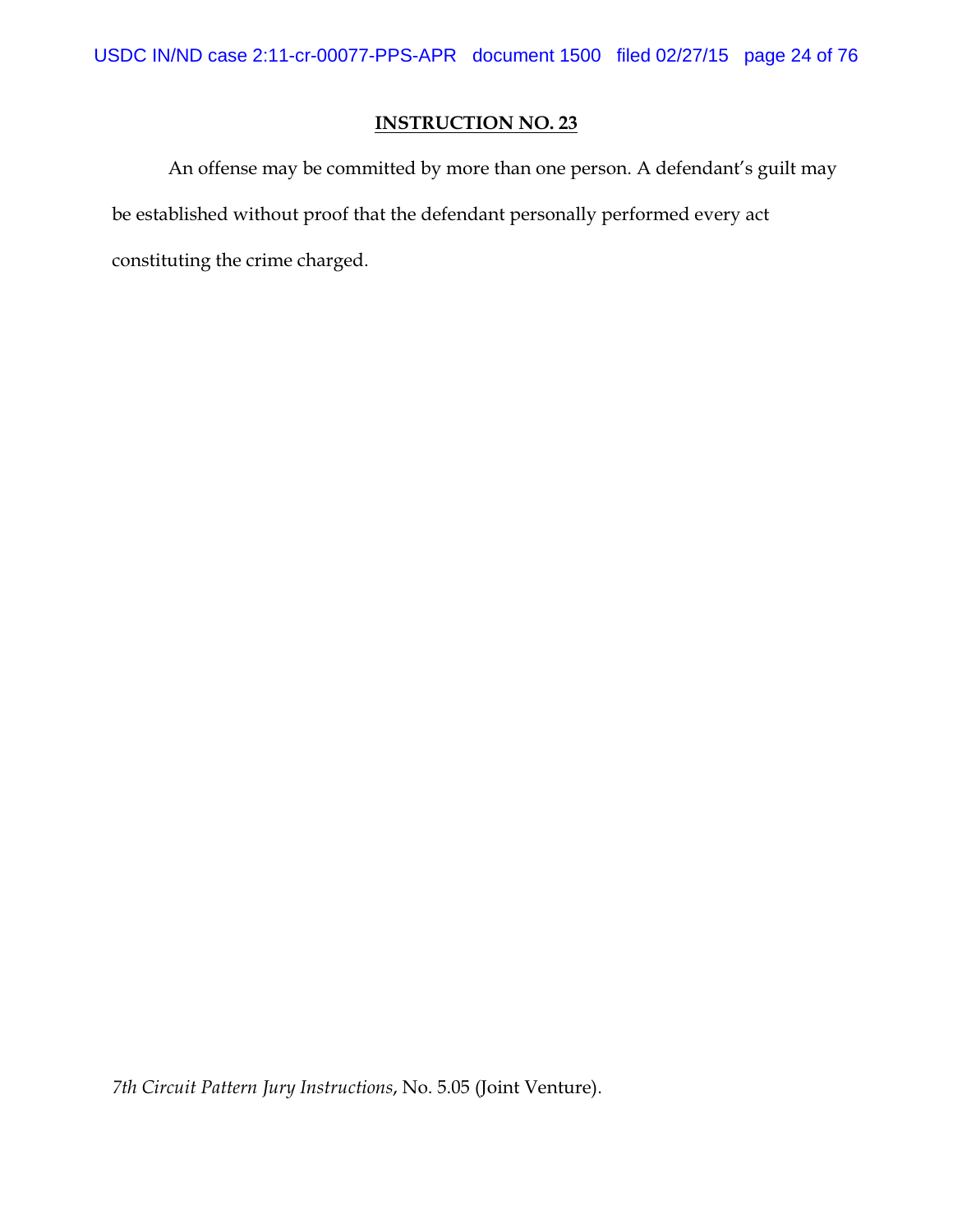Any person who knowingly aids, counsels, commands, induces, or procures the commission of an offense may be found guilty of that offense if he knowingly participated in the criminal activity and tried to make it succeed.

If the defendant knowingly causes the acts of another, then the defendant is responsible for those acts as though he personally committed them.

*7th Circuit Pattern Jury Instructions*, No. 5.06 (Aiding And Abetting/Acting Through Another).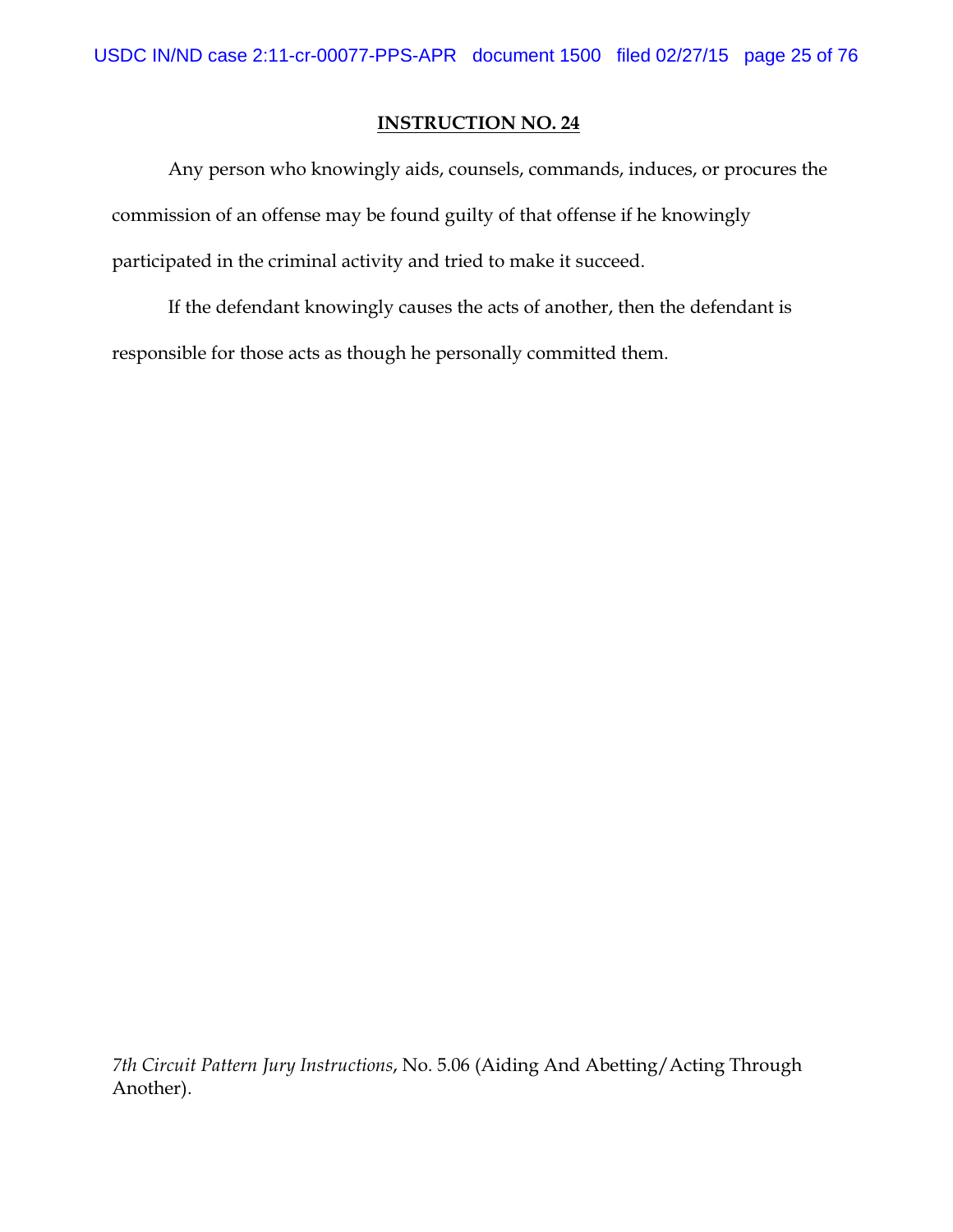A person acts knowingly if he realizes what he is doing and is aware of the nature of his conduct, and does not act through ignorance, mistake, or accident. In deciding whether the defendant acted knowingly, you may consider all of the evidence, including what the defendant did or said.

*7th Circuit Pattern Jury Instructions*, No. 4.10 (Identification Testimony).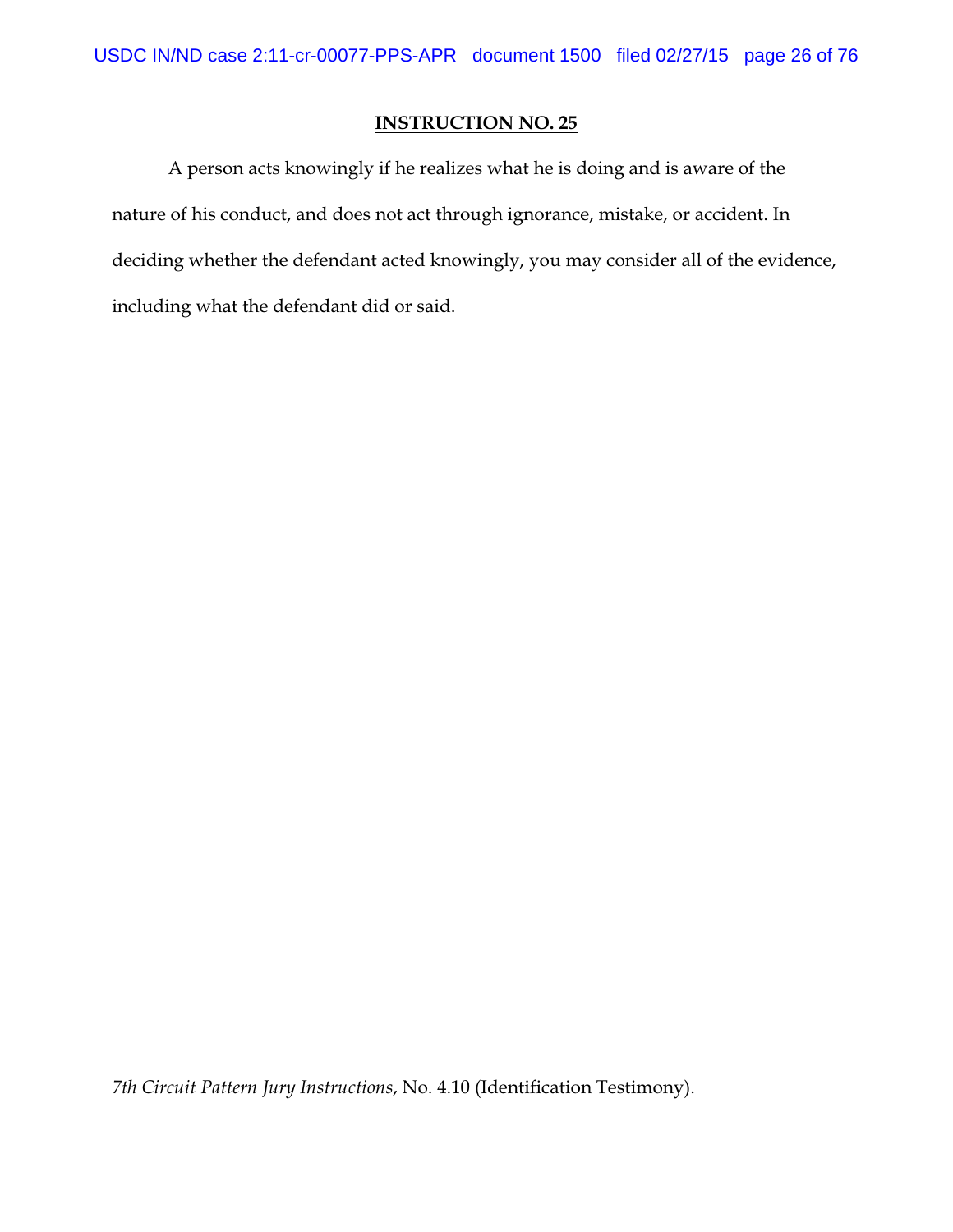USDC IN/ND case 2:11-cr-00077-PPS-APR document 1500 filed 02/27/15 page 27 of 76

# INSTRUCTIONS FOR COUNT 1 CHARGING RACKETEERING CONSPIRACY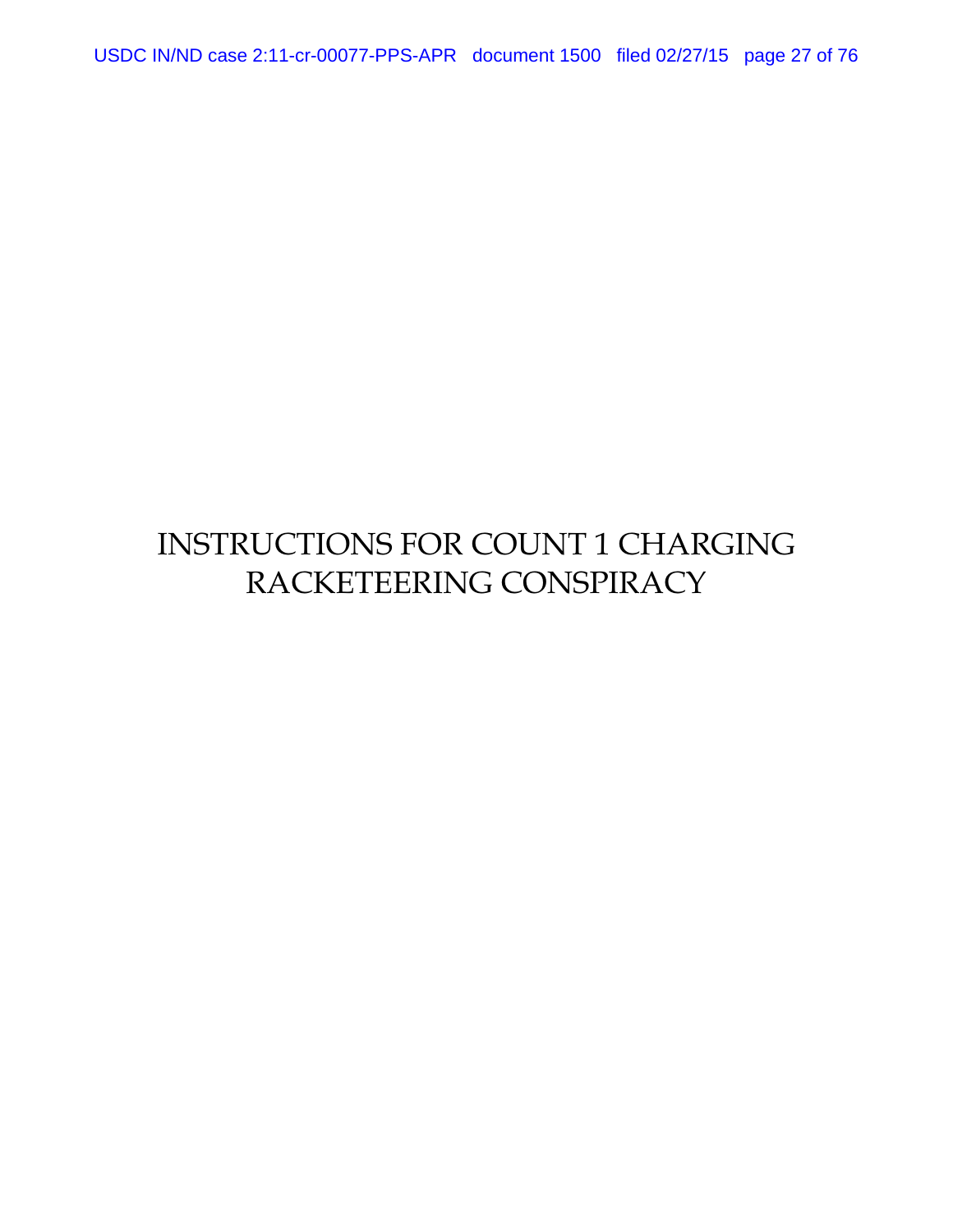The defendant is charged in Count One with conspiracy to commit racketeering. The defendant is charged in Count Two with conspiracy to possess with intent to distribute and distribute marijuana and cocaine.

For purposes of both Counts One and Two, you are instructed that a conspiracy is an express or implied agreement between two or more persons to commit a crime. A conspiracy may be proven even if its goal or goals were not accomplished.

In deciding whether the charged conspiracy existed, you may consider all of the circumstances, including the words and acts of each of the alleged participants.

*7th Circuit Pattern Jury Instructions*, No. 5.09 (Conspiracy - Definition of Conspiracy).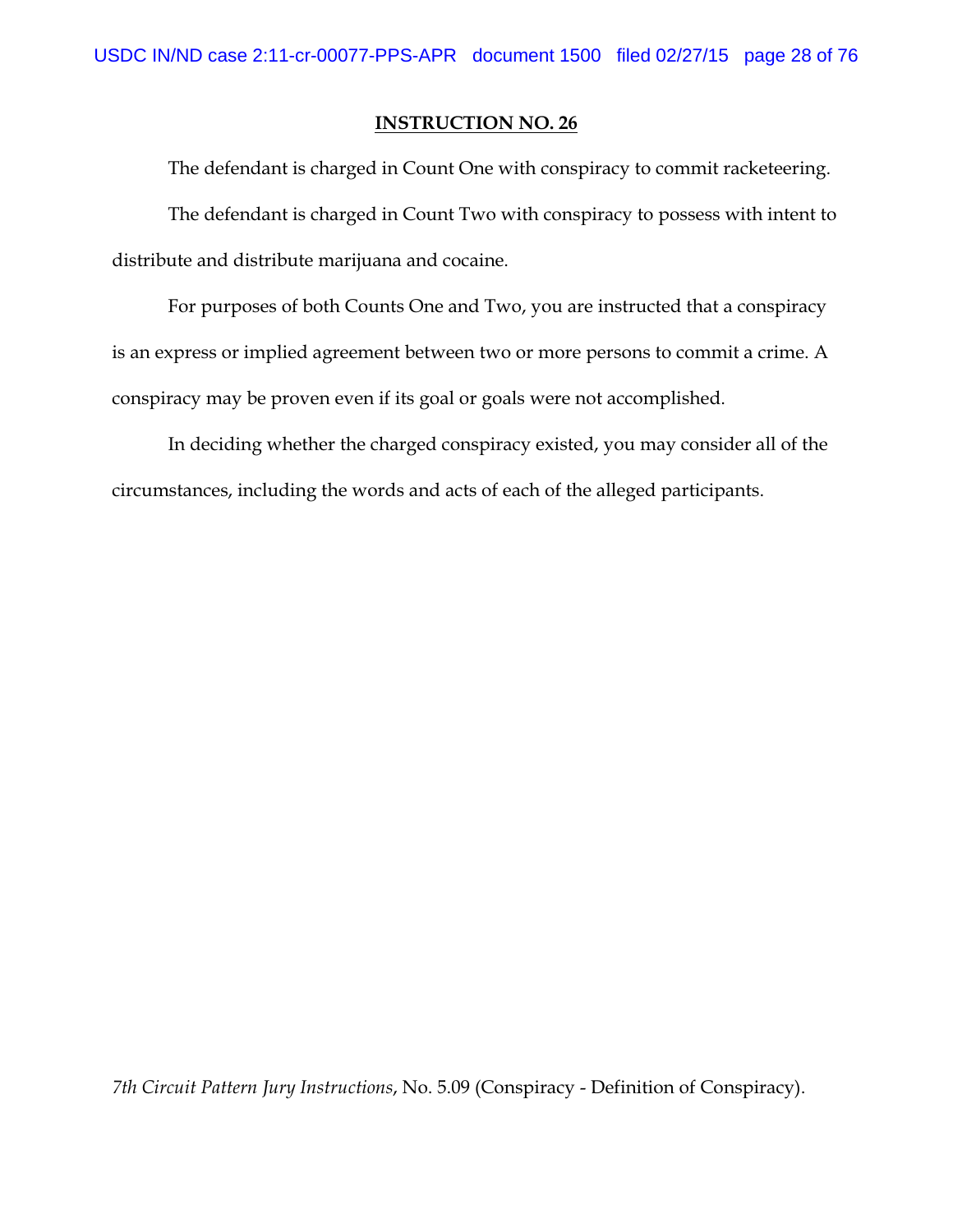To be a member of a conspiracy, the defendant does not need to join it at the beginning, and he does not need to know all of the other members or all of the means by which the illegal goal or goals of the conspiracy were to be accomplished. The government must prove beyond a reasonable doubt that the defendant was aware of the illegal goal or goals of the conspiracy and knowingly joined the conspiracy.

A defendant is not a member of a conspiracy just because he knew and/or associated with people who were involved in a conspiracy, knew there was a conspiracy, and/or was present during conspiratorial discussions.

In deciding whether the defendant joined the charged conspiracy, you must base your decision only on what the defendant did or said. To determine what the defendant did or said, you may consider the defendant's own words or acts. You may also use the words or acts of other persons to help you decide what the defendant did or said.

*7th Circuit Pattern Jury Instructions*, No. 5.10 (Conspiracy - Membership in Conspiracy).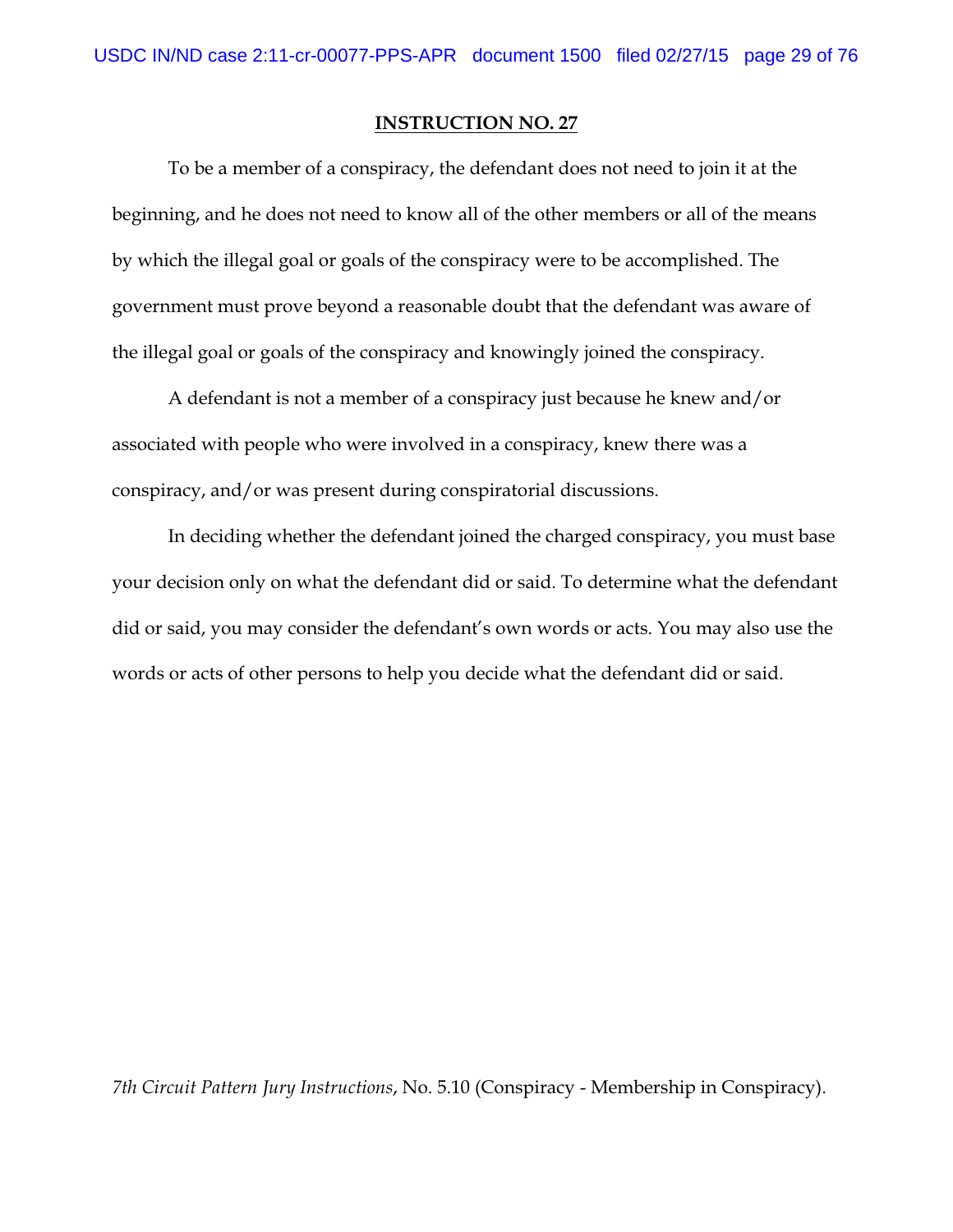Count One charges the defendant with conspiracy to commit racketeering. In order for you to find the defendant guilty of this charge, the government must prove each of the five following elements beyond a reasonable doubt:

1. That the conspiracy as charged in Count One existed;

2. That the Defendant knowingly became a member of the conspiracy with the intent to advance the conspiracy;

3. That the conspiracy was an agreement to conduct or participate in the conduct of the affairs of the Imperial Gangsters Street Gang, an enterprise, through a pattern of racketeering activity as described in Count One;

4. That the Imperial Gangsters was an enterprise; and

5. That the activities of the Imperial Gangsters affected interstate commerce.

If you find from your consideration of all the evidence that the government has proved each of these elements beyond a reasonable doubt, then you should find the defendant guilty.

If, on the other hand, you find from your consideration of all the evidence that the government has failed to prove any one of these elements beyond a reasonable doubt as to the defendant, then you should find the defendant not guilty.

*7th Circuit Pattern Jury Instructions*, 18 U.S.C. Section 1962(d) (Racketeering Conspiracy - Elements); *7th Circuit Pattern Instruction* 5.08(B).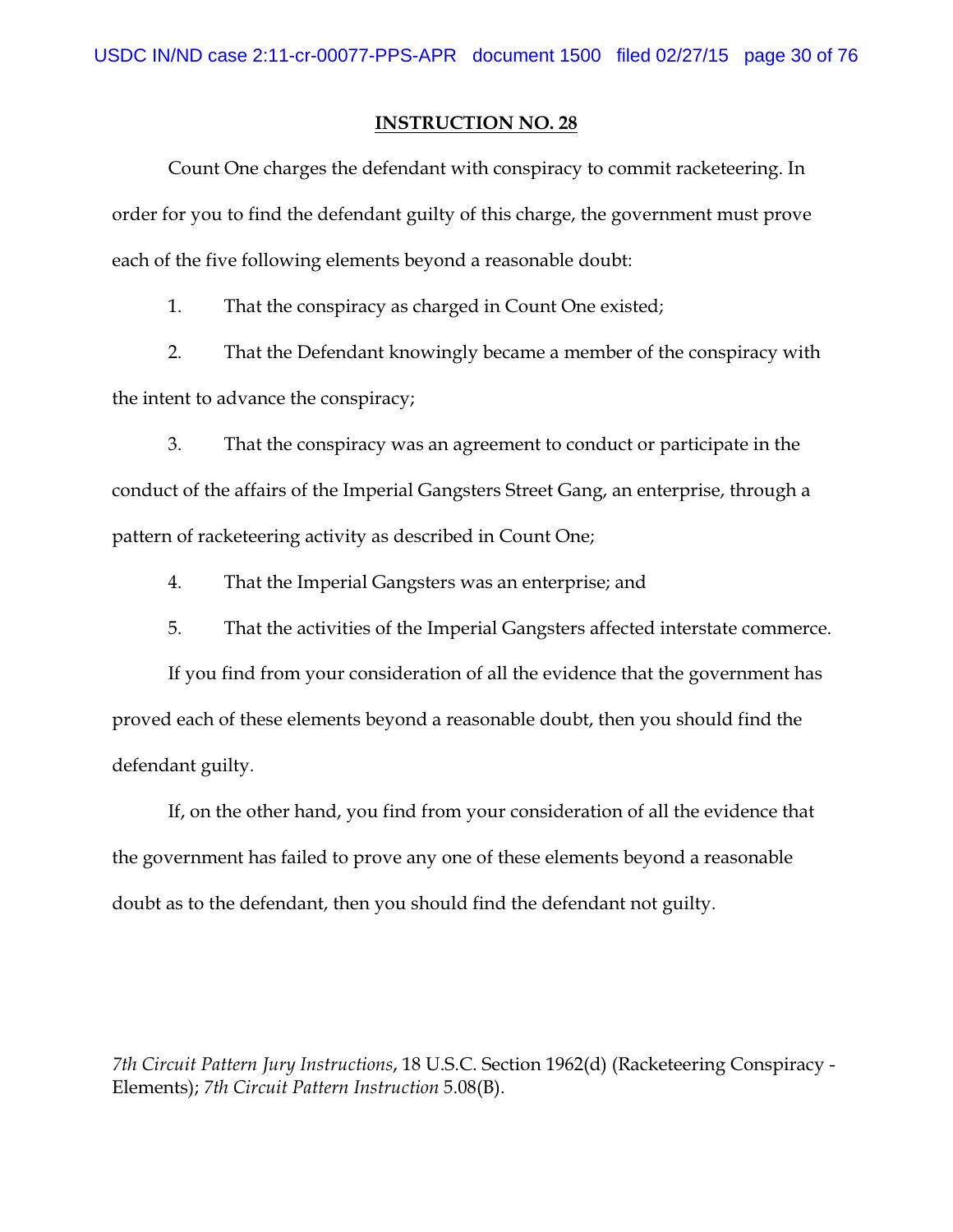In order to find a "pattern of racketeering activity" for purposes of Count One, you must find beyond a reasonable doubt that the defendant agreed that some member or members of the conspiracy would commit at least two acts of racketeering as described in Count One, and that they were separate acts. You must also find that those acts were in some way related to each other and that there was continuity between them.

Acts are related to each other if they are not isolated events, that is, if they have similar purposes, or results, or participants, or victims, or are committed a similar way, or have similar distinguishing characteristics, or are part of the affairs of the same enterprise.

There is continuity between acts if, for example, they are ongoing over a substantial period of time, or had the potential to continue over a substantial period, or if they are part of the regular way some entity does business or conducts its affairs.

For purposes of Count One, the government does not have to prove that any racketeering acts were actually committed at all, or that the defendant agreed to personally commit any such acts, or that the defendant agreed that two or more specific acts would be committed.

*7th Circuit Pattern Jury Instructions*, 18 U.S.C. Section 1962(d) (Pattern Requirement) - Racketeering Conspiracy).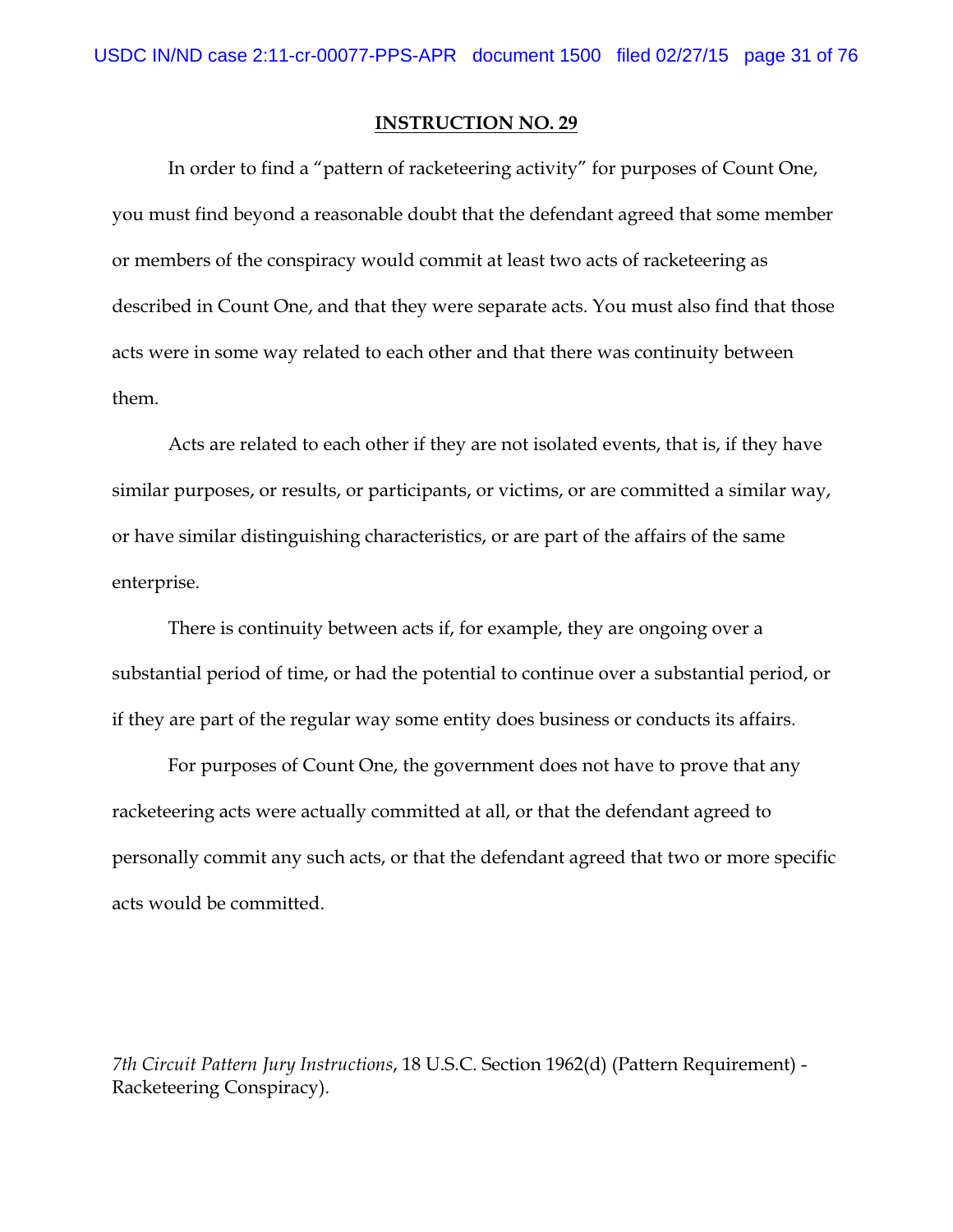The term "enterprise" can include a group of people associated together for a common purpose of engaging in a course of conduct. This group may be associated together for purposes that are both legal and illegal.

In considering whether a group is an "enterprise," you may consider whether it has an ongoing organization or structure, either formal or informal, and whether the various members of the group functioned as a continuing unit. A group may continue to be an "enterprise" even if it changes membership by gaining or losing members over time.

The government must prove that the group described in the fourth superseding indictment was the "enterprise" charged, but need not prove each and every allegation in the fourth superseding indictment about the enterprise or the manner in which the enterprise operated. The government need not prove the association had any form or structure beyond the minimum necessary to conduct the charged pattern of racketeering.

*7th Circuit Pattern Jury Instructions*, 18 U.S.C. Section 1961(4) (Enterprise - Association in Fact).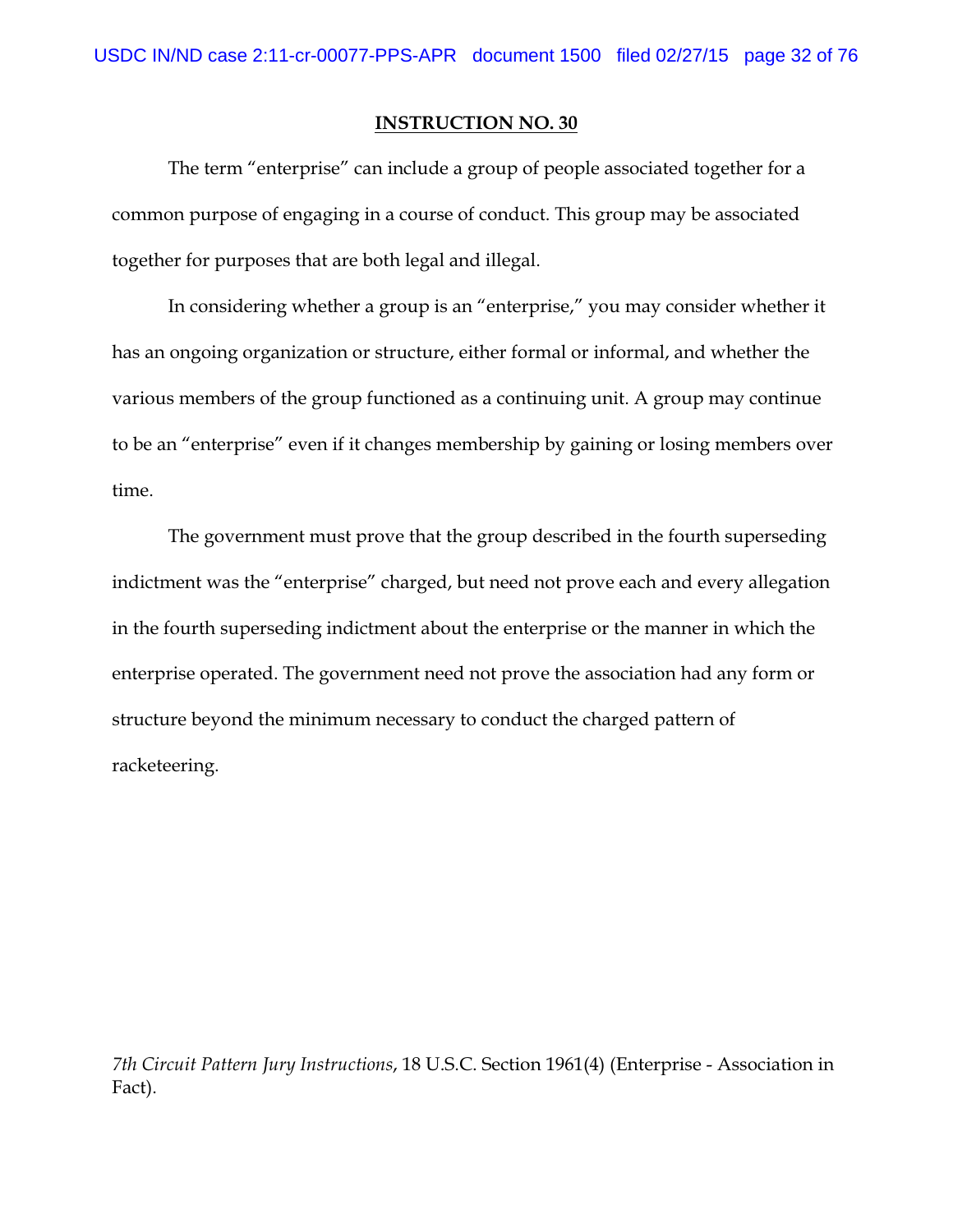A person conducts or participates in the conduct of the affairs of an enterprise if that person uses his position in, or association with, the enterprise to perform acts which are involved in some way in the operation or management of the enterprise, directly or indirectly, or if the person causes another to do so. In order to have conducted or participated in the conduct of the affairs of an enterprise, a person need not have participated in all of the activity alleged in Count One.

A person conspires to conduct or participate in the conduct of the affairs of an enterprise if that person agrees to knowingly facilitate the activities of the operators or managers who conduct or participate in the conduct of its affairs.

*7th Circuit Pattern Jury Instructions*, 18 U.S.C. Section 1962(c) and (d) (Conduct - Definition).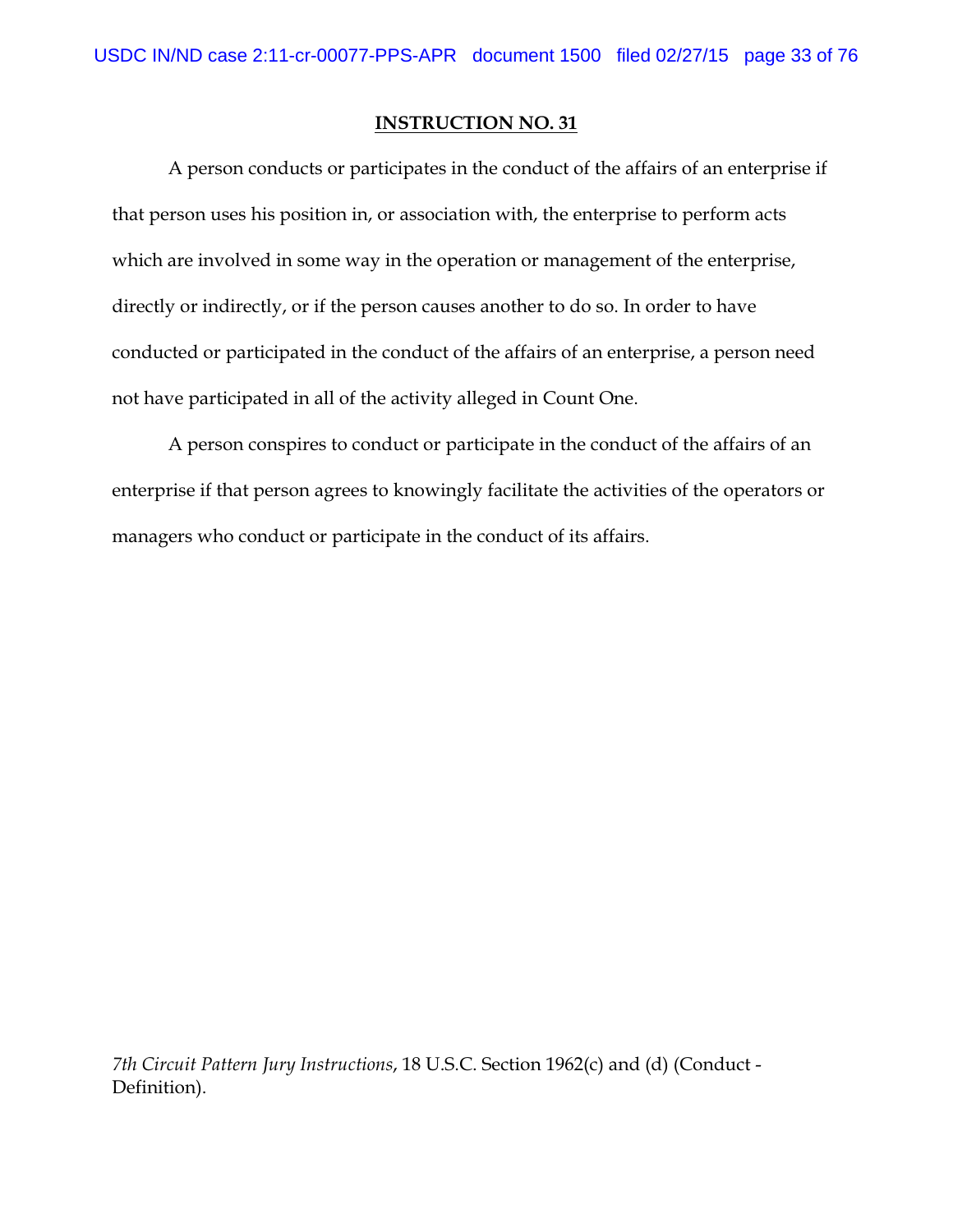To be associated with an enterprise, a person must be involved with the enterprise in a way that is related to its affairs or common purpose, although the person need not have a stake in the goals of the enterprise and may even act in a way that subverts those goals. A person may be associated with an enterprise without being so throughout its existence.

*7th Circuit Pattern Jury Instructions*, 18 U.S.C. Section 1962(c) and (d) (Associate - Definition).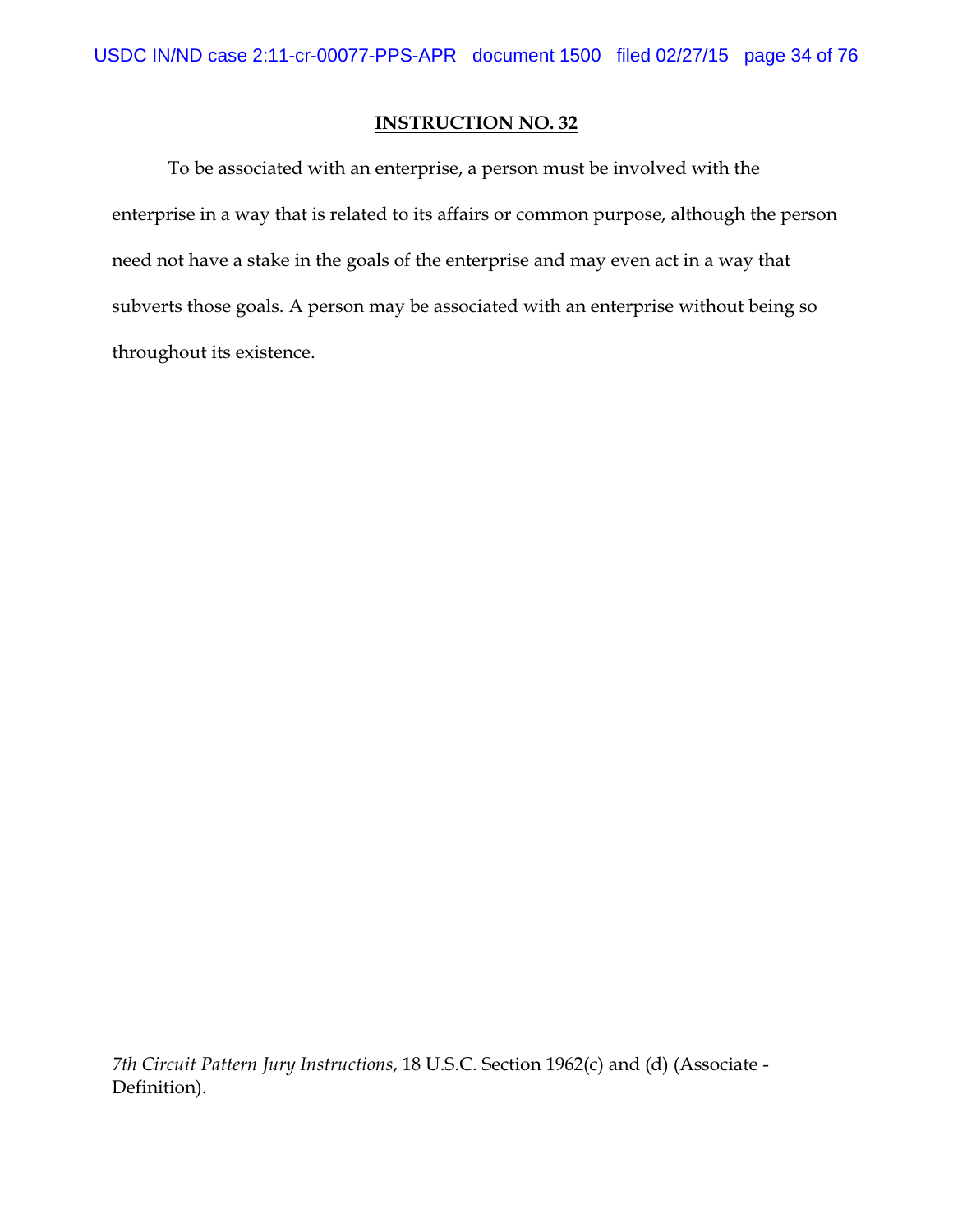Interstate commerce includes the movement of money, goods, services or persons from one state to another or between another country and the United States. This would include the purchase or sale of goods or supplies from outside the state in which the enterprise was located, the use of interstate mail or wire facilities, or the causing of any of those things. If you find that beyond a reasonable doubt either (a) that the enterprise made, purchased, sold or moved goods or services that had their origin or destination outside the state in which the enterprise was located, or (b) that the actions of the enterprise affected in any degree the movement of money, goods or services across state lines, then interstate commerce was engaged in or affected.

The government need only prove that the enterprise as a whole engaged in interstate commerce or that its activity affected interstate commerce to any degree, although proof that racketeering acts did affect interstate commerce meets that requirement. The government need not prove that the defendant engaged in interstate commerce, or that the acts of the defendant affected interstate commerce.

*7th Circuit Pattern Jury Instructions*, 18 U.S.C. Section 1962 (Interstate Commerce - Definition).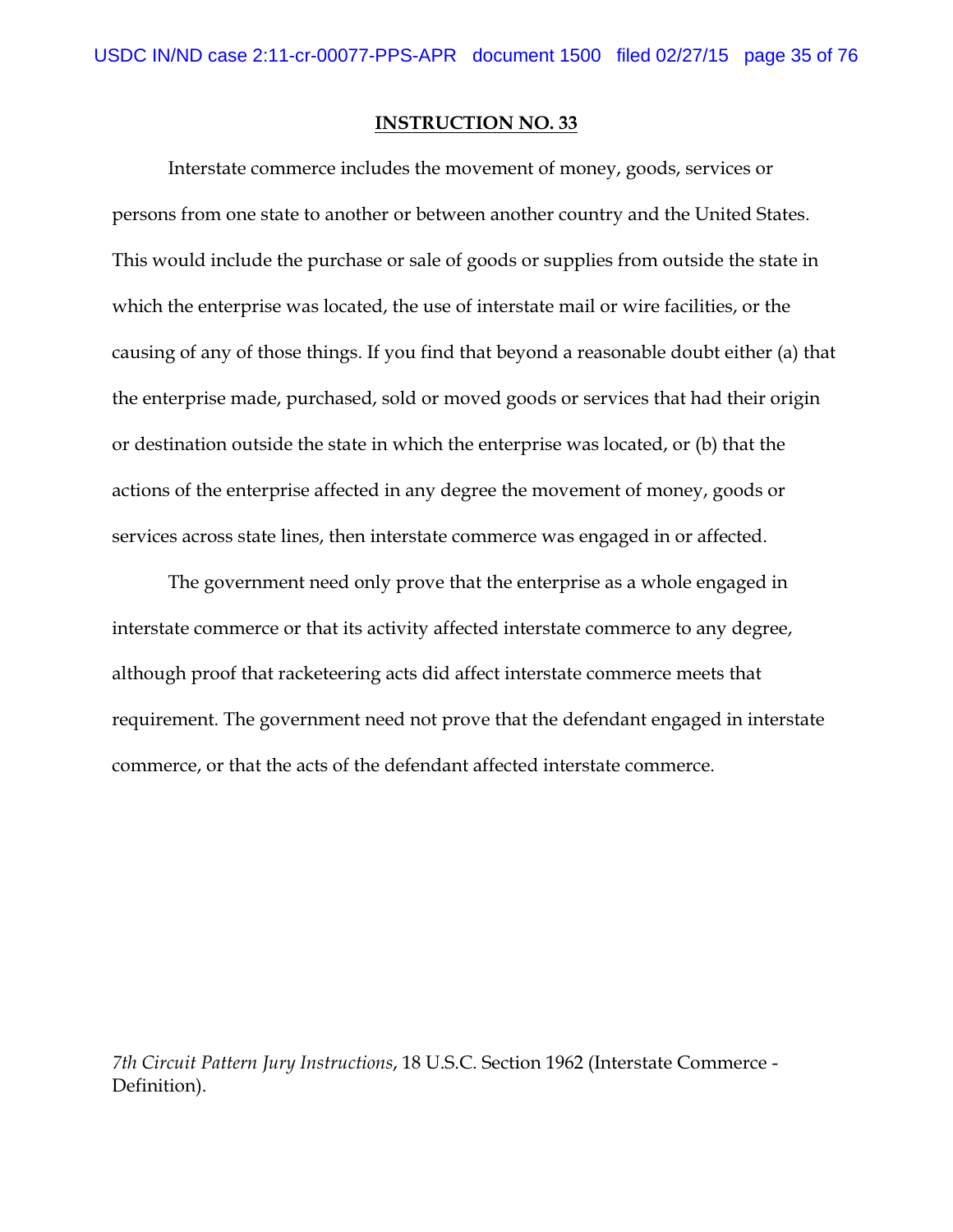For Count One, the government must prove beyond a reasonable doubt that the defendant agreed that a conspirator, who could be the defendant himself, did or would intentionally commit, or cause, or aid and abet the commission of, two or more of the racketeering acts of the type or types alleged in the fourth superseding indictment. Your verdict must be unanimous as to which type or types of racketeering activity you find that the defendant agreed was or would be committed, caused, or aided and abetted.

For purposes of Count One, the law defines "racketeering activity" as acts involving murder, attempted murder and robbery, as those offenses are defined under Indiana State law, and acts constituting Federal Robbery, and Drug Trafficking, as those offenses are defined under federal law.

I will now instruct you on the elements of the offenses listed in the fourth superseding indictment as racketeering activity.

#### **Murder (Indiana Code 35-42-1-1)**

Under Indiana law, a person commits the offense of murder when he:

1. knowingly or intentionally,

2. killed,

3. a victim.

#### **Attempted Murder (I.C. 35-41-5-1(a), I.C. 35-42-1-1)**

Under Indiana law, a person commits the crime of attempted murder when the person:

1. acting with the specific intent to kill the victim,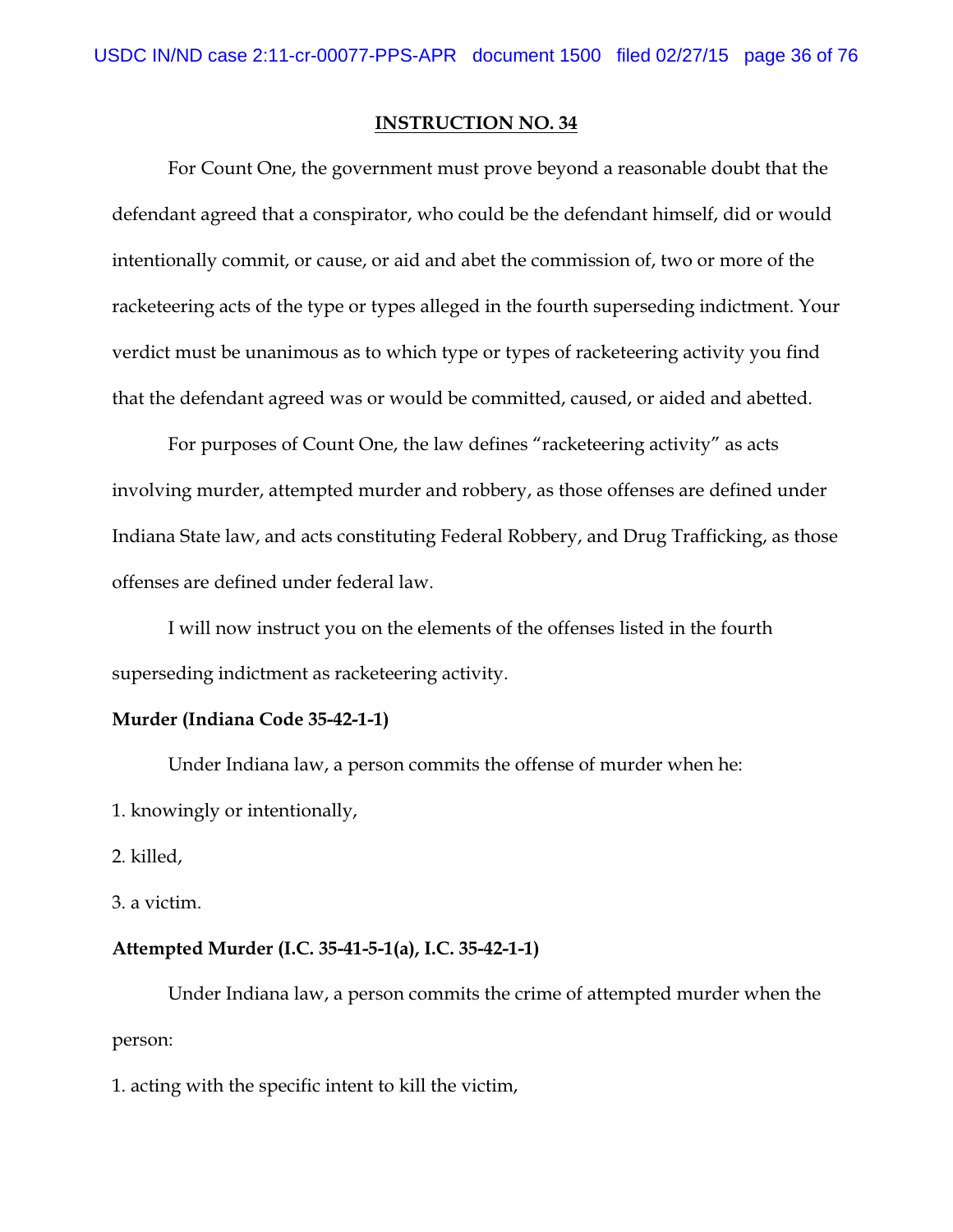2. did aim a firearm at the victim and shoot,

3. which was conduct constituting a substantial step toward the commission of the intended crime of killing the victim.

## **Aiding, Inducing, or Causing Attempted Murder (I.C. 35-41-2-4 and I.C. 35-41-5-1(a)**

## **and I.C. 35-42-1-1)**

Under Indiana law, a person commits the offense of aiding, inducing, or causing attempted murder when the person:

1. knowingly or intentionally,

2. aided or induced or caused another person to engage,

3. in conduct that constituted a substantial step toward killing a victim,

4. and both the defendant and the other person acted with the specific intent to kill the victim.

### **Robbery (Indiana Code 35-42-5-1)**

Under Indiana law, a person commits the offense of robbery when the person:

1. knowingly or intentionally,

2. takes property from another person or takes property from the presence of another person,

3. by using or threatening the use of force on another person or by putting another person in fear.

### **Aiding, Inducing, or Causing an Offense (I.C. 35-41-2-4)**

Under Indiana law, a person aids, induces, or causes a specified offense when the person: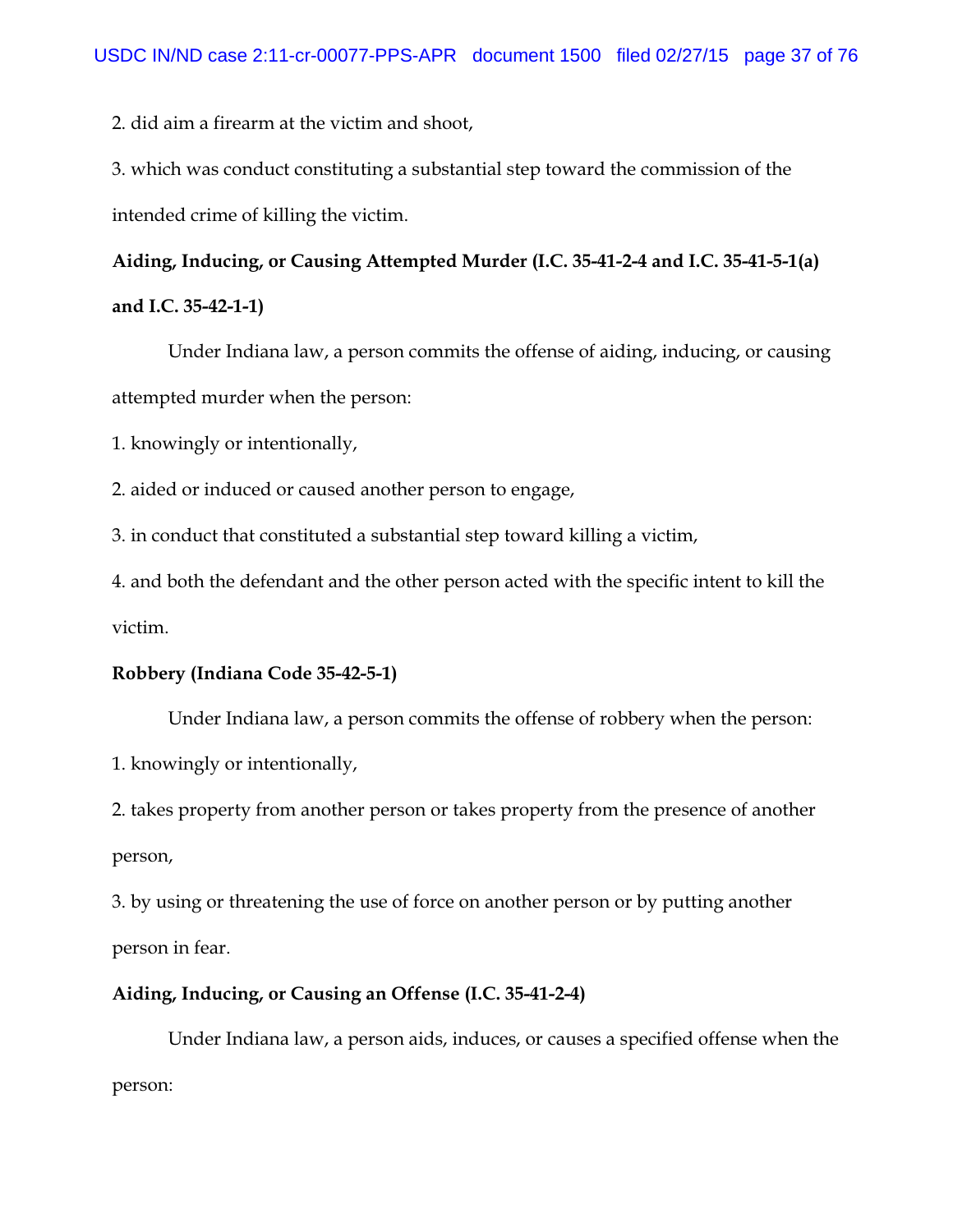1. knowingly or intentionally,

2. aided or induced or caused,

3. another person to commit the offense, as that offense is defined by statute,

4. by assisting in, bringing about, or ordering the commission of the offense.

## **Federal Robbery (18 U.S.C. § 1951)**

A person commits robbery under federal law when:

1. he knowingly obtains money or property from or in the presence of a victim; 2. he does so by means of robbery, that is, by unlawfully taking or obtaining of personal property from the person or in the presence of another, against his will, by means of

actual or threatened force, or violence;

3. he believes that the victim parted with the money or property because of the robbery; and

4. his conduct affects interstate commerce.

**Narcotics Trafficking** - Distribution and Possession with Intent to Distribute a Controlled Substance 21 U.S.C. § 841(a)(1) and Conspiracy to Distribute and Possess with Intent to Distribute a Controlled Substance (21 U.S.C. § 846).

I will be instructing you on the elements of distribution, possession with intent to distribute, and conspiracy to distribute and possess with intent to distribute a controlled substance when I give you the instructions for Count Two. Those instructions should be applied here.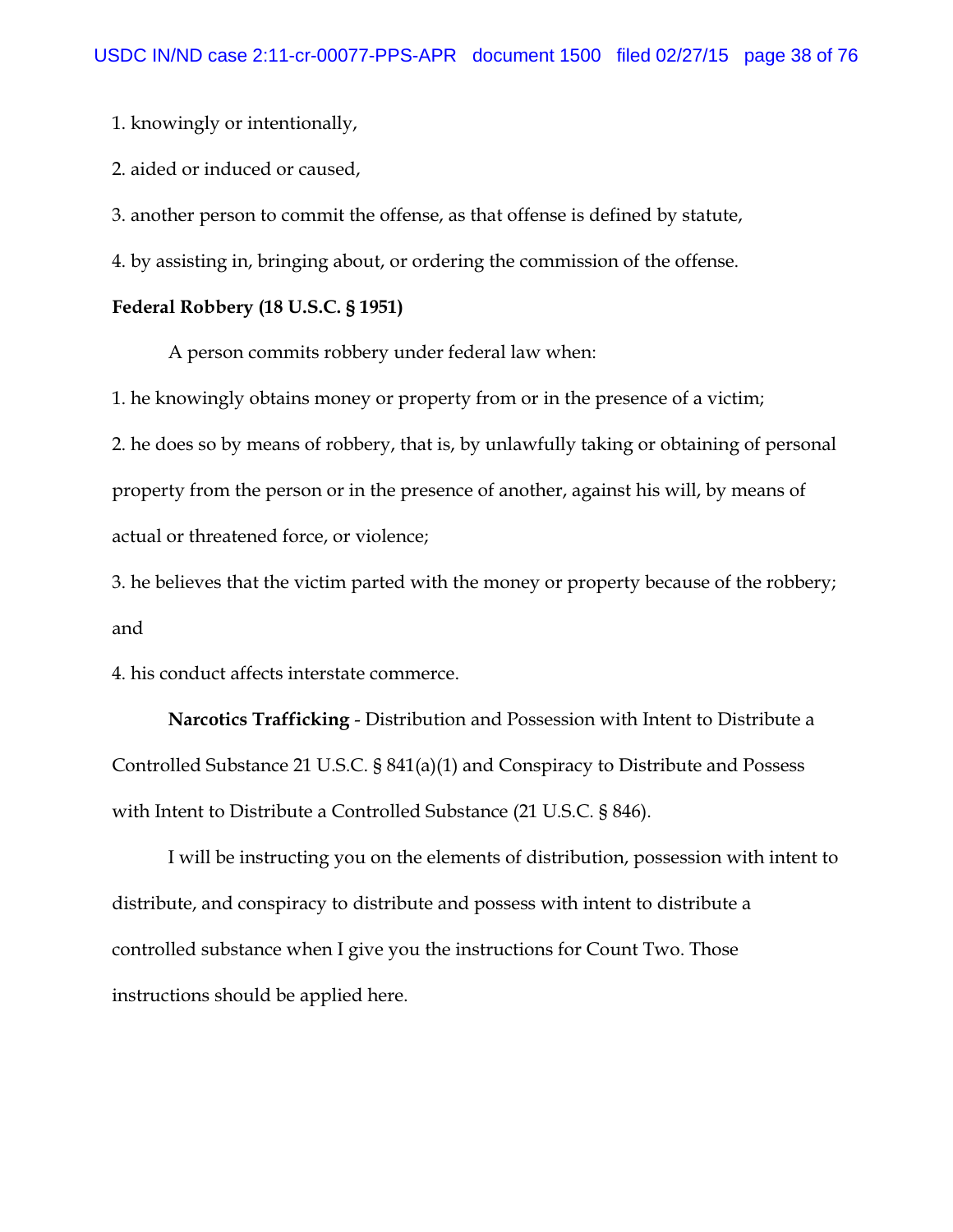*United States v. Martin Anaya*, 2:10-cr-00109 RL (Instruction 33 in Court's Instructions, Docket Entry #596, at page 35); *Indiana Pattern Jury Instructions Criminal Instruction No.3.01* - Murder-Killing a Human Being; *Indiana Pattern Jury Instructions Criminal Instruction No. 2.01(a)* – Attempted Murder; *Indiana Pattern Jury Instructions Criminal Instruction No. 3.49* – Robbery; *Indiana Pattern Jury Instructions Criminal Instruction No. 2.11* - Aiding, Inducing or Causing an Offense; *Indiana Pattern Jury Instruction Criminal Instruction No. 2.11(a)* – Aiding, Inducing or Causing Attempted Murder; *7th Circuit Pattern Jury Instruction*, 18 U.S.C. § 1951 - Extortion - Robbery - Elements & 18 U.S.C. § 1951 – Definition of Robbery.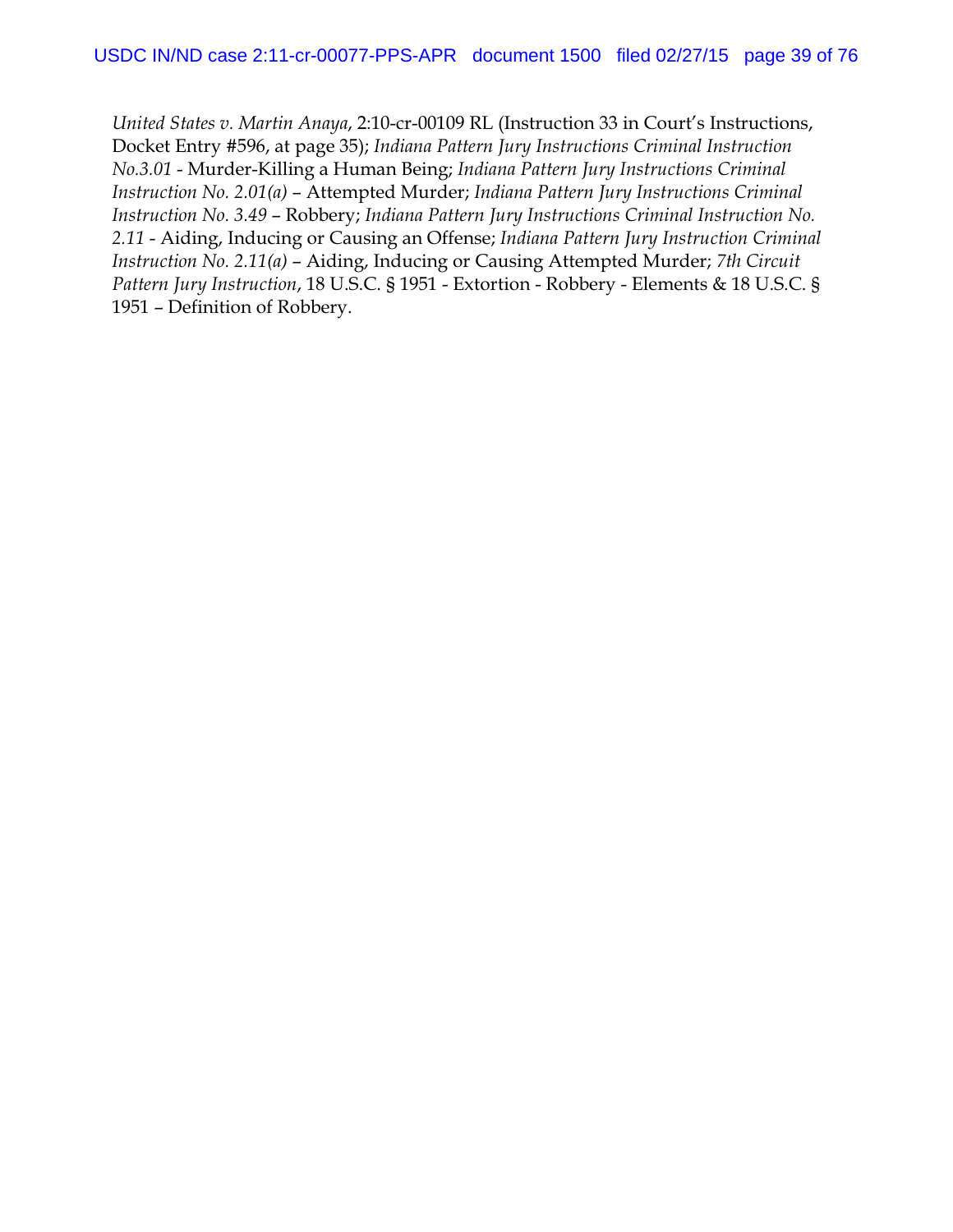USDC IN/ND case 2:11-cr-00077-PPS-APR document 1500 filed 02/27/15 page 40 of 76

## INSTRUCTIONS FOR COUNT 2 CHARGING DRUG CONSPIRACY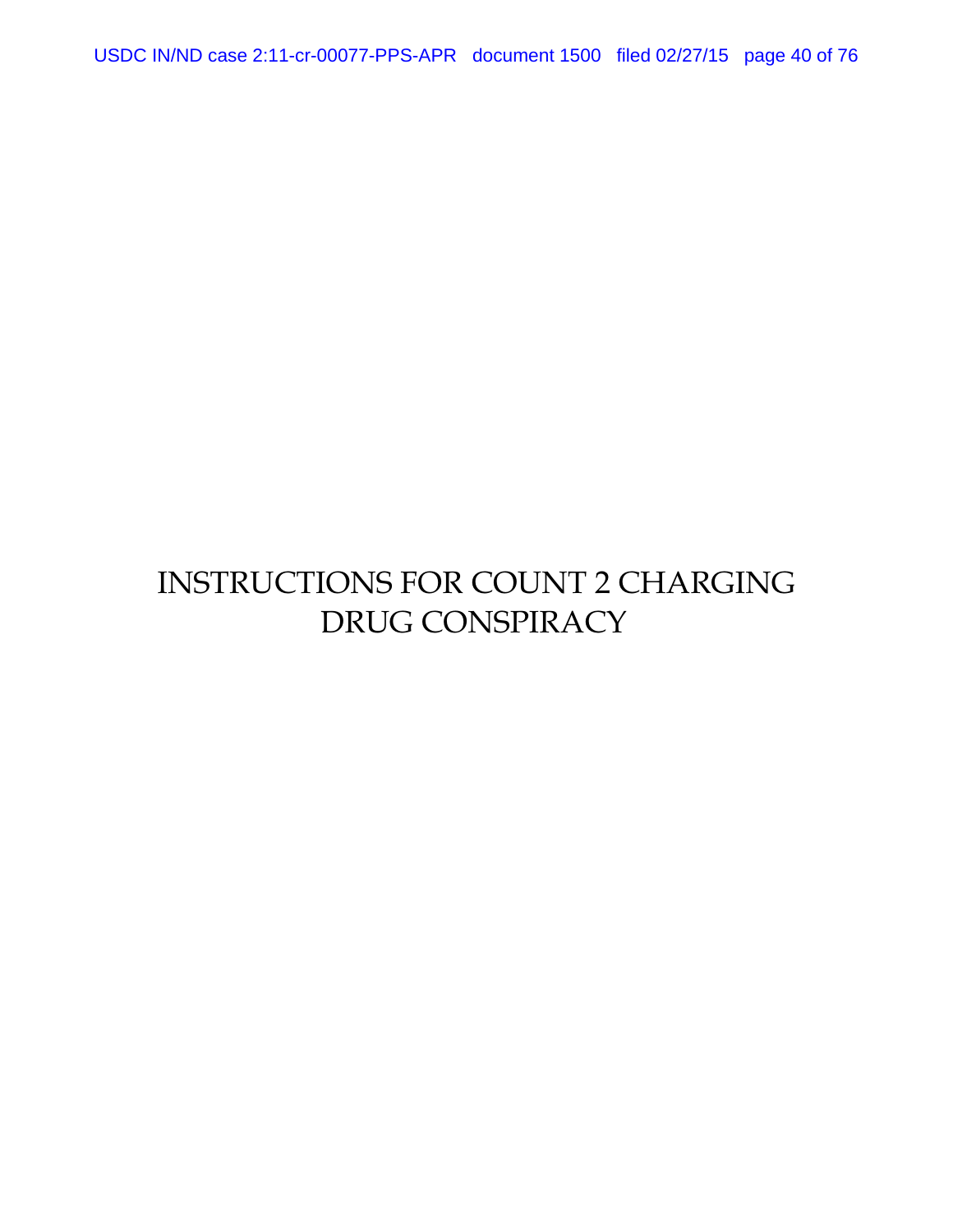Count Two charges the defendant with conspiracy to possess with intent to distribute and distribute marijuana and cocaine. In order for you to find the defendant guilty of this charge, the government must prove both of the following elements beyond a reasonable doubt:

1. The conspiracy as charged in Count Two existed; and

2. The defendant knowingly became a member of the conspiracy with an intent to advance the conspiracy.

If you find from your consideration of all the evidence that the government has proved each of these elements beyond a reasonable doubt, then you should find the defendant guilty.

If, on the other hand, you find from your consideration of all the evidence that the government has failed to prove any one of these elements beyond a reasonable doubt, then you should find the defendant not guilty.

*7th Circuit Pattern Jury Instructions*, No. 5.08(B) (Conspiracy - No Overt Act Required).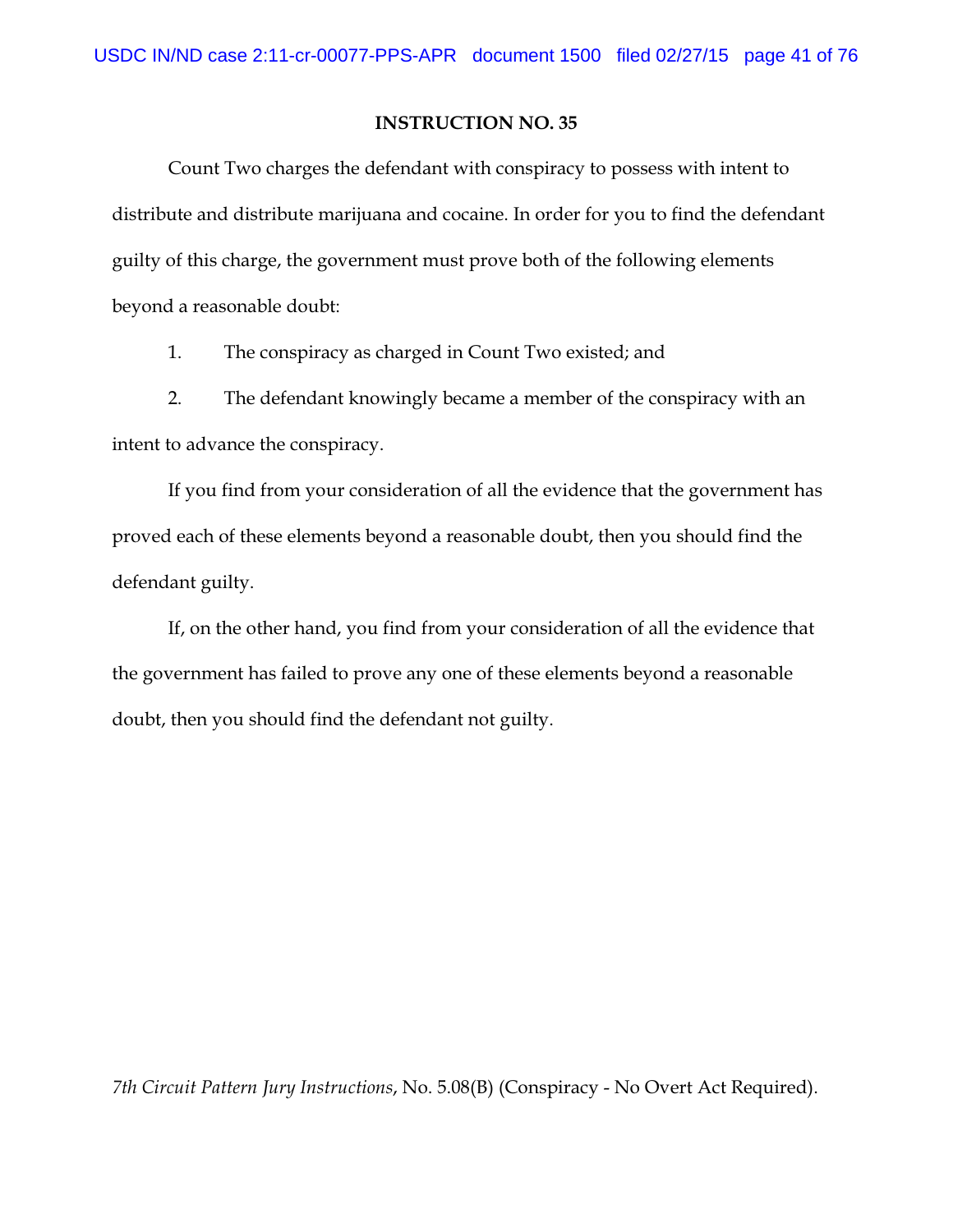As I have already instructed you, a conspiracy is an express or implied agreement between two or more persons to commit a crime. A conspiracy may be proven even if its goal or goals were not accomplished.

In deciding whether the conspiracy charged in Count Two existed, you may consider all of the circumstances, including the words and acts of each of the alleged participants.

To be a member of a conspiracy, the defendant does not need to join it at the beginning, and he does not need to know all of the other members or all of the means by which the illegal goal or goals of the conspiracy were to be accomplished. The government must prove beyond a reasonable doubt that the defendant was aware of the illegal goal or goals of the conspiracy and knowingly joined the conspiracy.

The defendant is not a member of a conspiracy just because he knew and/or associated with people who were involved in a conspiracy, knew there was a conspiracy, and/or was present during conspiratorial discussions.

In deciding whether the defendant joined the charged conspiracy, you must base your decision only on what that defendant did or said. To determine what the defendant did or said, you may consider that defendant's own words or acts. You may also use the words or acts of other persons to help you decide what the defendant did or said.

*7th Circuit Pattern Jury Instructions*, No. 5.09 (Conspiracy - Definition of Conspiracy); *7th Circuit Pattern Jury Instructions*, No. 5.10 (Conspiracy - Membership in Conspiracy).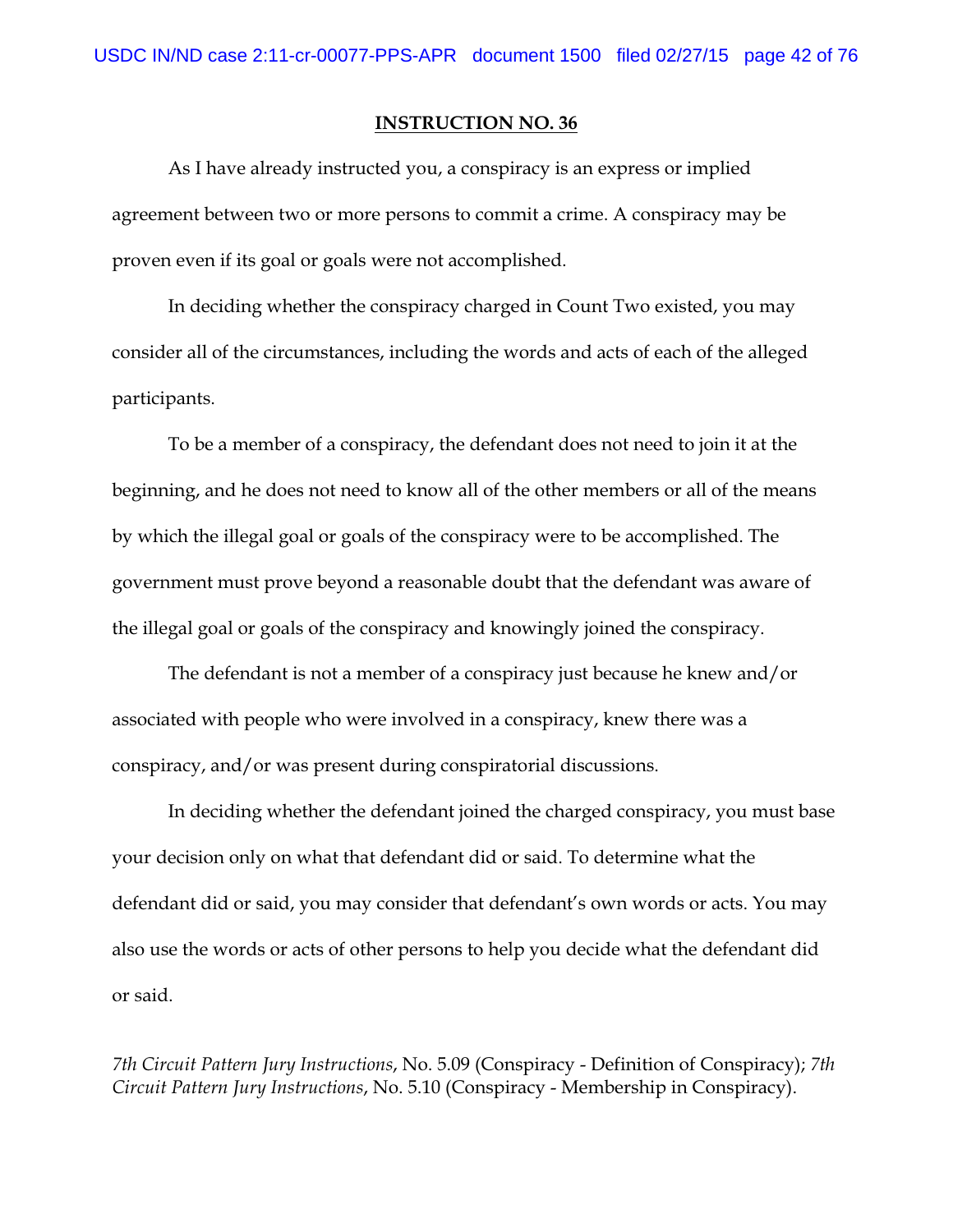In order to find that the government has proved the defendant guilty of the conspiracy charged in Count Two, the jury must unanimously agree that the defendant conspired to commit at least one of the following offenses:

- 1. distributing marijuana;
- 2. distributing cocaine;
- 3. possession with intent to distribute marijuana; or
- 4. possession with intent to distribute cocaine.

The government is not required to prove that the defendant conspired to commit every one of the four offenses mentioned above. However, the government is required to prove that the defendant conspired to commit at least one of these four offenses. To find that the government has proven this, you must unanimously agree on which particular offense the defendant conspired to commit, as well as all of the other elements of the crime charged.

For example, if some of you were to find that the government has proved beyond a reasonable doubt that the defendant conspired to commit the offense of distributing marijuana, and the rest of you were to find that the government has proved beyond a reasonable doubt that the defendant conspired to commit the offense of distributing cocaine, then there would be no unanimous agreement on which offense the government has proved. On the other hand, if all of you were to find that the government has proved beyond a reasonable doubt that the defendant conspired to commit the offense of distributing marijuana, then there would be unanimous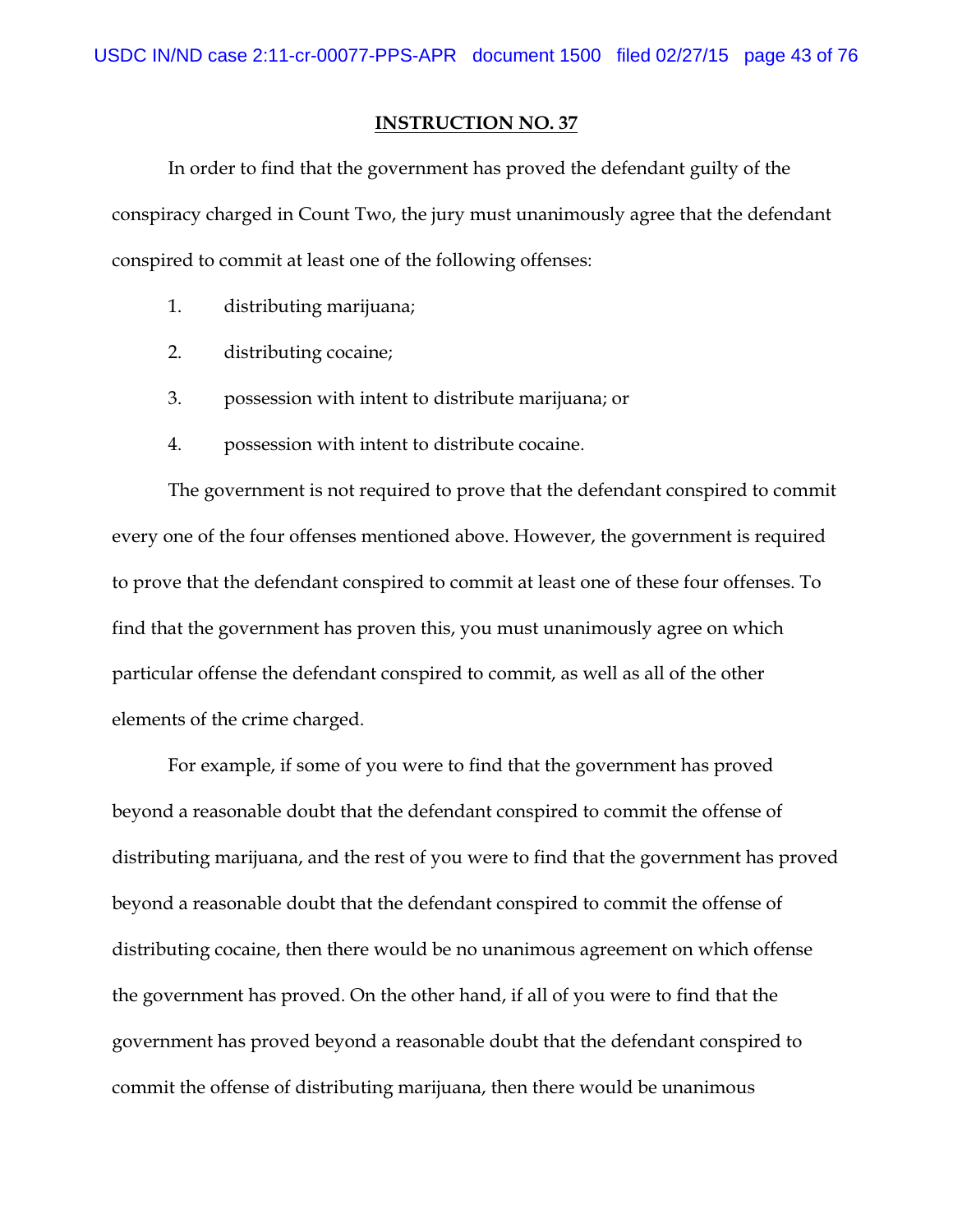USDC IN/ND case 2:11-cr-00077-PPS-APR document 1500 filed 02/27/15 page 44 of 76

agreement.

*7th Circuit Pattern Jury Instructions*, No. 4.04 (Unanimity on Specific Acts (modified); *7th Circuit Pattern Jury Instructions*, No. 5.08(A) (Conspiracy - Overt Act Required (Committee Comments (b) and (e)).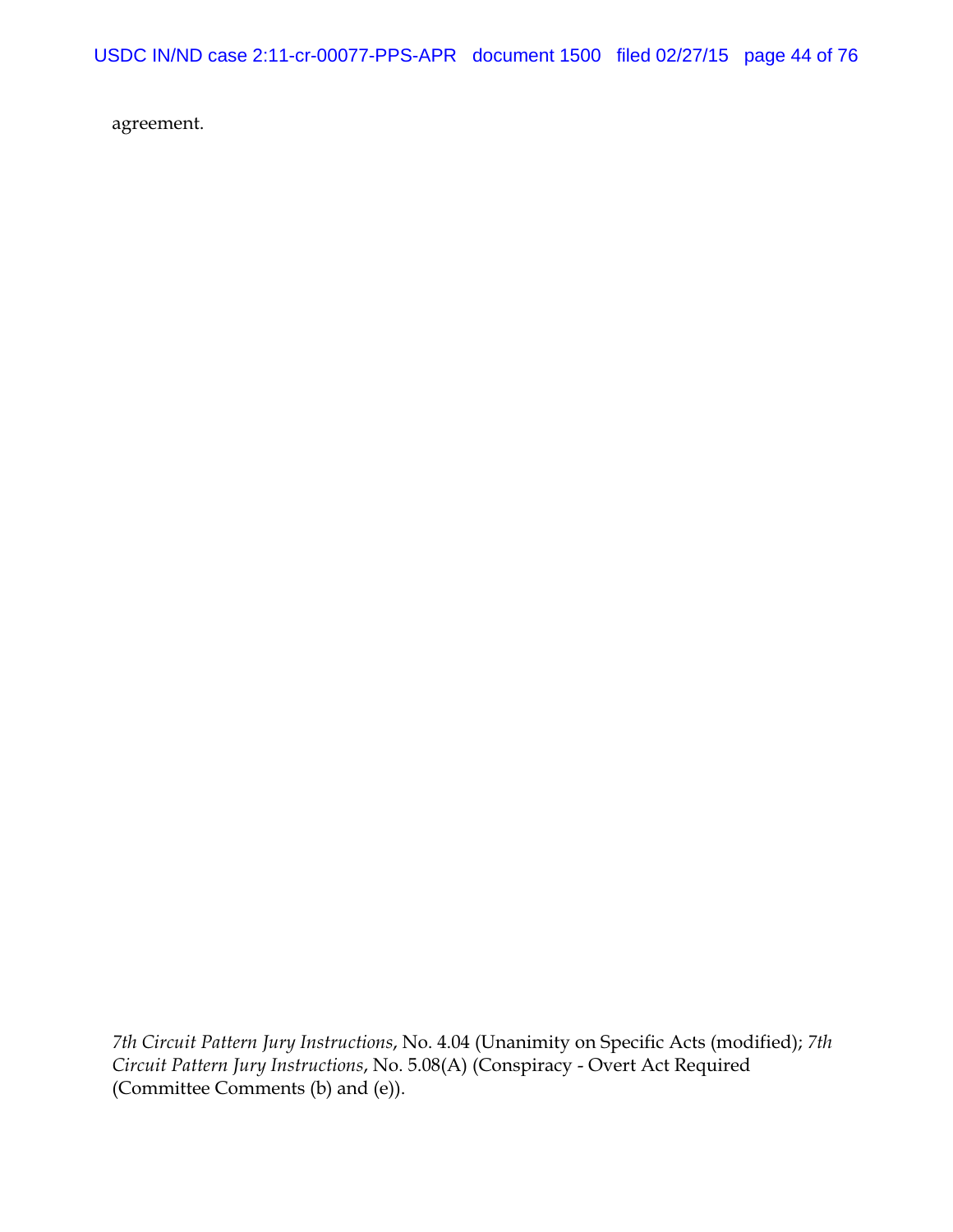USDC IN/ND case 2:11-cr-00077-PPS-APR document 1500 filed 02/27/15 page 45 of 76

## **INSTRUCTION NO. 38**

Marijuana and cocaine are both controlled substances.

*7th Circuit Pattern Jury Instructions*, 21 U.S.C. Section 841(A)(1) (Definition of Controlled Substance).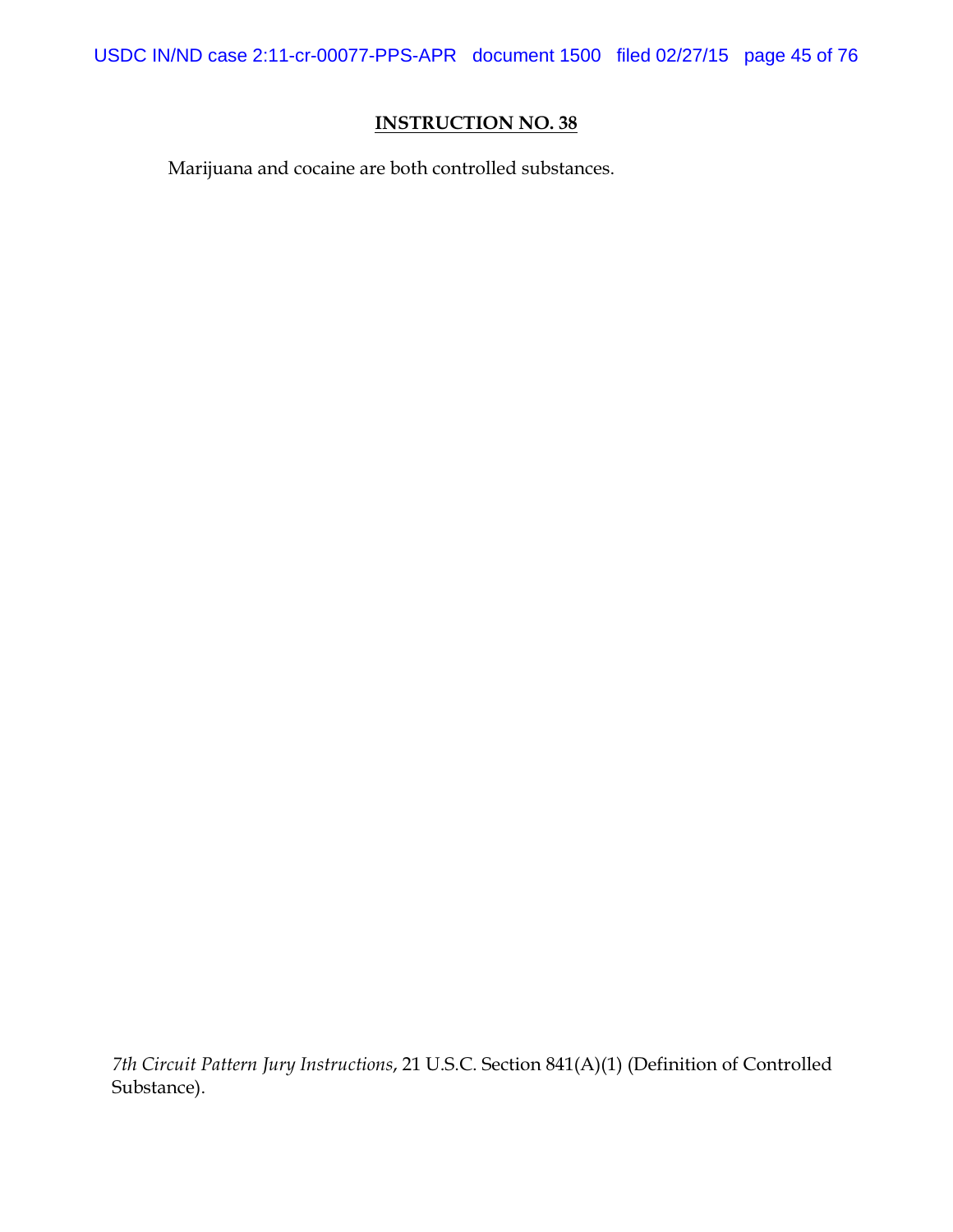To assist you in determining whether the defendant conspired to distribute a controlled substance as charged in Count Two, the Court instructs you that the legal elements for distribution of a controlled substance are as follows:

First, the defendant knowingly distributed a controlled substance;

Second, the defendant knew the substance was some kind of controlled substance. The government is not required to prove that the defendant knew the substance was marijuana or that the substance was cocaine.

*7th Circuit Pattern Jury Instructions*, 21 U.S.C. Section 841(a)(1) (Distribution of a Controlled Substance - Elements) (modified).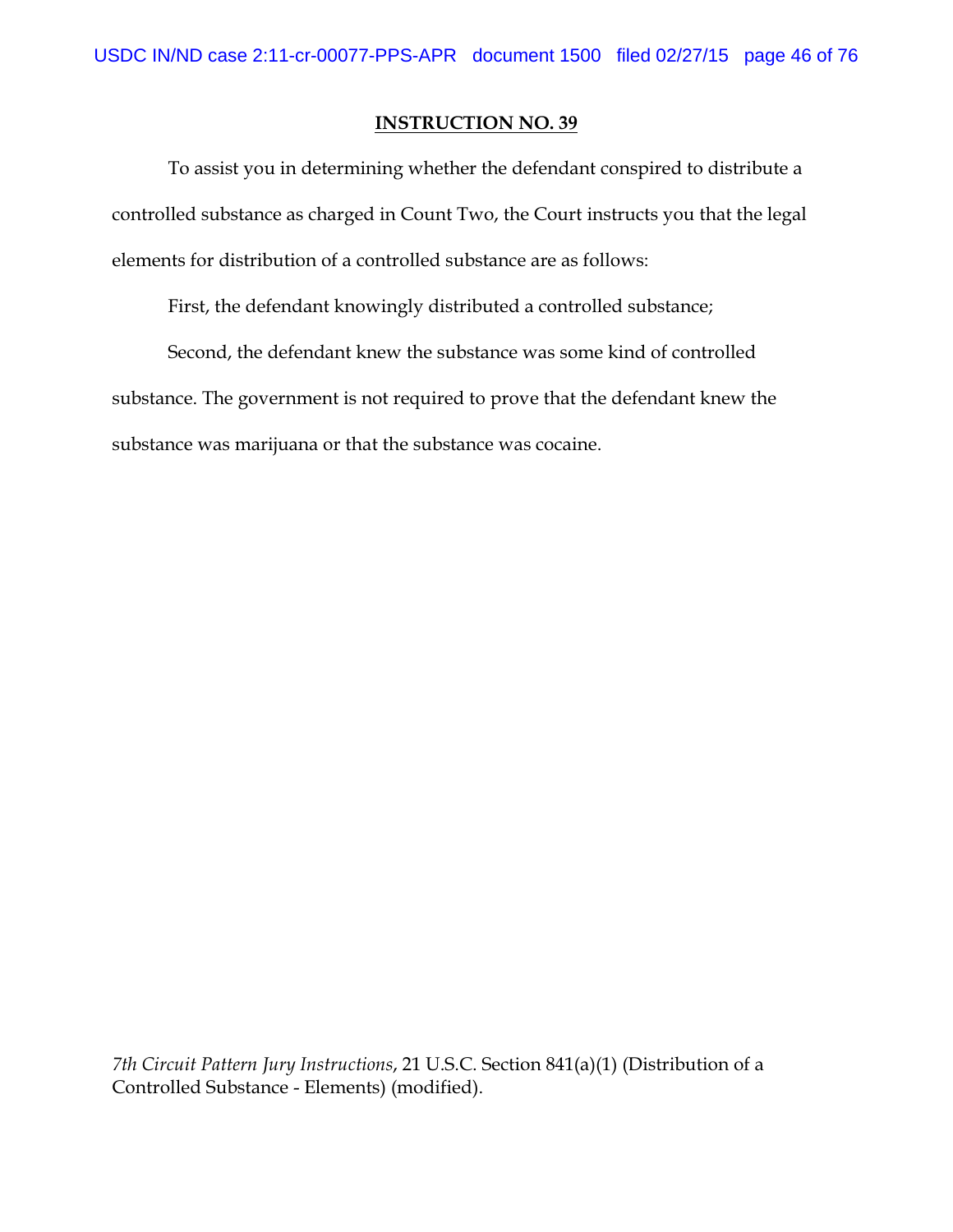A person "distributes" a controlled substance if he delivers or transfers possession of the controlled substance to someone else or causes a person to deliver or transfer possession of the controlled substance to another person.

*7th Circuit Pattern Jury Instructions*, 21 U.S.C. Section 841(a)(1) (Definition of Distribution).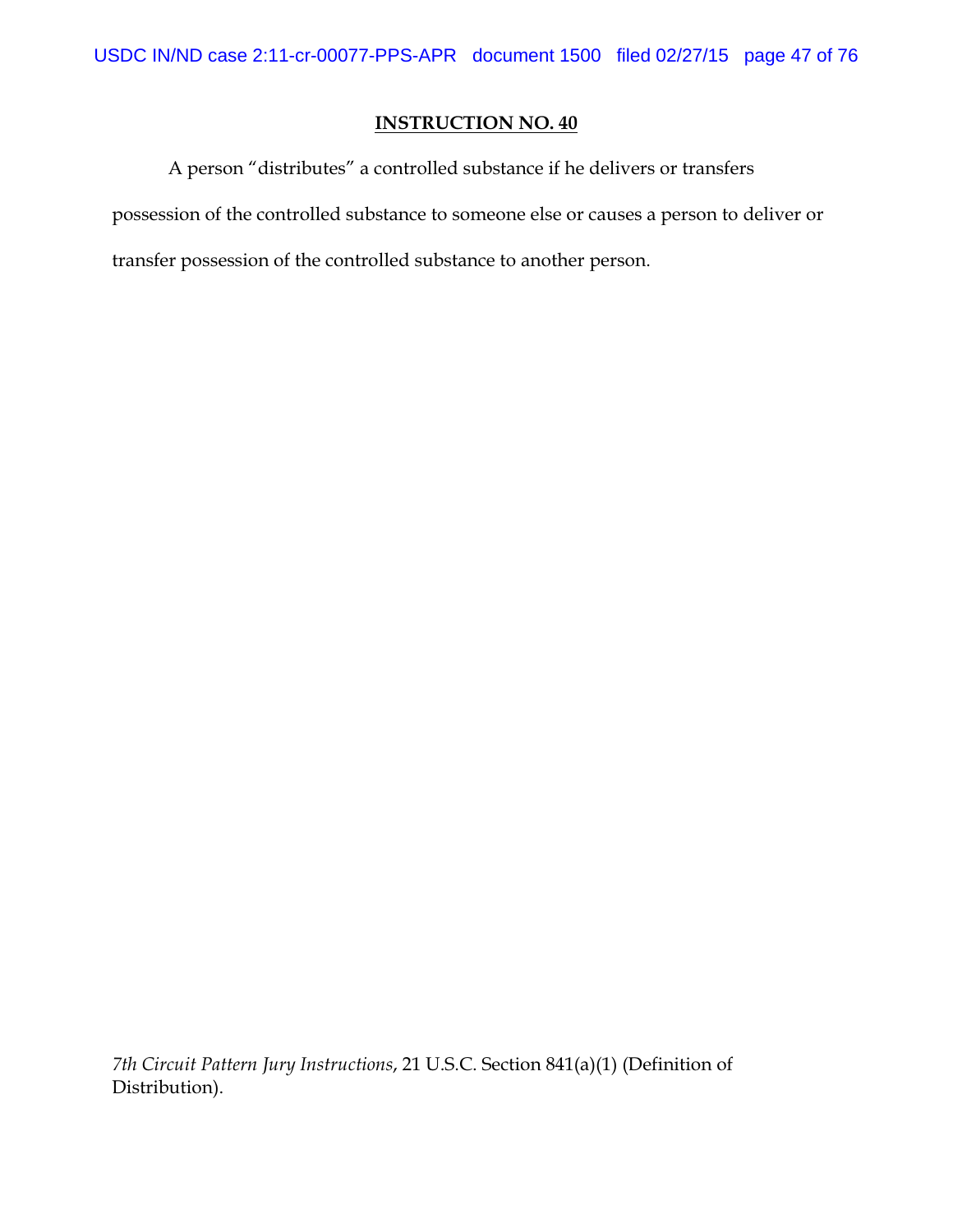To assist you in determining whether the defendant conspired to possess with intent to distribute a controlled substance, the Court instructs you that the legal elements for possession with intent to distribute a controlled substance are as follows:

First, the defendant knowingly possessed a controlled substance; and

Second, the defendant intended to distribute the substance to another person;

and

Third, the defendant knew the substance was some kind of controlled substance. The government is not required to prove that the defendant knew the substance was marijuana or that the substance was cocaine.

*7th Circuit Pattern Jury Instructions*, 21 U.S.C. Section 841(a)(1) (Possession With Intent to Distribute - Elements) (modified).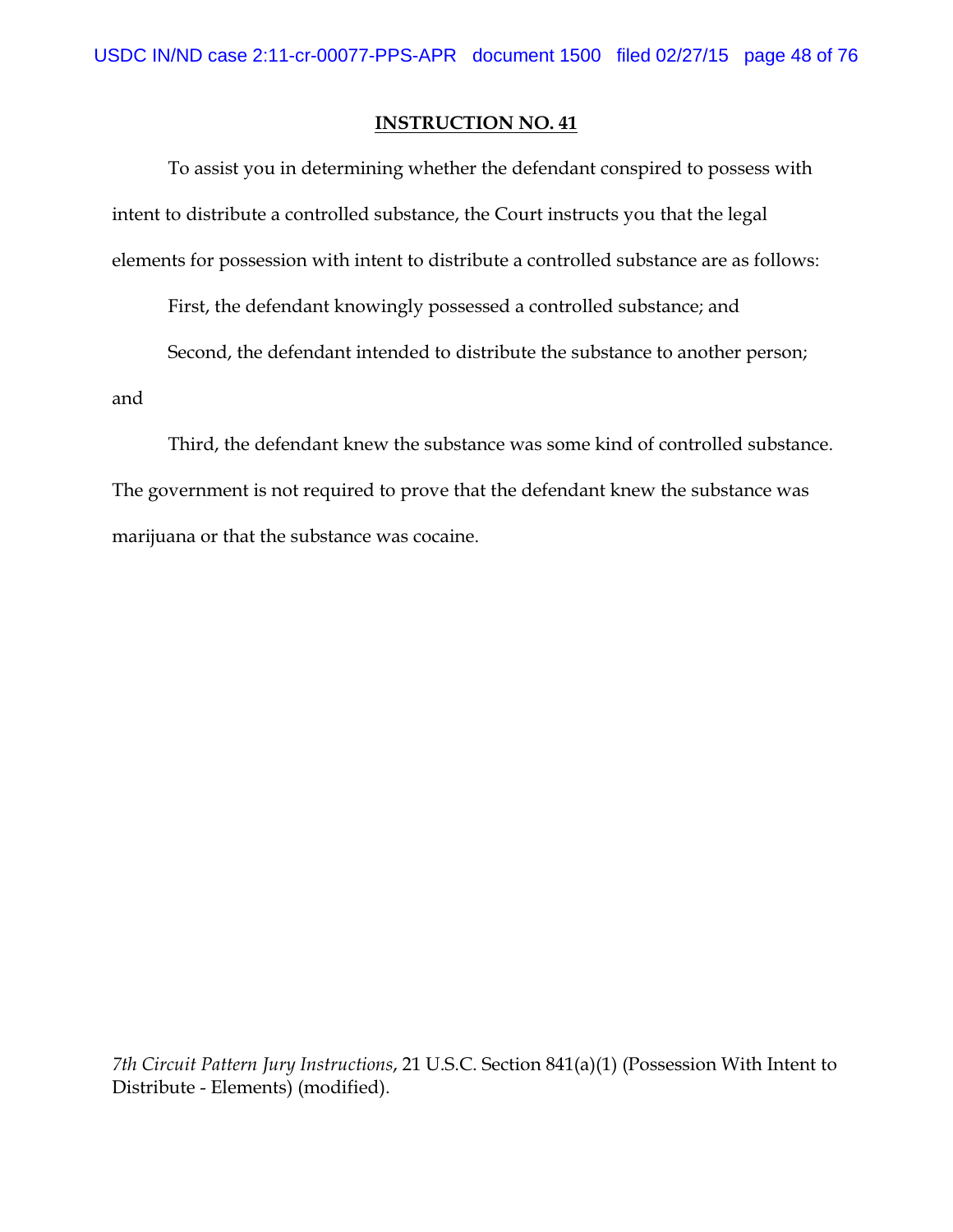A person possesses an object if he has the ability and intention to exercise direction or control over the object, either directly or through others. A person may possess an object even if he is not in physical contact with it and even if he does not own it.

*7th Circuit Pattern Jury Instructions*, 21 U.S.C. Section 841(a)(1) (Definition of Possession); 7th Circuit Pattern Jury Instructions, No. 4.13 (Definition of Possession).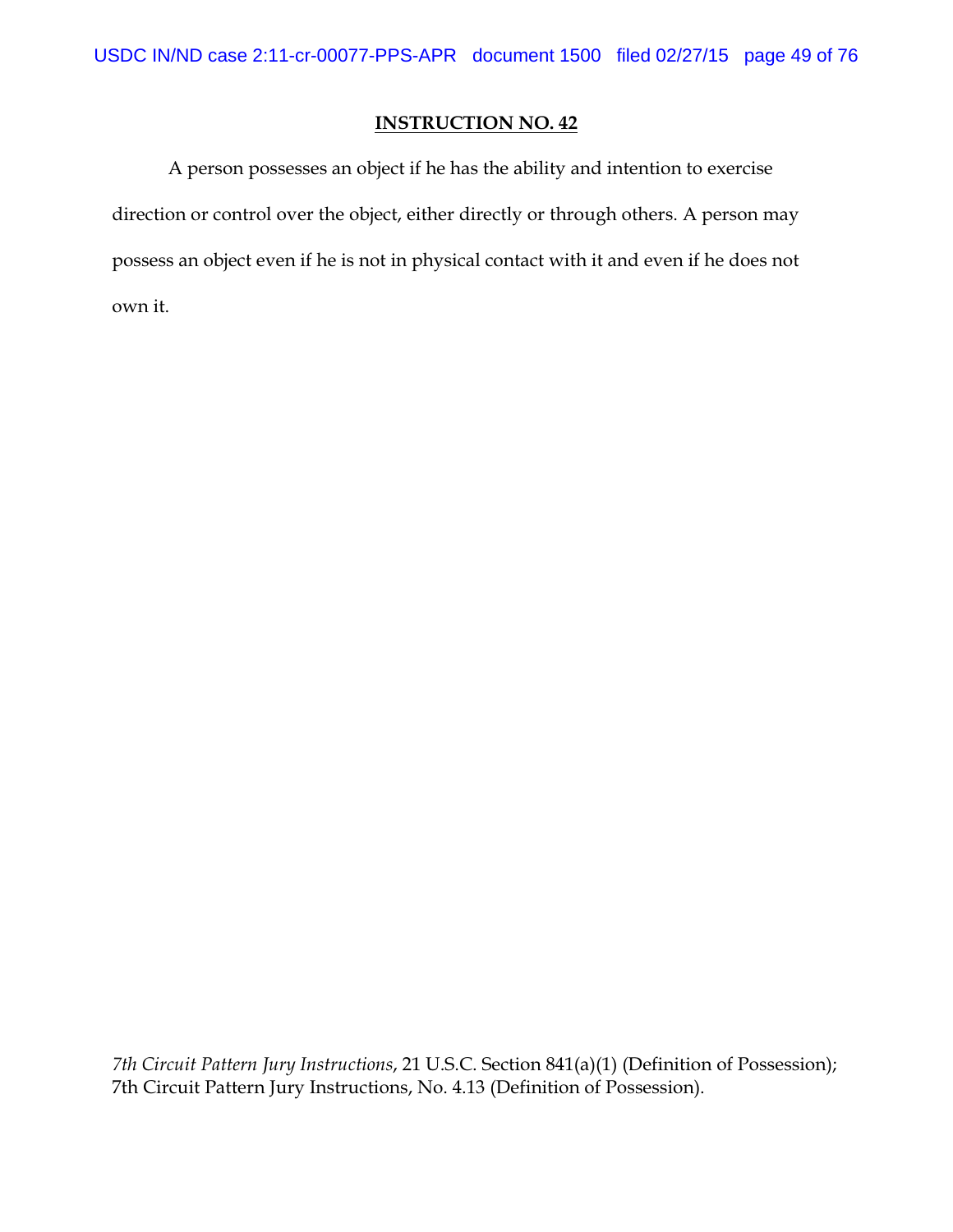USDC IN/ND case 2:11-cr-00077-PPS-APR document 1500 filed 02/27/15 page 50 of 76

# INSTRUCTIONS FOR COUNTS 9, 13, 15, 17, 19 AND 21 CHARGING MURDER IN AID OF RACKETEERING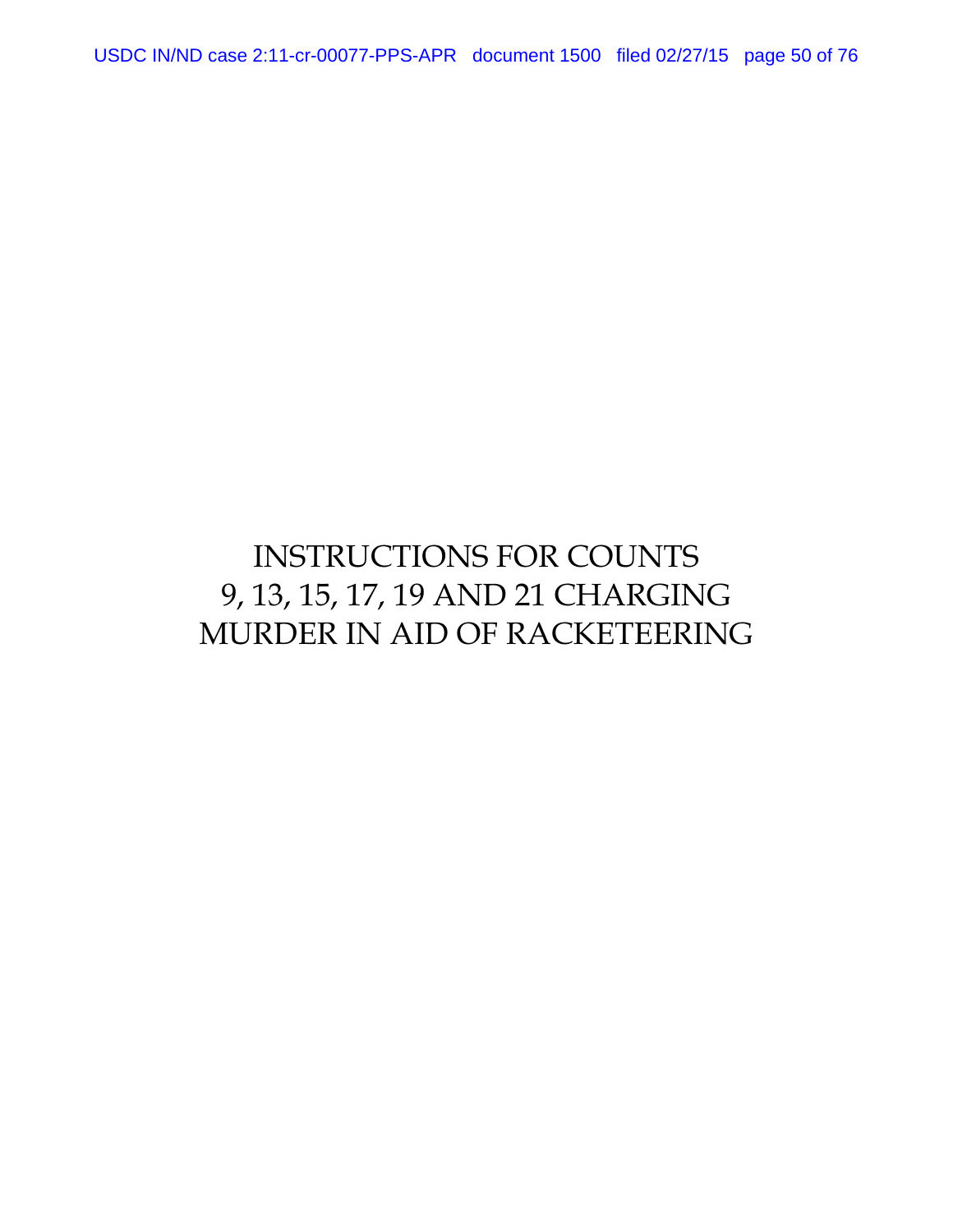Count Nine charges the defendant with the murder of Luis Ortiz in aid of racketeering. Count Thirteen charges the defendant with the murder of Michael Sessum in aid of racketeering. Count Fifteen charges the defendant with the murder of Miguel Mejias in aid of racketeering. Count Seventeen charges the defendant with the murder of Harris Brown in aid of racketeering. Count Nineteen charges the defendant with the murder of Miguel Colon in aid of racketeering. Count Twenty-One charges the defendant with the murder of Latroy Howard in aid of racketeering.

To sustain the charge of murder in aid of racketeering activity, the government must prove each of the five following elements beyond a reasonable doubt:

First, that the Imperial Gangsters were an enterprise;

Second, that the Imperial Gangsters enterprise engaged in "racketeering activity" as that term is defined earlier in these instructions;

Third, that the Imperial Gangsters enterprise affected interstate commerce;

Fourth, that the defendant committed the murder of the victim in the count you are considering; and

Fifth, that the defendant's purpose in committing the murder was to maintain or increase his position in the Imperial Gangsters enterprise.

If you find from your consideration of all the evidence that the government has proved each of these elements beyond a reasonable doubt for the count you are considering, then you should find the defendant guilty of the count you are considering.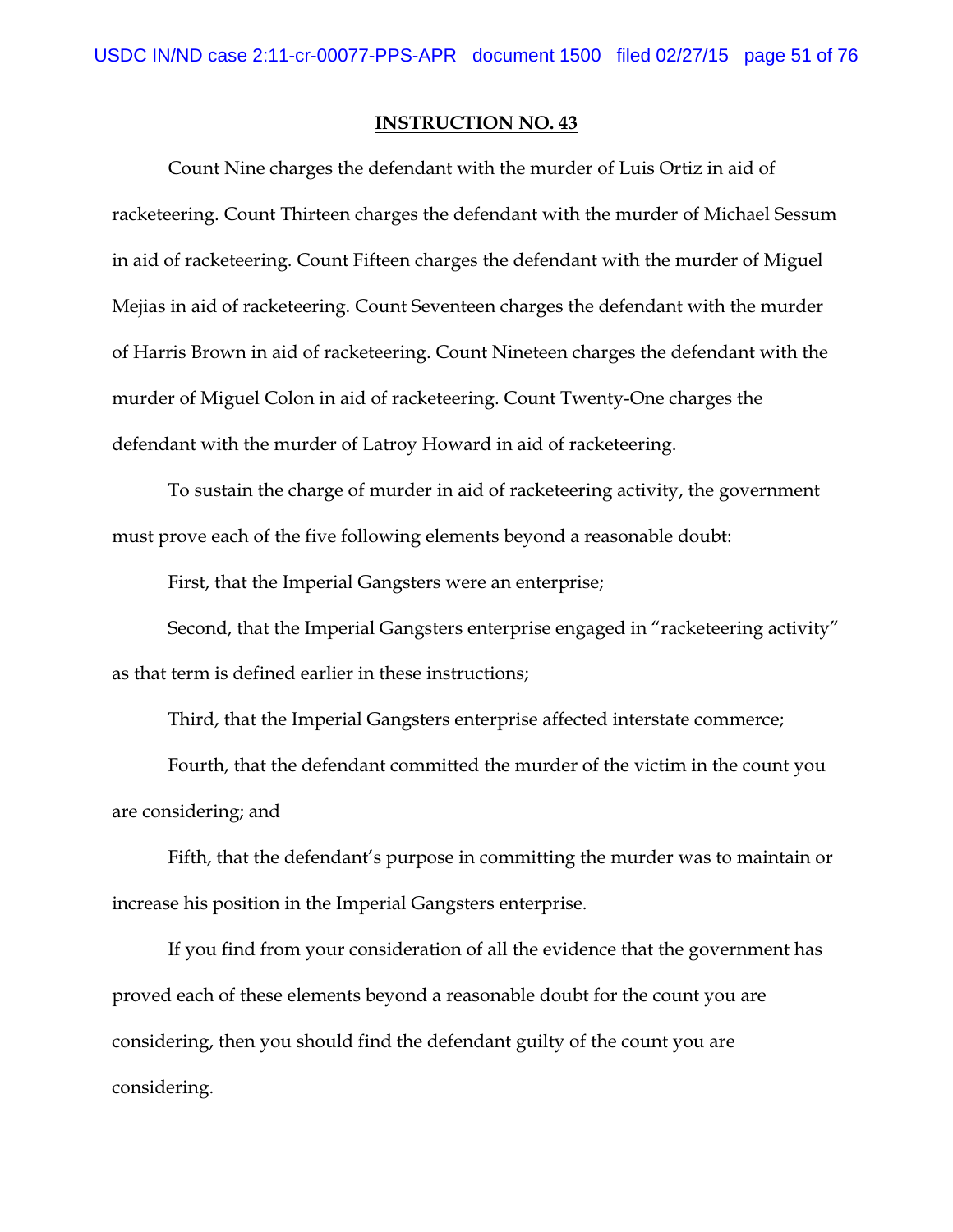If, on the other hand, you find from your consideration of all the evidence that the government has failed to prove any one of these elements beyond a reasonable doubt for the count you are considering, then you should find the defendant not guilty of the count you are considering.

*United States v. Martin Anaya*, 2:10-cr-00109 RL (Instruction 47 in Court's Instructions, Docket Entry #596, at page 56); *see also*, *United States v. Kamahele*, 748 F.3d 984, 1007 (10th Cir. 2014); *United States v. Umaña*, 750 F.3d 320, 334-35 (4th Cir. 2014), cert. petition pending; *United States v. Hinojosa*, 463 Fed. Appx. 432, 449 (5th Cir. 2012); *United States v. Persico*, 645 F.3d 85, 105 (2d Cir. 2011), cert. denied, *DeRoss v. United States*, 132 S. Ct. 593 (2011), and *Persico v. United States*, 2012 U.S. LEXIS 1795 (Feb. 27, 2012); *United States v. Banks*, 514 F.3d 959, 964 (9th Cir. 2008); *United States v. Nascimento, 491 F.3d 25, 31-32 (1st Cir. 2007).*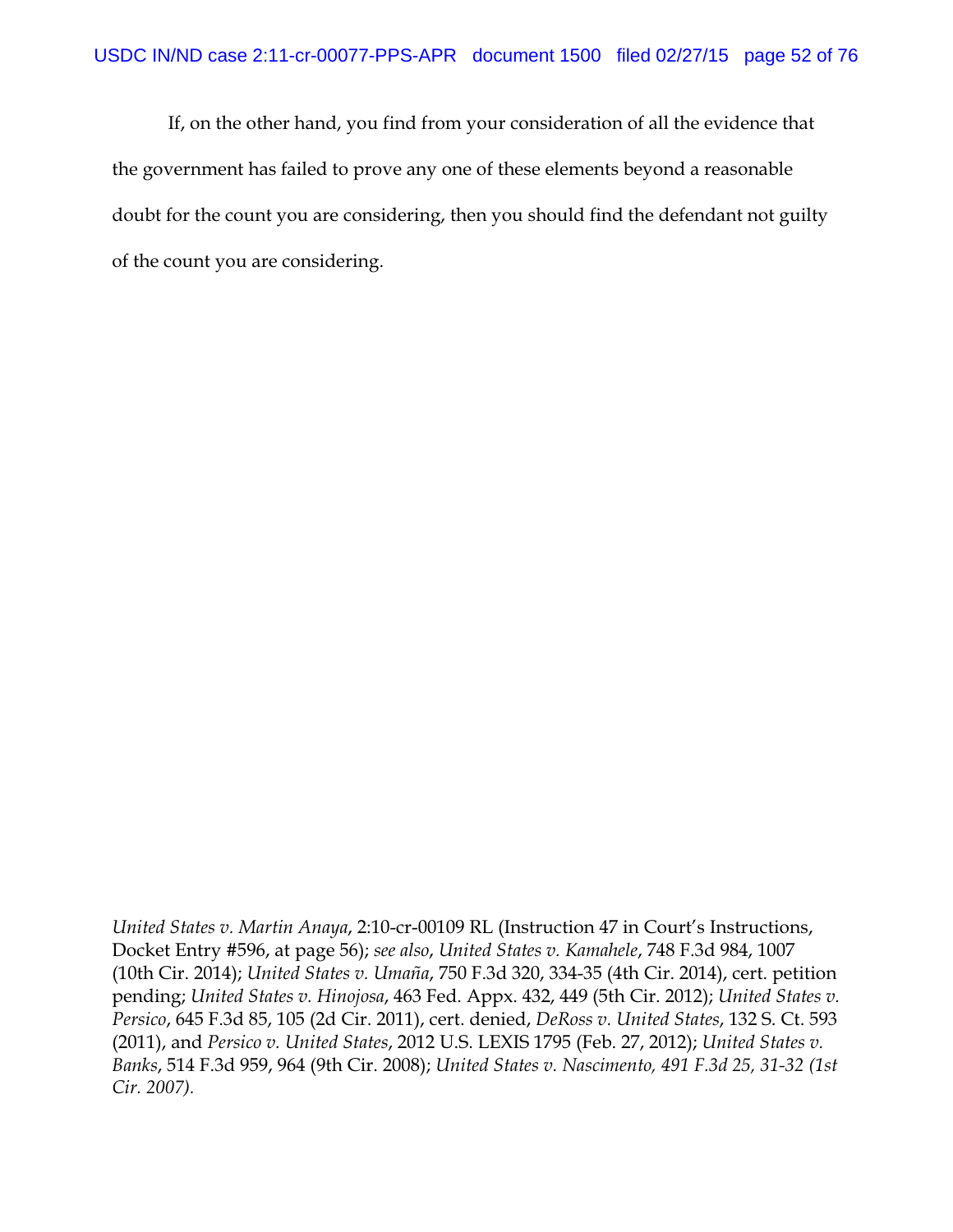I have already instructed you as to what the terms "murder" under Indiana law, "enterprise," "racketeering activity" and "interstate commerce" mean when I instructed you on Count One, and each of those instructions apply here as well.

United States v. Martin Anaya, 2:10-cr-00109 RL (Instruction No. 48 in Court's Instructions, Docket Entry #596, at page 57) (modified).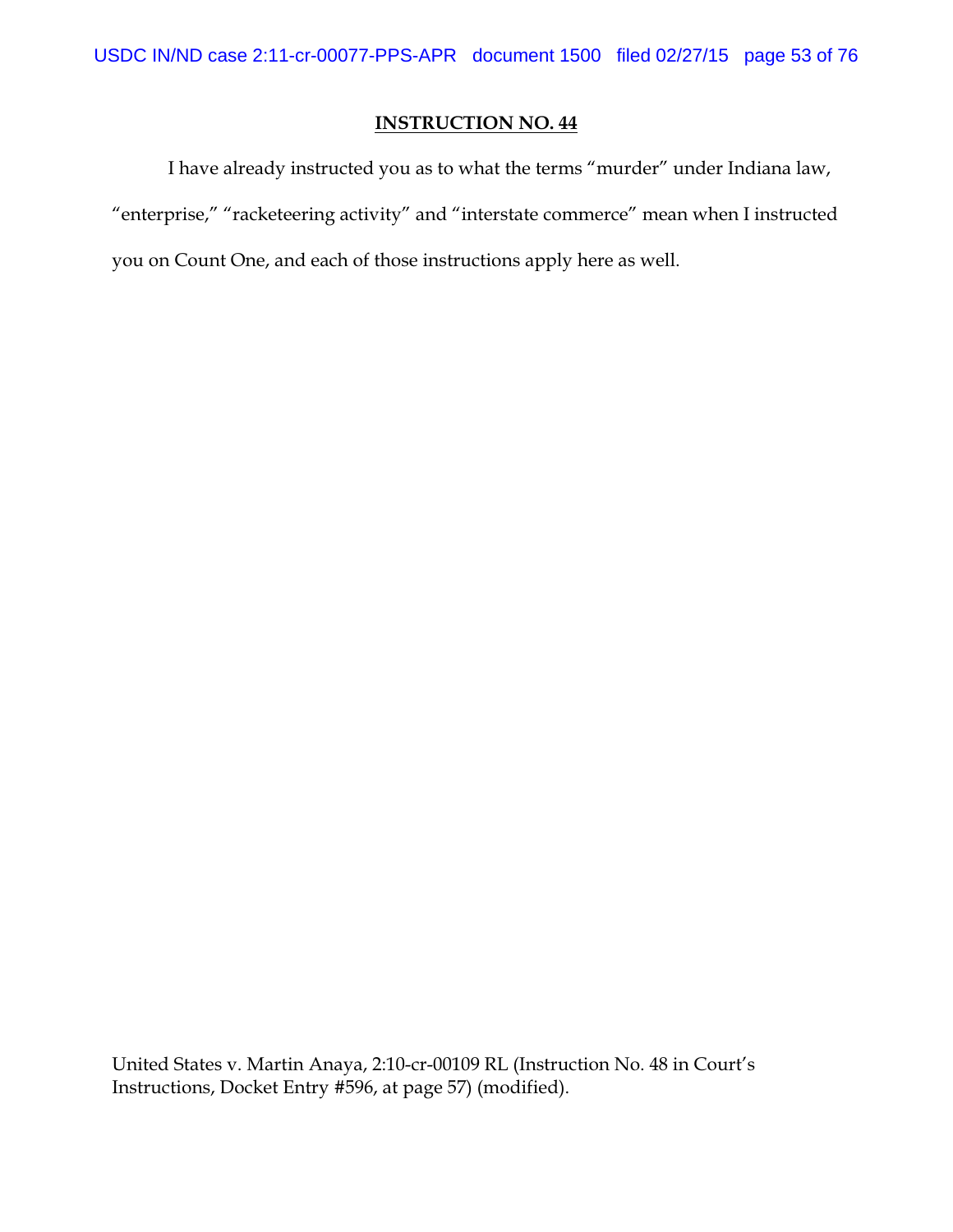For the purpose of each of Counts Nine, Thirteen, Fifteen, Seventeen, Nineteen, and Twenty-One, the government must prove beyond a reasonable doubt for the count you are considering that at least one of the defendant's purposes in committing the crime of violence was to maintain or increase position in the Imperial Gangsters enterprise.

In determining whether one of the defendant's purposes was to "maintain" or "increase" his position in the enterprise, you should give those words their ordinary meaning.

The government does not have to prove that the defendant's sole or principal motive in committing the murder was to maintain or increase position in the Imperial Gangsters enterprise. It is sufficient if you find that the defendant committed a murder because he knew it was expected of him by reason of his membership in the Imperial Gangsters enterprise or that he committed it in furtherance of that membership.

United States v. Martin Anaya, 2:10-cr-00109 RL (Instruction No. 50 in Court's Instructions, Docket Entry #596, at page 59) (modified); *see United States v. DeSilva*, 505 F.3d 711, 715-16 (7th Cir. 2007).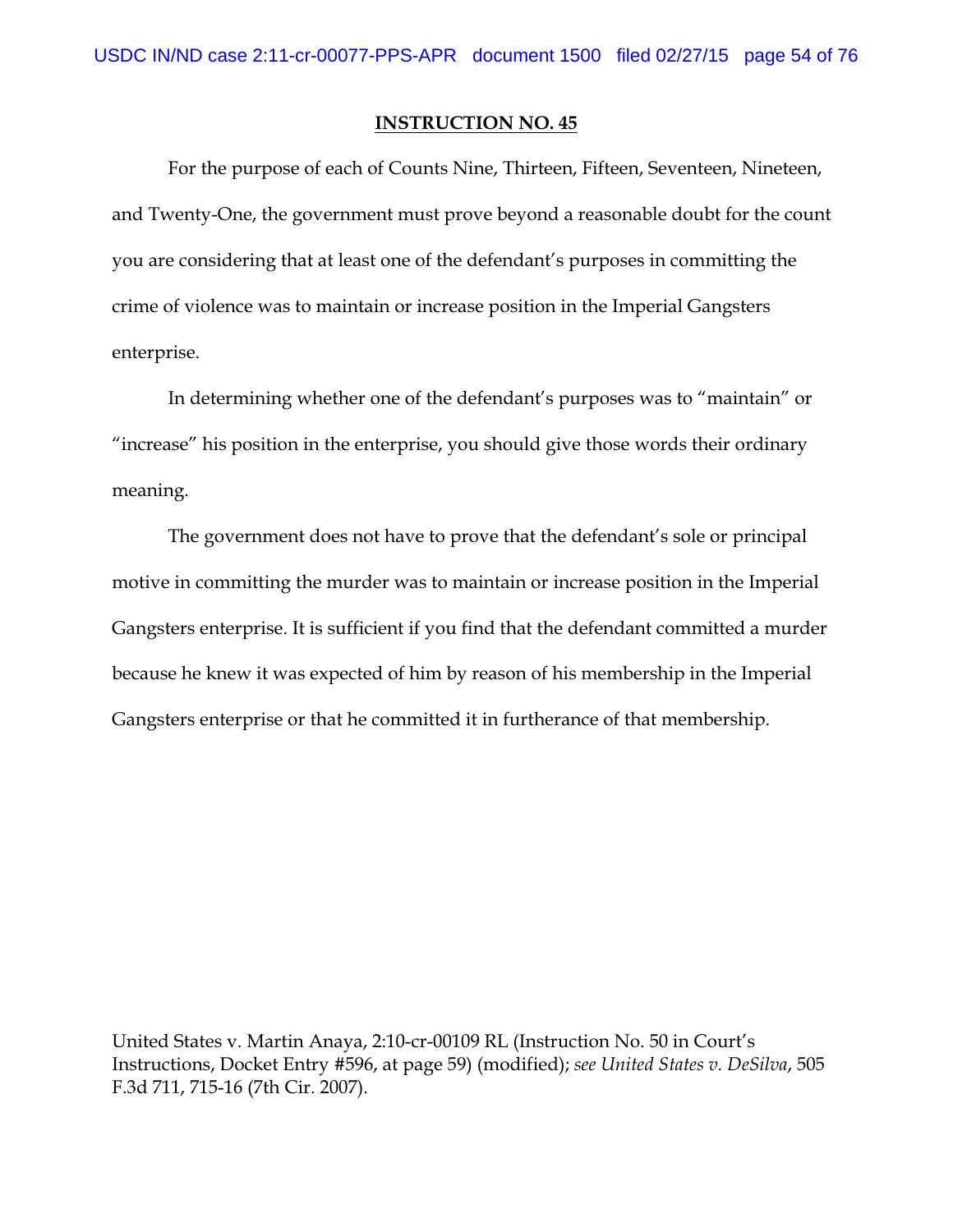USDC IN/ND case 2:11-cr-00077-PPS-APR document 1500 filed 02/27/15 page 55 of 76

# INSTRUCTIONS FOR COUNTS 23, 27 AND 29 CHARGING ATTEMPTED MURDER IN AID OF RACKETEERING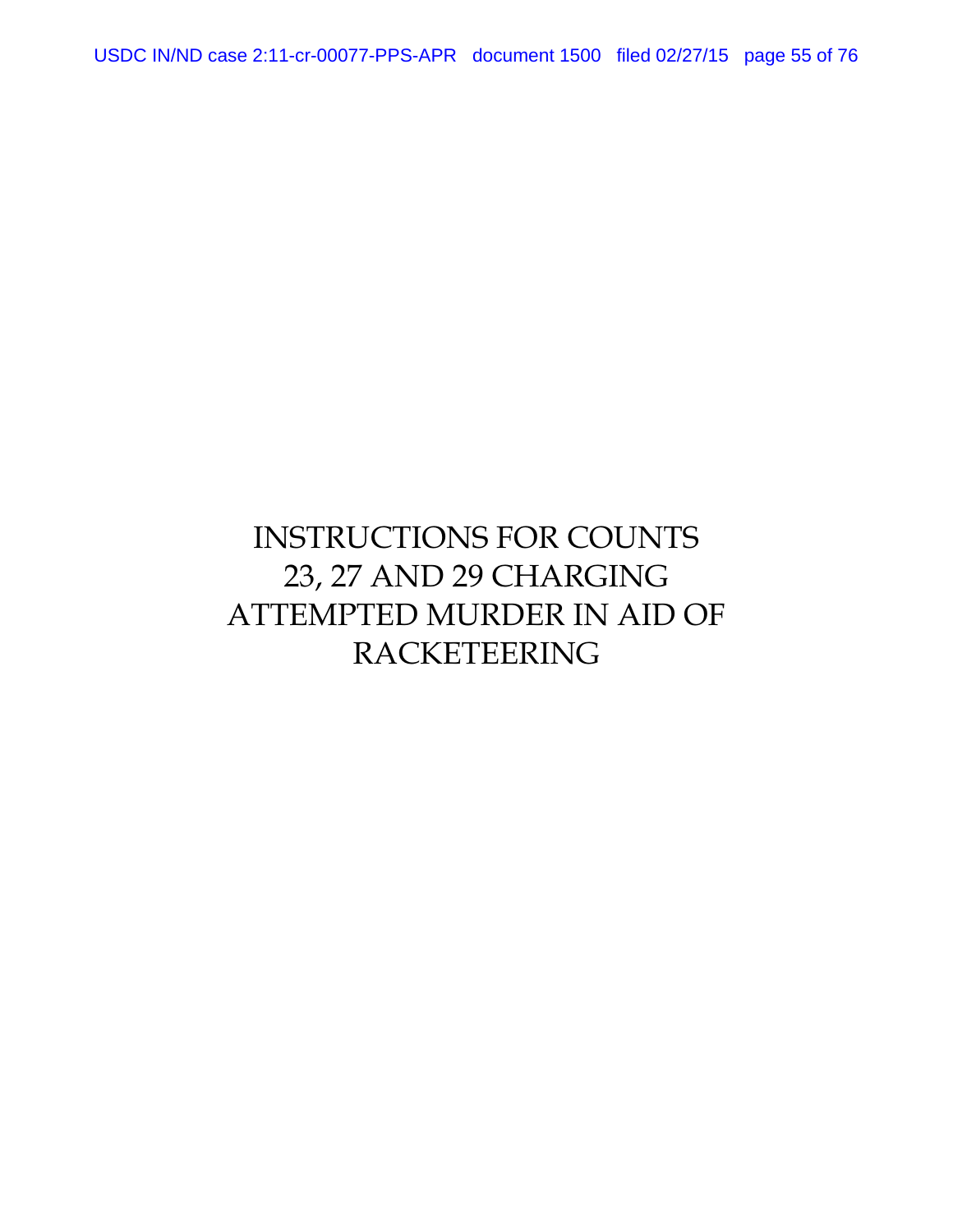Counts Twenty-Three, Twenty-Seven, and Twenty-Nine charge the defendant with attempted murder in aid of racketeering.

To sustain the charge of attempted murder in aid of racketeering, the

government must prove each of the five following elements beyond a reasonable doubt:

First, that the Imperial Gangsters were an enterprise;

Second, that the Imperial Gangsters enterprise engaged in "racketeering activity" as that term is defined earlier in these instructions;

Third, that the Imperial Gangsters enterprise affected interstate commerce;

Fourth, that the defendant committed the attempted murder as charged in the count that you are considering; and

Fifth, that the defendant's purpose in committing the attempted murder was to maintain or increase his position in the Imperial Gangsters enterprise.

If you find from your consideration of all the evidence that the government has proved each of these elements beyond a reasonable doubt, then you should find the defendant guilty of the count you are considering.

If, on the other hand, you find from your consideration of all the evidence that the government has failed to prove any one of these elements beyond a reasonable doubt, then you should find the defendant not guilty of the count you are considering.

*United States v. Phillips*, 239 F.3d 829, 845 (7th Cir. 2001); United States v. Martin Anaya, 2:10-cr-00109 RL (Instruction No. 47 in Court's Instructions, Docket Entry #596, at page 56) (modified from Murder in Aid of Racketeering).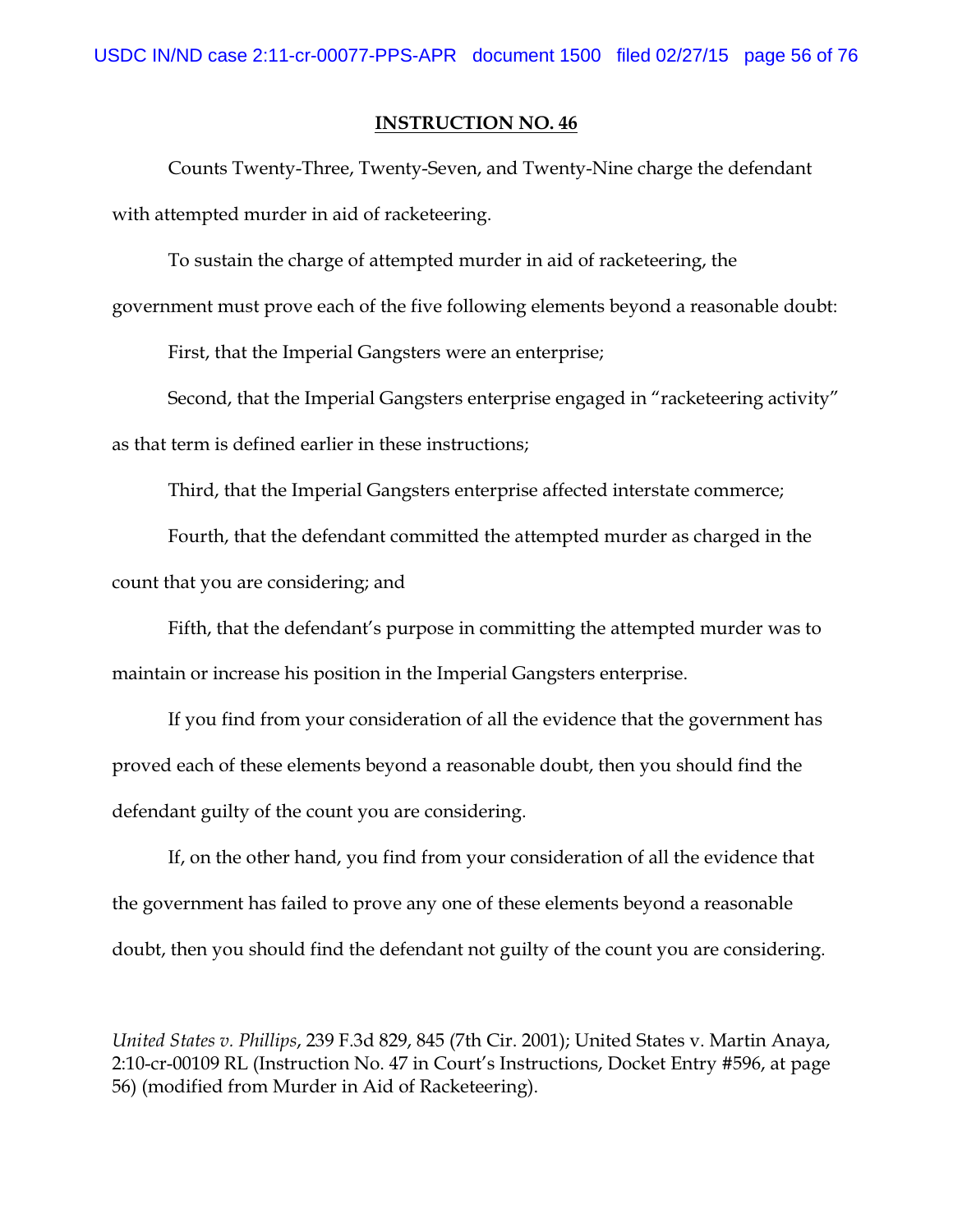I have already instructed you as to what the terms "murder" under Indiana law, "enterprise," "racketeering activity" and "interstate commerce" mean when I instructed you on Count One, and each of those instructions apply here as well.

United States v. Martin Anaya, 2:10-cr-00109 RL (Instruction No. 48 in Court's Instructions, Docket Entry #596, at page 57) (modified).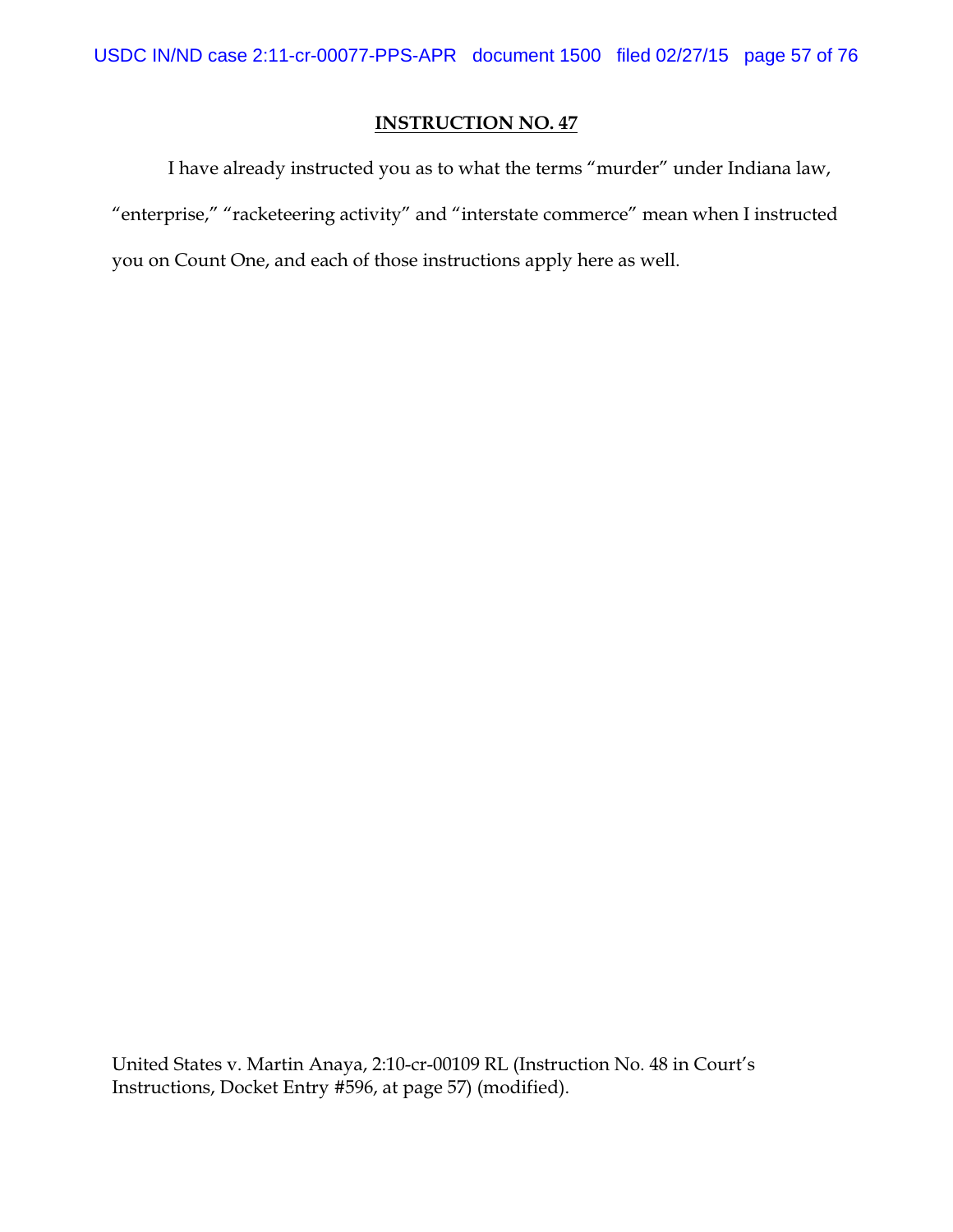For the purpose of Counts Twenty-Three, Twenty-Seven, and Twenty-Nine, the government must prove beyond a reasonable doubt, for each count you are considering, that at least one of the defendant's purposes in committing the crime of violence you are considering was to maintain or increase position in the Imperial Gangsters enterprise. I have instructed you regarding this element in Instruction Number 45 as it relates to Counts Nine, Thirteen, Fifteen, Seventeen, Nineteen, and Twenty-One which charge murder in aid of racketeering, and that instruction applies here as well.

United States v. Martin Anaya, 2:10-cr-00109 RL (Instruction No. 50 in Court's Instructions, Docket Entry #596, at page 59) (modified); *see United States v. DeSilva*, 505 F.3d 711, 715-16 (7th Cir. 2007).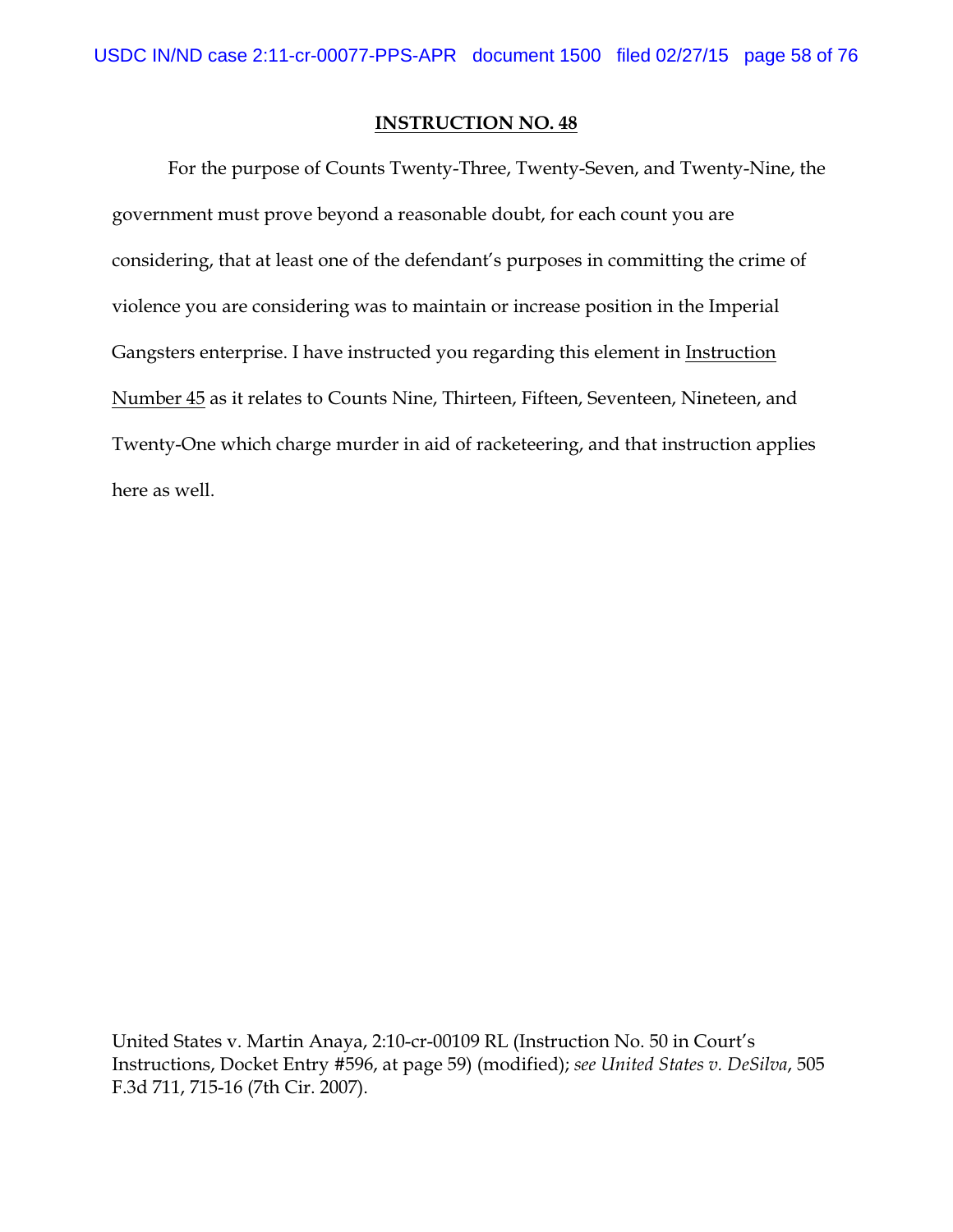For the purpose of Counts Twenty-Three, Twenty-Seven, and Twenty-Nine, and as I have already instructed you previously, under Indiana law, a person commits the offense of attempted murder when the person:

(1) acting with the specific intent to kill the victim;

(2) did point a firearm at the victim and shoot at the victim;

(3) which was conduct constituting a substantial step toward the commission

of the intended crime of killing the victim.

Under Indiana law, a person aids, induces, or causes attempted murder when the person:

(1) knowingly or intentionally;

(2) aided another person when the other person was engaged, or induced or

caused another person to engage;

(3) in conduct that constituted a substantial step toward killing of an individual;

(4) and both persons acted with the specific intent to kill that individual.

Indiana Criminal Code Sections 35-41-5-1(a) and 35-42-1-1 (Attempted Murder) and 35-41-2-4 (Aiding, Inducing or Causing Attempted Murder); *Indiana Pattern Jury Instructions Criminal Instruction No. 2.01(a)* (Attempted Murder) and *No. 2.11(a)* (Aiding, Inducing, or Causing Attempted Murder); United States v. Martin Anaya, 2:10-cr-00109 RL (Instruction 51 in Court's Instructions, Docket Entry #596, at page 61) (modified).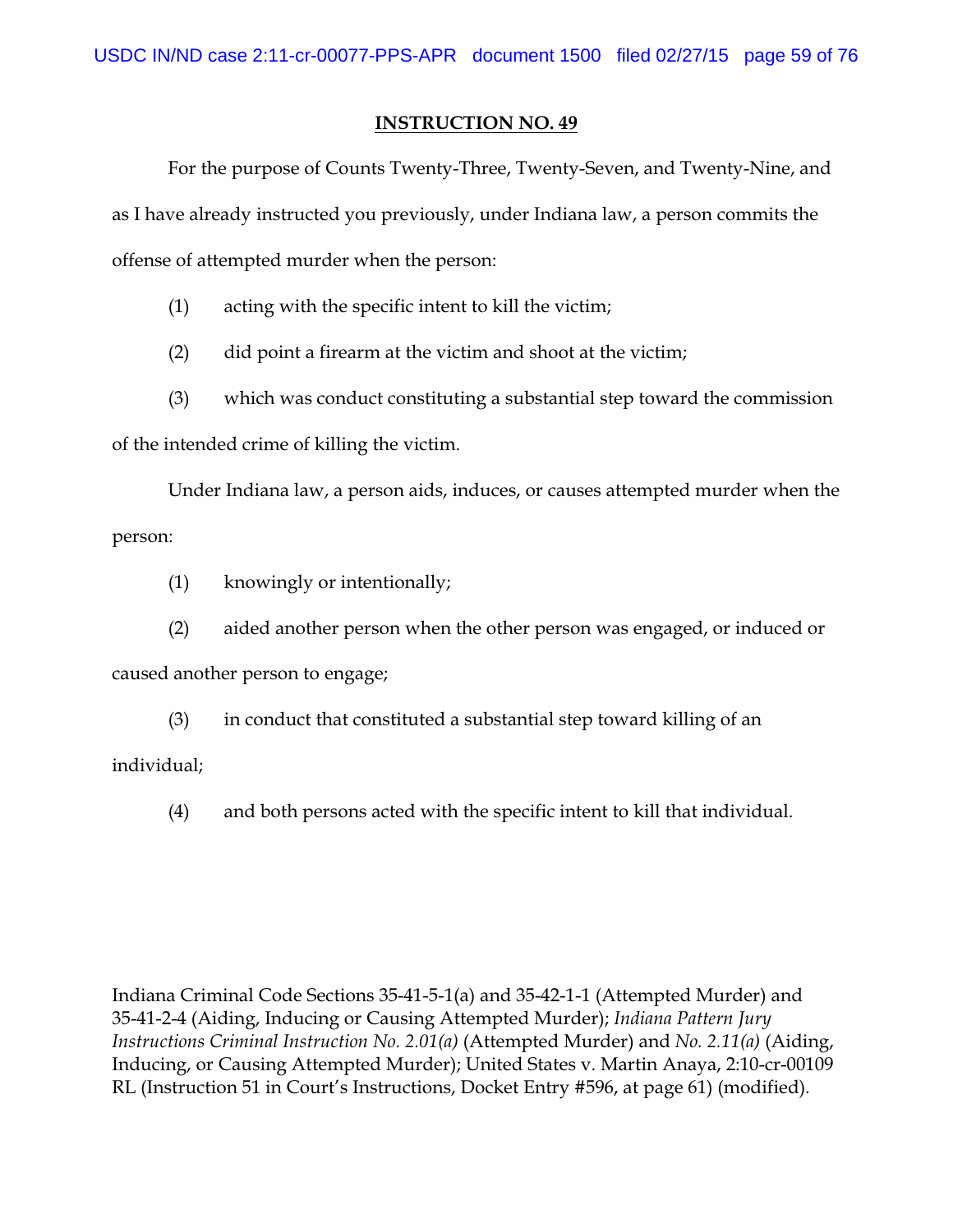When a person intends to kill another person, or to aid or cause someone else to kill another person, and in addition attempts to kill a different person, or aids or causes the attempted killing of a different person, his intent is transferred from the person to whom it was directed to the person whose killing was attempted, and he may be found guilty of the Attempted Murder, or Aiding, Inducing, or Causing the Attempted Murder of the person whose killing was attempted.

*Indiana Pattern Jury Instructions Criminal Instruction No. 9.05a* - Transferred Intent.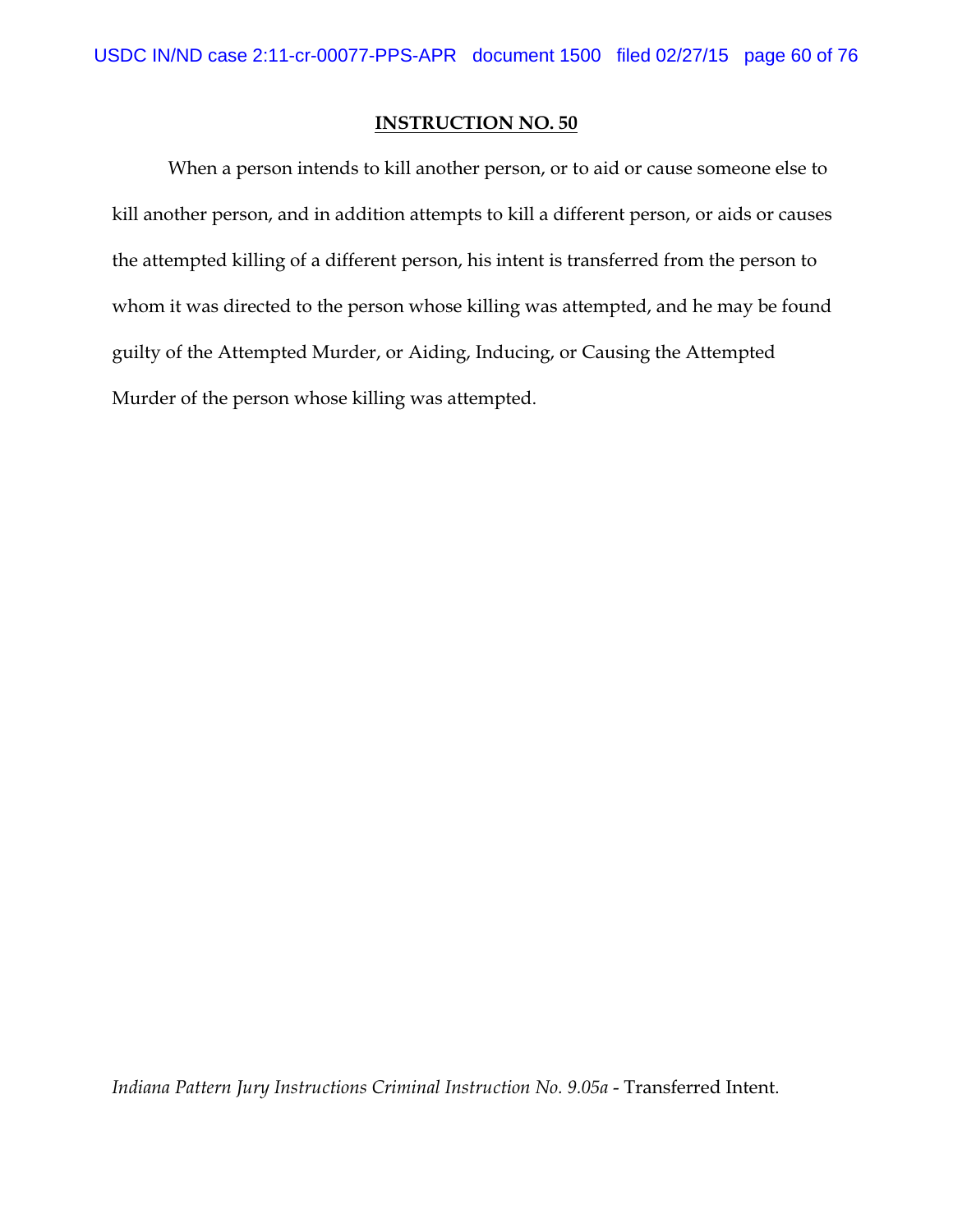# INSTRUCTIONS FOR COUNTS 24, 28 AND 30 CHARGING DISCHARGE, CARRY, OR USE OF A FIREARM DURING AND IN RELATION TO A CRIME OF VIOLENCE (ATTEMPTED MURDER)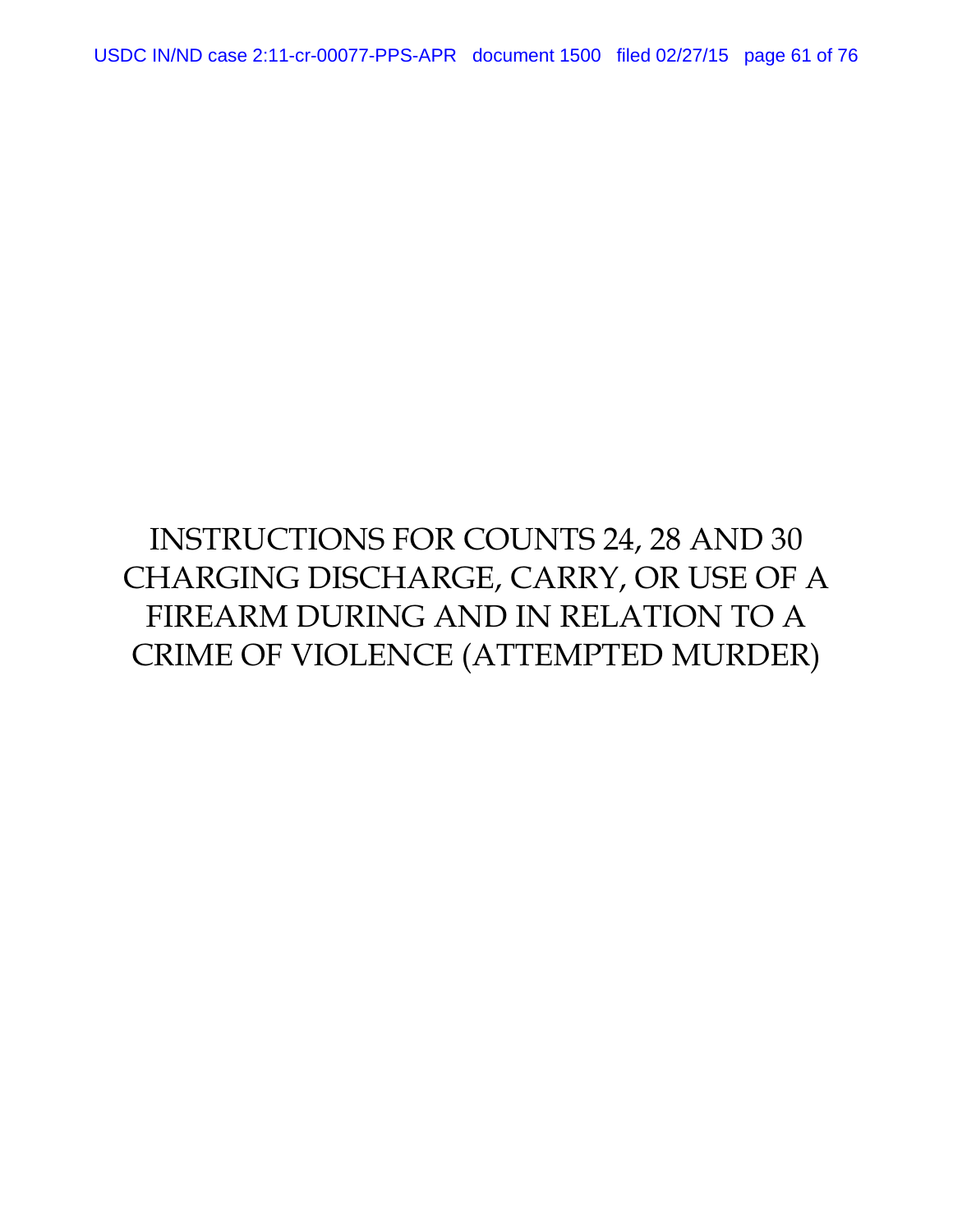Count Twenty-Four charges the defendant with knowingly discharging, carrying, or using a firearm during and in relation to a crime of violence, namely, attempted murder in aid of racketeering as set forth in Count Twenty-Three. Count Twenty-Eight charges the defendant with knowingly discharging, carrying, or using a firearm during and in relation to a crime of violence, namely, attempted murder in aid of racketeering as set forth in Count Twenty-Seven. Count Thirty charges the defendant with knowingly discharging, carrying, or using a firearm during and in relation to a crime of violence, namely, attempted murder in aid of racketeering as set forth in Count Twenty-Nine.

In order for you to find the defendant guilty of Counts Twenty-Four, Twenty-Eight or Thirty, the government must prove, for each, both of the following elements beyond a reasonable doubt:

1. The defendant committed the crime of attempted murder in aid of racketeering as charged in the count referenced in the count you are considering; and

2. He knowingly discharged, used, or carried a firearm during and in relation to such crime.

If you find from your consideration of all the evidence that the government has proved each of these elements beyond a reasonable doubt as to the charge you are considering, then you should find the defendant guilty of that charge.

If, on the other hand, you find from your consideration of all the evidence that the government has failed to prove any one of these elements beyond a reasonable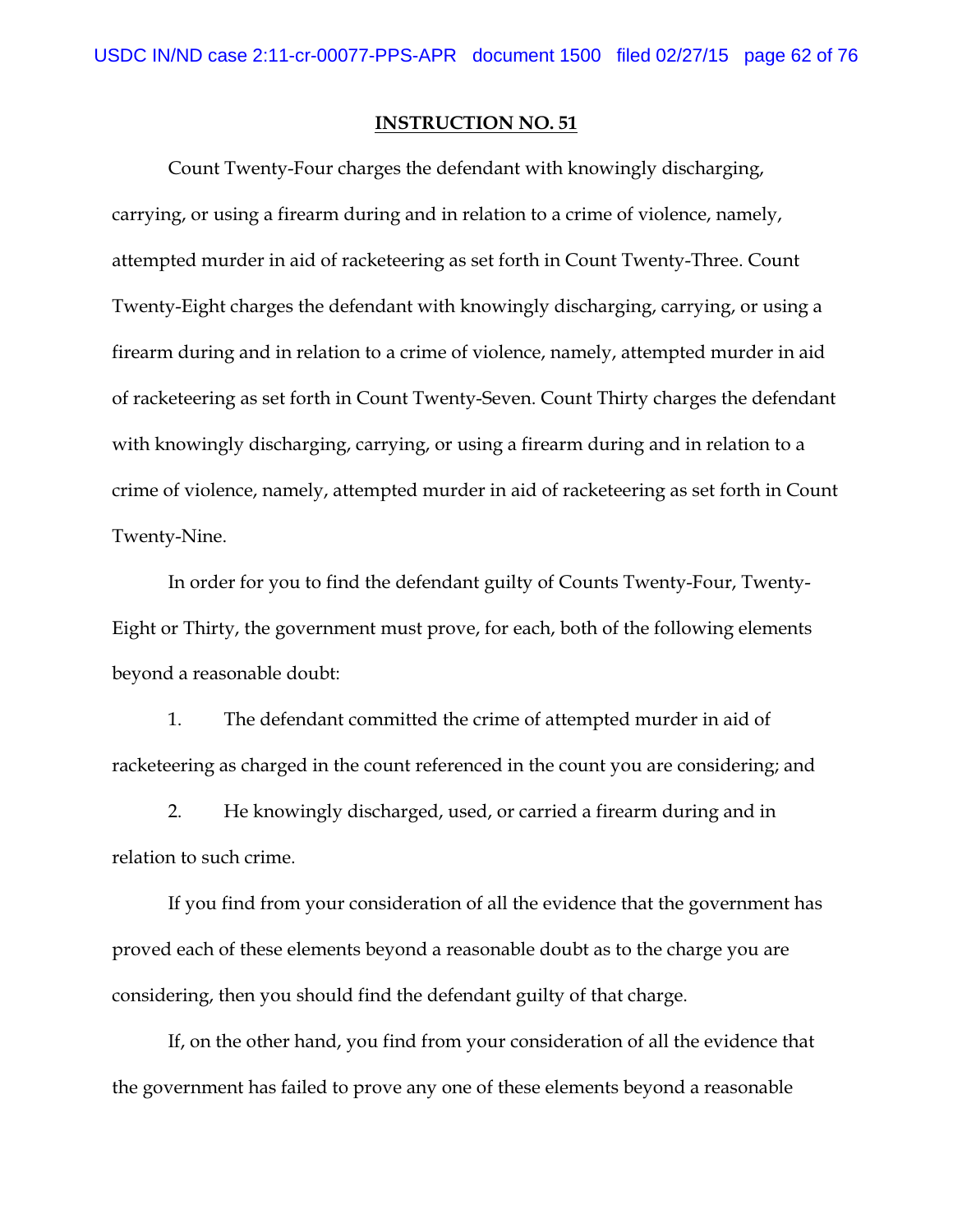doubt as to the charge you are considering, then you should find the defendant not guilty of that charge.

*Alleyne v. United States*, \_\_ U.S. \_\_, 133 S.Ct. 2151 (2013) (enhancements for brandishing and discharging a firearm must be proved beyond a reasonable doubt to a jury); *7th Circuit Pattern Jury Instructions*, 18 U.S.C. § 924(c)(1)(A) (Using or Carrying a Firearm During and in relation to a Crime of Violence - Elements) (modified).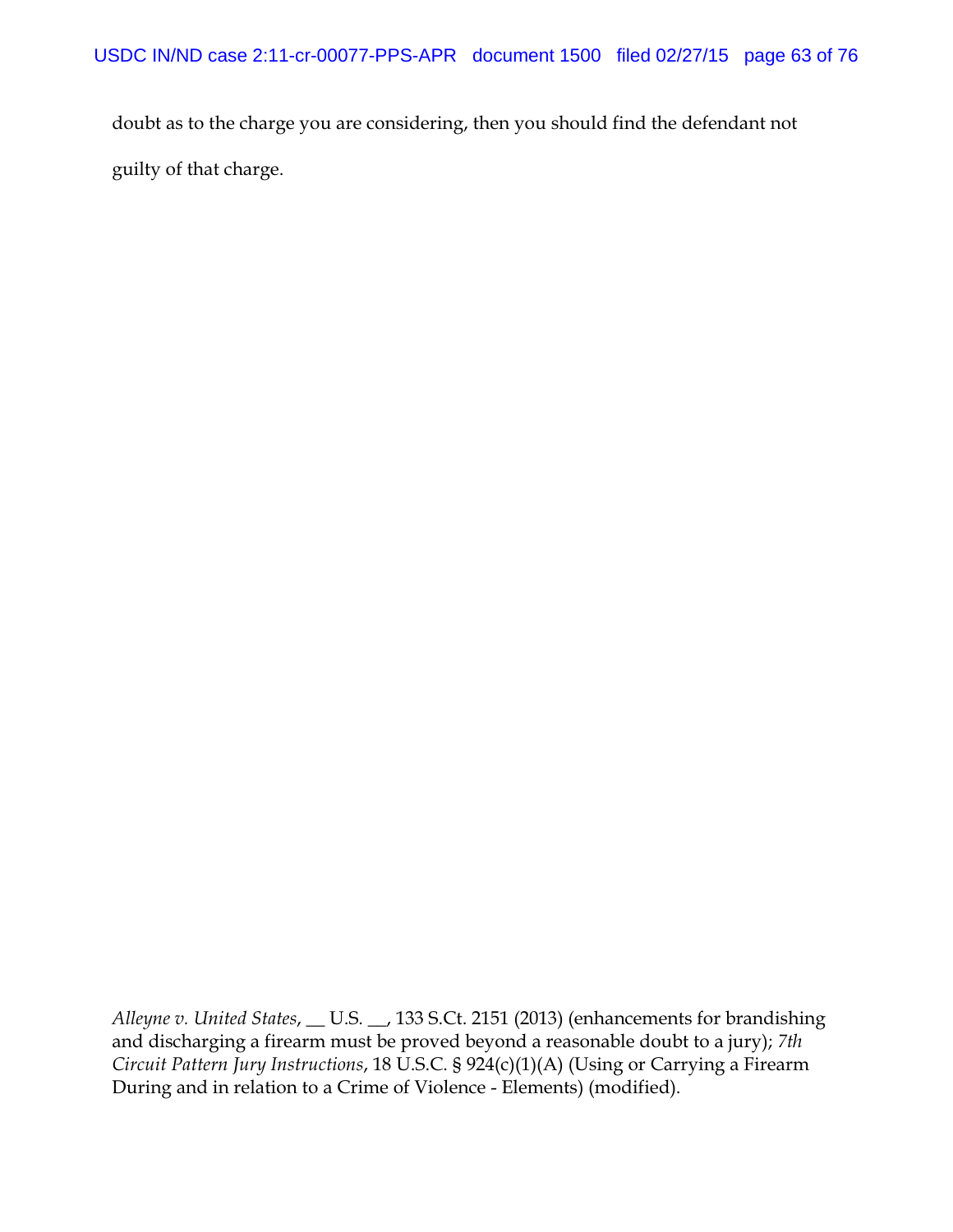Counts Twenty-Four, Twenty-Eight, and Thirty charge the offense of knowingly discharging, carrying, or using a firearm during and in relation to the crime of attempted murder. The government is not required to prove that the defendant did all three of these acts with a firearm during and in relation to the crime of attempted murder. However, the government is required to prove that the defendant did at least one of these three acts with a firearm during and in relation to the crime of attempted murder. To find that the government has proven this, you must agree unanimously on which particular act with a firearm the defendant did, as well as all of the other elements of the crime charged.

For example, if some of you find that the government has proved beyond a reasonable doubt that the defendant discharged a firearm during and in relation to the crime of attempted murder, and the rest of you were to find that the government has proved beyond a reasonable doubt that the defendant carried a firearm during and in relation to the crime of attempted murder, then there would be no unanimous agreement on which act with the firearm the government has proved. On the other hand, if all of you were to find that the government has proved beyond a reasonable doubt that the defendant discharged the firearm during and in relation to the attempted murder, then there would be unanimous agreement.

*7th Circuit Pattern Jury Instructions*, No. 4.04 - Unanimity on Specific Acts; *Alleyne v. United States*, \_\_ U.S. \_\_, 133 S.Ct. 2151 (2013) (enhancements for brandishing and discharging a firearm must be proved beyond a reasonable doubt to a jury).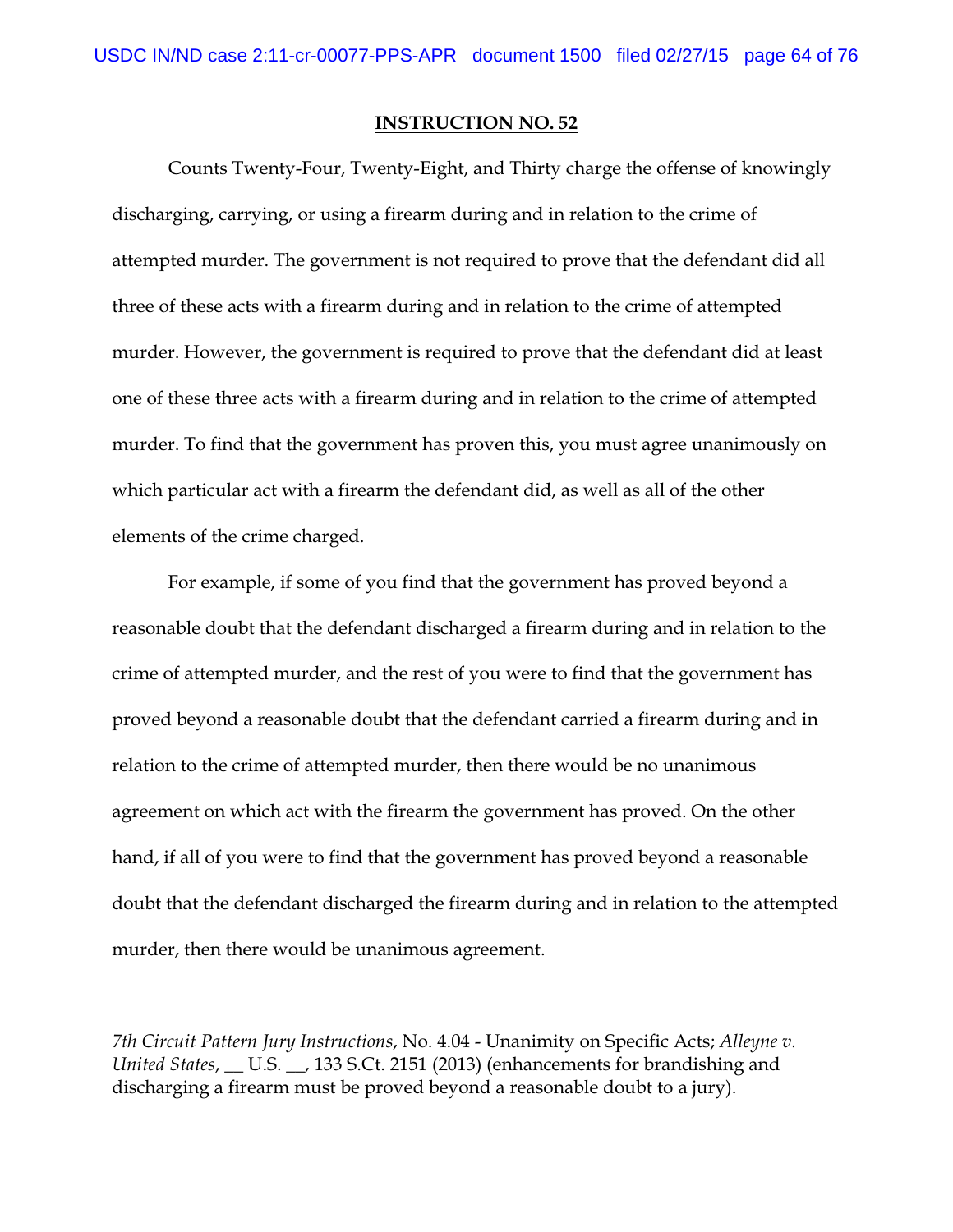A defendant aids, counsels, commands, induces, or procures the commission of the offense only if he knowingly and intentionally assists another's use or carrying of a firearm during and in relation to a crime of violence. This requires the government to prove the following beyond a reasonable doubt:

1. The defendant knew, either before or during the crime, of another person's use or carrying of a firearm; and,

2. The defendant intentionally facilitated the use or carrying of the firearm once so informed.

A person who merely aids the underlying offense knowing that a firearm would be used or carried does not aid, counsel, command, induce, or procure the commission of the offense charged in the count you are considering.

If you find from your consideration of all the evidence that the government proved both of these elements beyond a reasonable doubt, then you should find the defendant guilty of the count you are considering.

If, on the other hand, you find from your consideration of all the evidence that the government failed to prove either of these elements beyond a reasonable doubt, then you should find the defendant not guilty of the count you are considering.

*7th Circuit Pattern Jury Instructions*, 18 U.S.C. § 924(c) (1)(A) (Using or Carrying a Firearm During and in Relation to a Crime of Violence or Drug Trafficking Crime -- Accountability Theory Elements).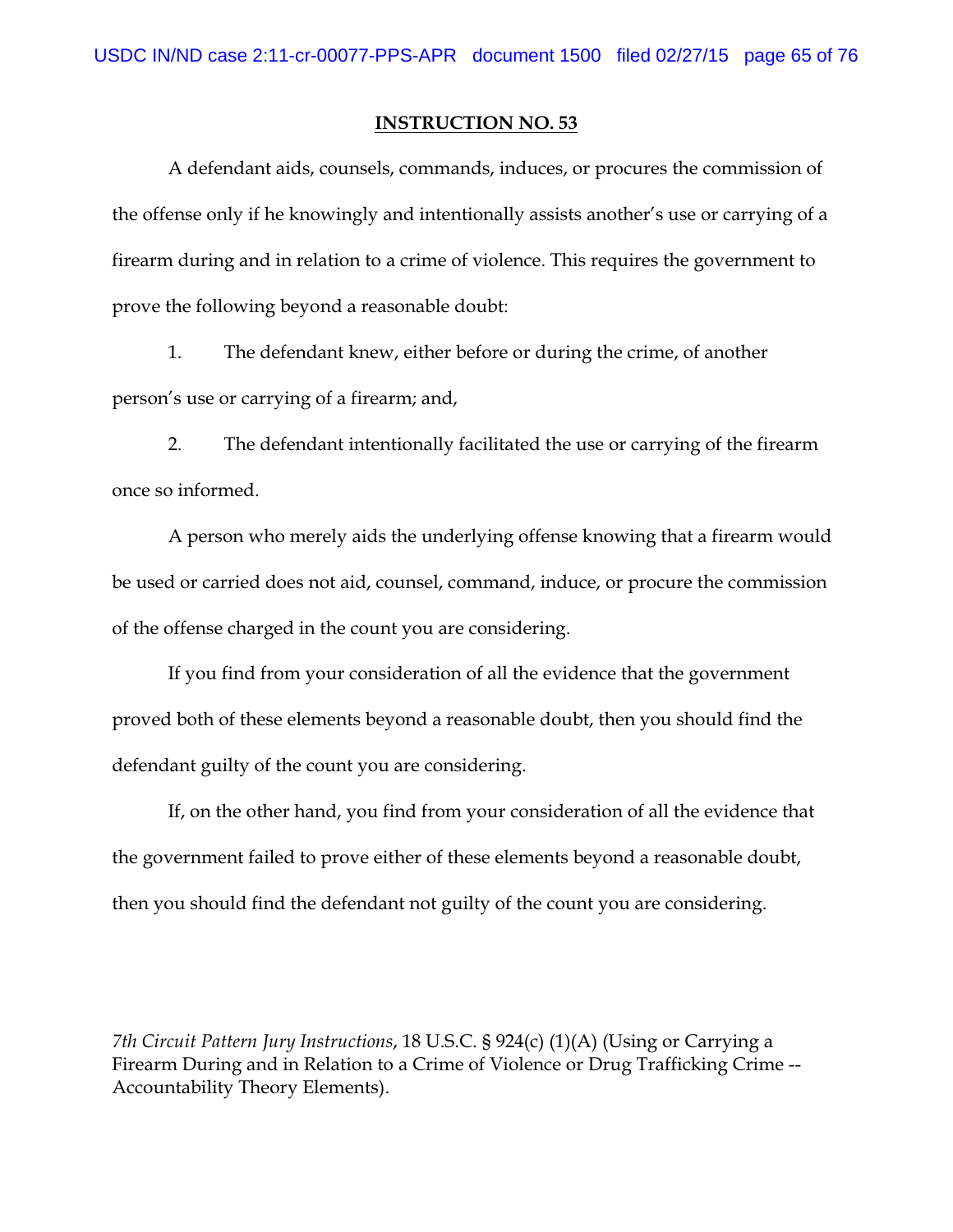USDC IN/ND case 2:11-cr-00077-PPS-APR document 1500 filed 02/27/15 page 66 of 76

## **INSTRUCTION NO. 54**

A person "carries" a firearm when he knowingly transports it on his person or in a vehicle or container.

*7th Circuit Pattern Jury Instructions*, 18 U.S.C. § 924(c) (Definition of "Carry").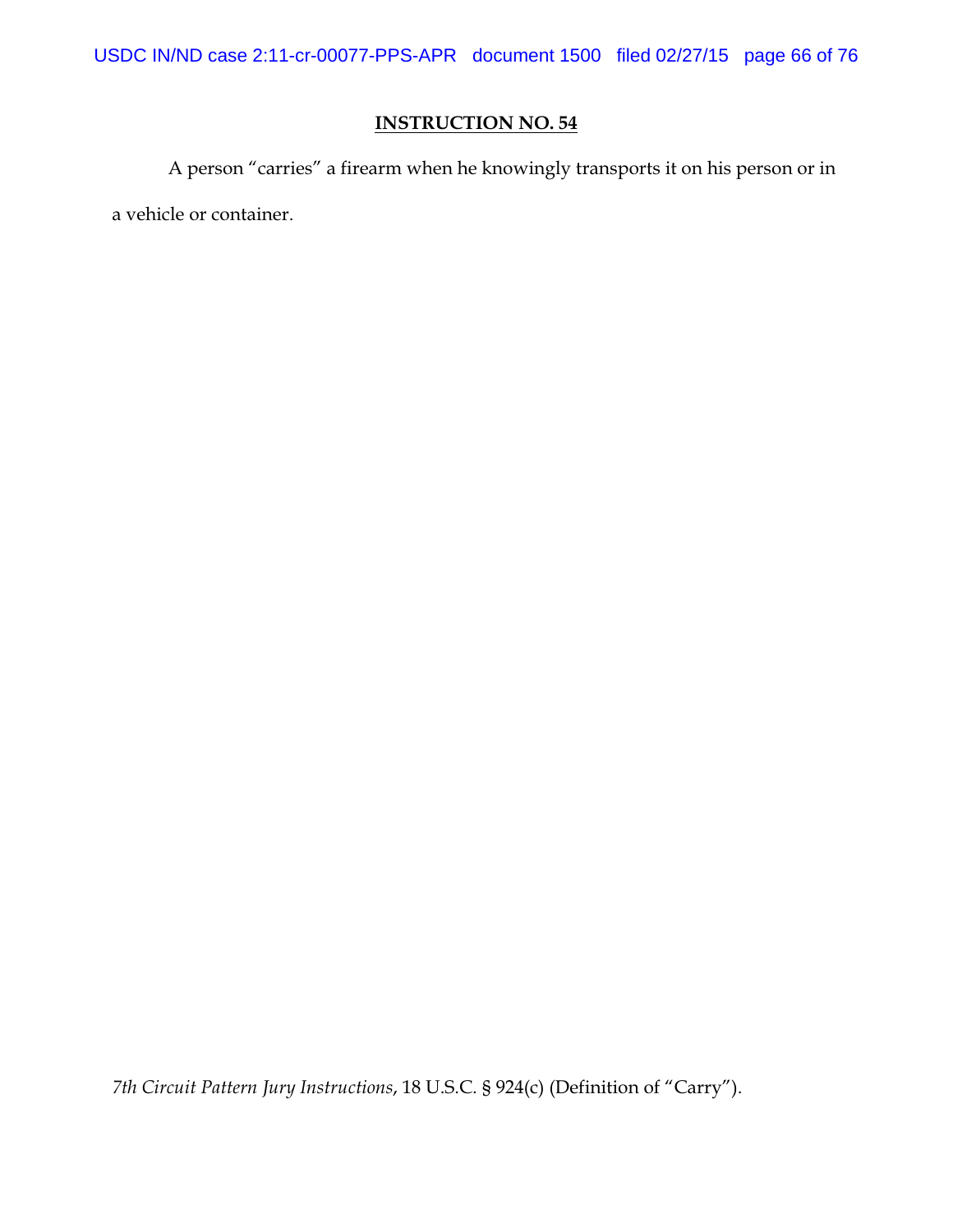For purposes of Twenty-Four, Twenty-Eight, and Thirty, the term "use" means the "active employment" of a firearm. The term is not limited to use as a weapon, and includes brandishing, displaying, bartering, striking with, firing, and attempting to fire a firearm. A defendant's reference to a firearm calculated to bring about a change in the circumstances of the offense constitutes "use" during and in relation to a crime. However, mere possession or storage of a firearm, at or near the site of the crime, drug proceeds or paraphernalia is not enough to constitute use of that firearm.

*7th Circuit Pattern Jury Instructions*, 18 U.S.C. Section 924(c)(1)(A) (Definition of "Use").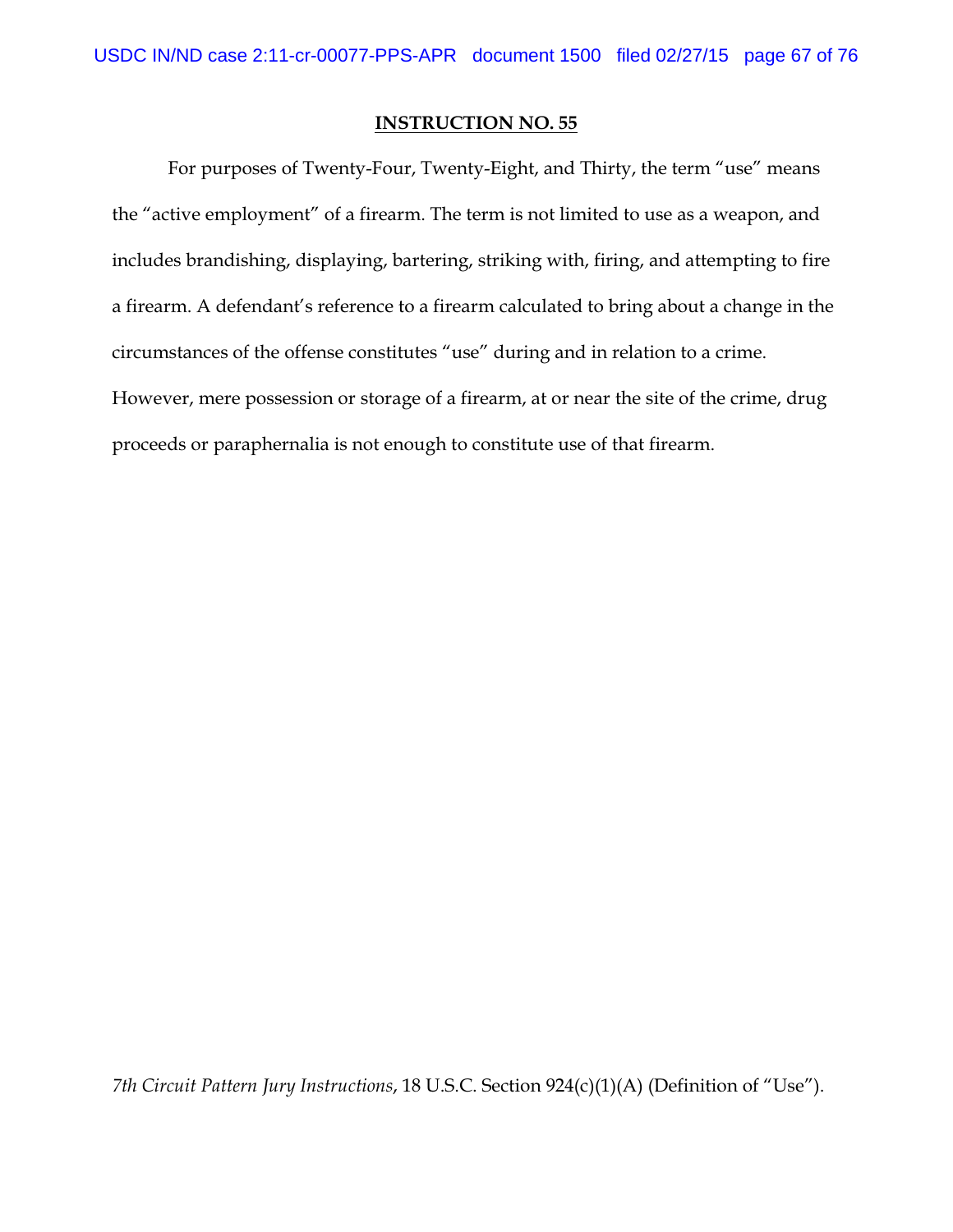For purposes of Counts Twenty-Four, Twenty-Eight, and Thirty, "during" means at any point within the offense conduct charged.

*7th Circuit Pattern Jury Instructions*, 18 U.S.C. Section 924(c) (Definition of "During").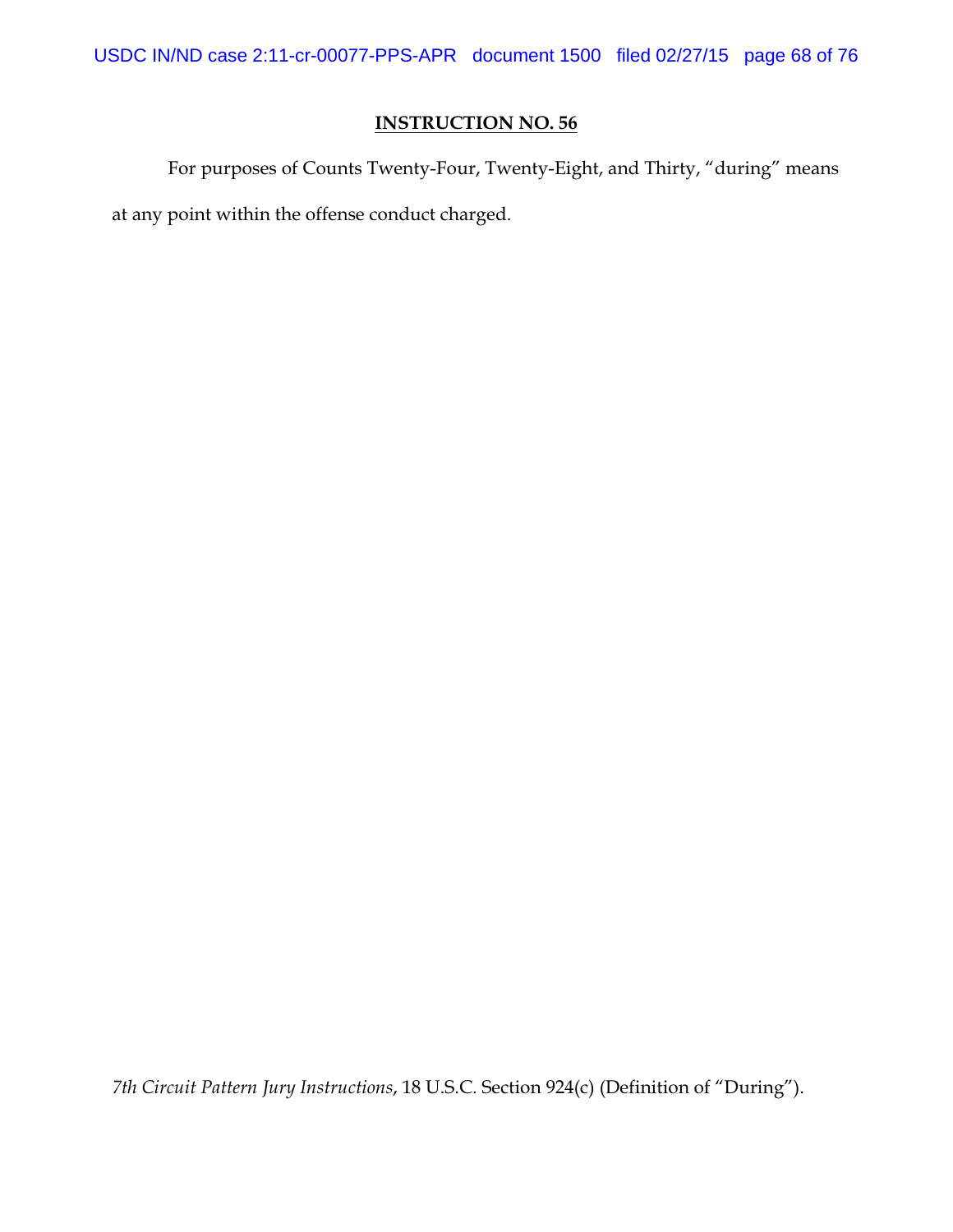A person uses a firearm "in relation to" a crime if there is a connection between the use of the firearm and the crime of violence. The firearm must have some purpose or effect with respect to the crime; its presence or involvement cannot be the result of accident or coincidence. The firearm must at least facilitate, or have the potential of facilitating, the crime.

7th Circuit Pattern Jury Instructions, 18 U.S.C. Section 924(c) (Definition of "In Relation to").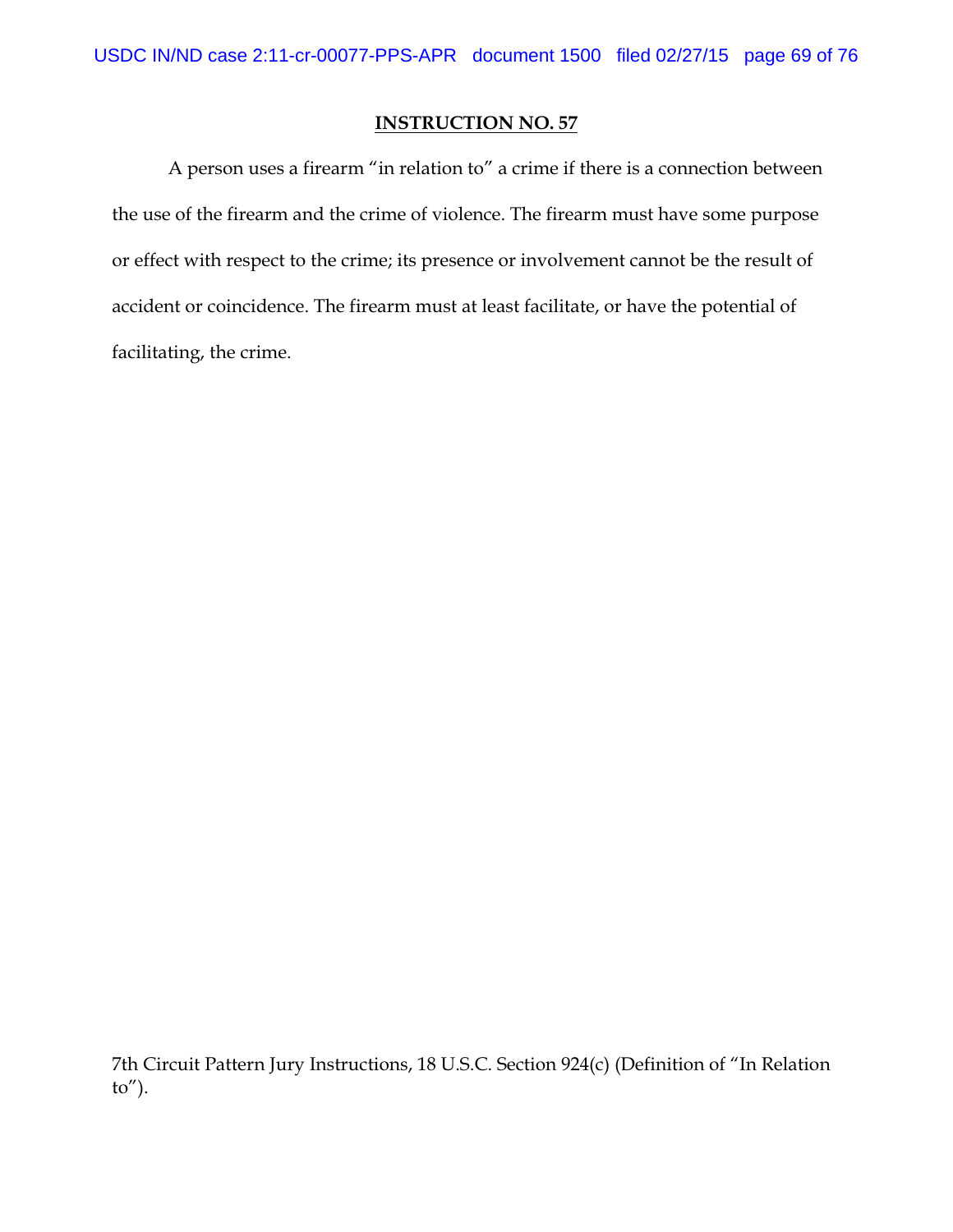USDC IN/ND case 2:11-cr-00077-PPS-APR document 1500 filed 02/27/15 page 70 of 76

# FINAL INSTRUCTIONS AND SPECIAL VERDICT FORM INSTRUCTIONS FOR COUNTS 1 AND 2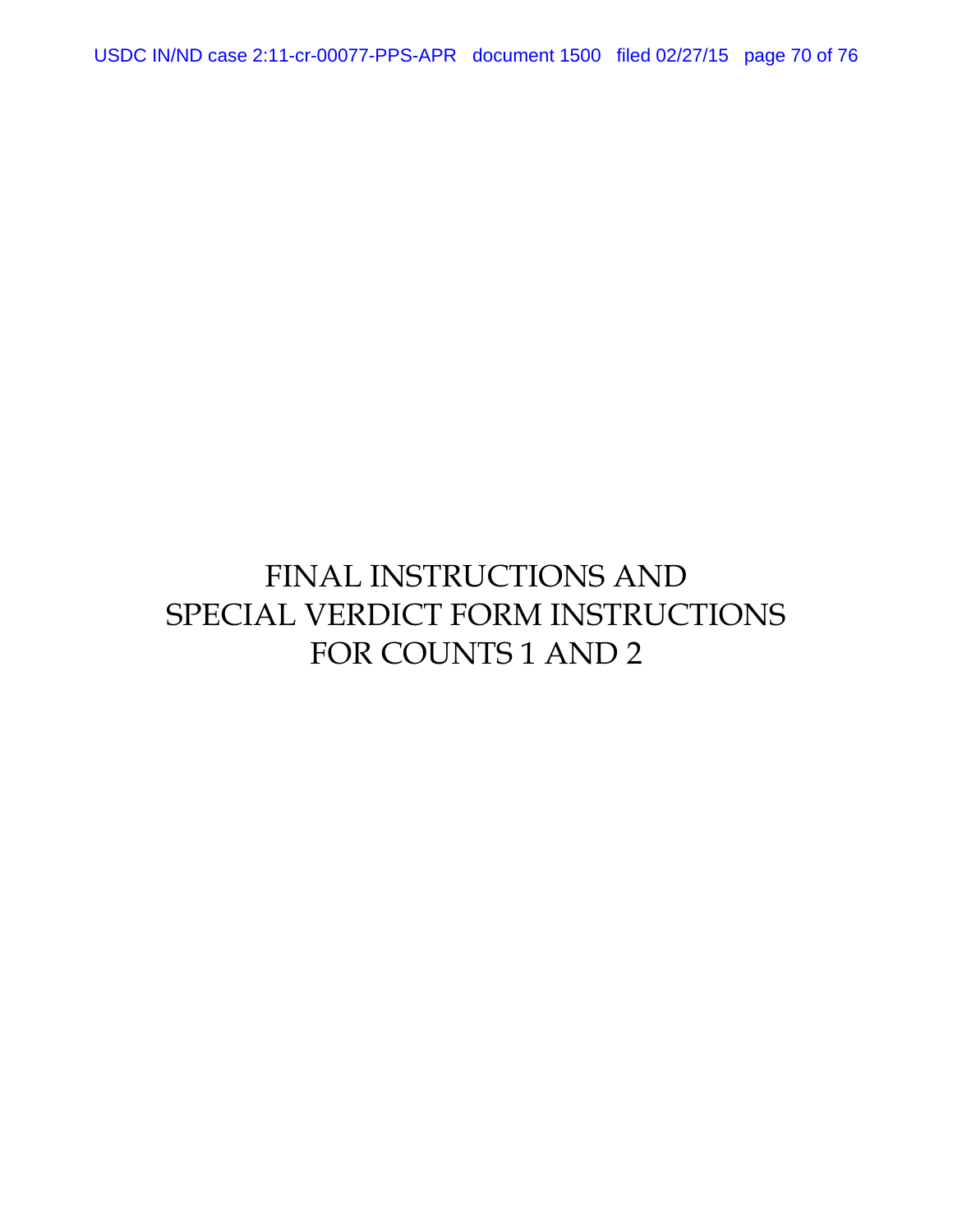Once you are all in the jury room, the first thing you should do is choose a foreperson. The foreperson should see to it that your discussions are carried on in an organized way and that everyone has a fair chance to be heard. You may discuss the case only when all jurors are present.

Once you start deliberating, do not communicate about the case or your deliberations with anyone except other members of your jury. You may not communicate with others about the case or your deliberations by any means. This includes oral or written communication, as well as any electronic method of communication, like your phones, computers, or on the Internet, or any other method of communication.

If you need to communicate with me while you are deliberating, send a note through the court security officer. The note should be signed by the foreperson or by one or more members of the jury. To have a complete record of this trial, it is important that you do not communicate with me except by a written note. I may have to talk to the lawyers about your message, so it may take me some time to get back to you. You may continue your deliberations while you wait for my answer. Please be advised that transcripts of trial testimony are not available to you. You must rely on your collective memory of the testimony.

If you send me a message, do not include the breakdown of any votes you may have conducted. In other words, do not tell me that you are split 6-6, or 8-4, or whatever your vote happens to be.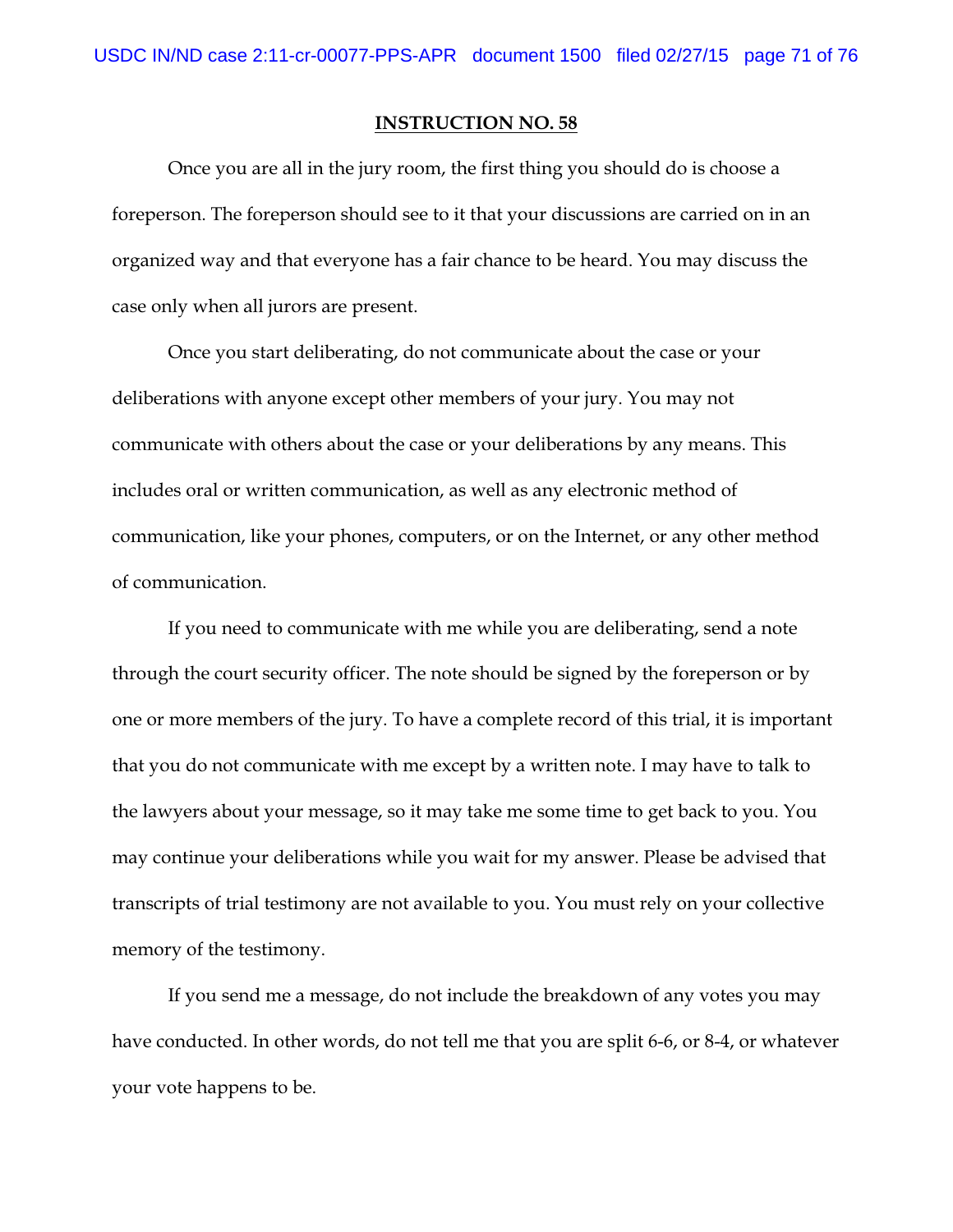*7th Circuit Pattern Jury Instructions*, 7.01 (Jury Deliberations).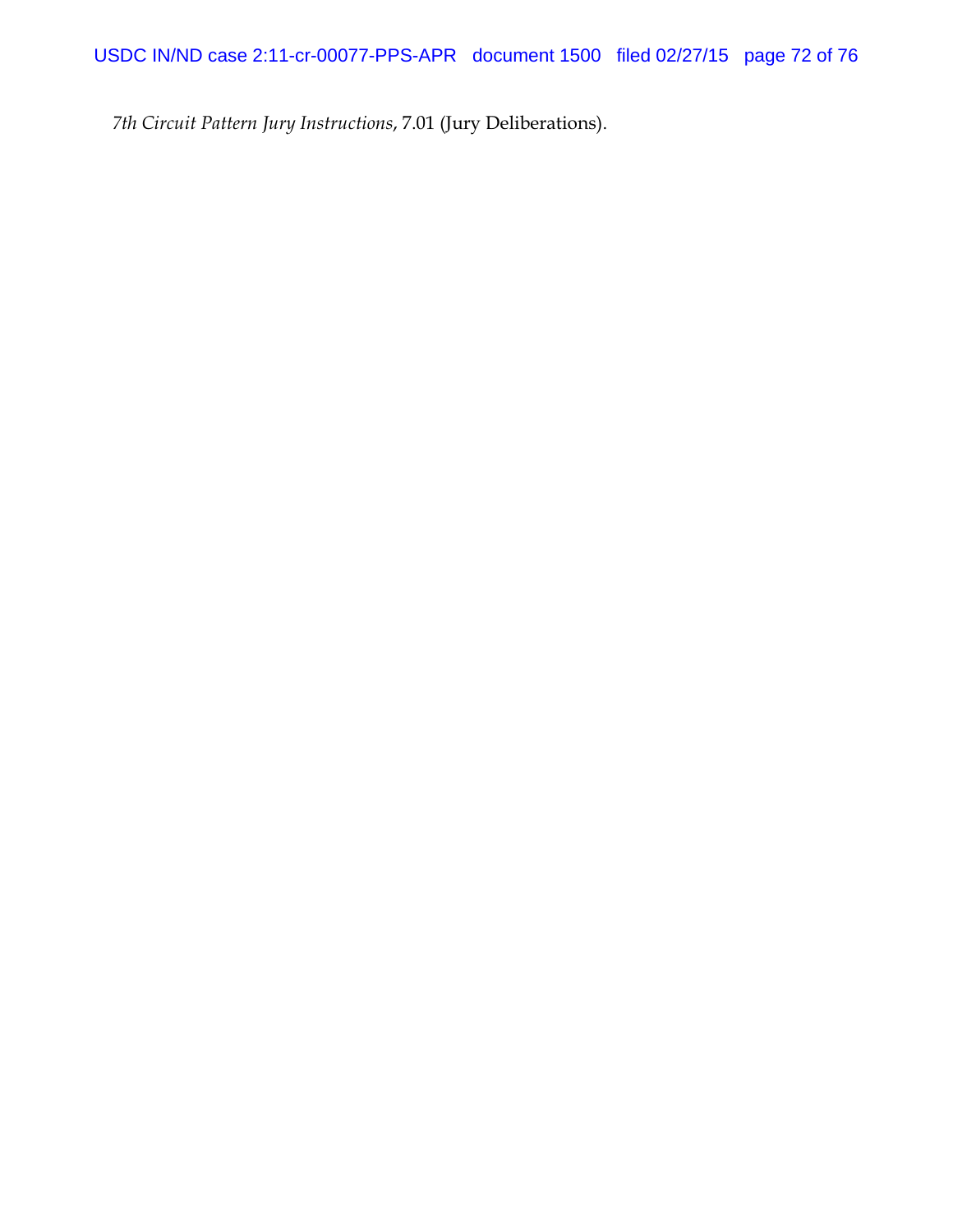Verdict forms have been prepared for you. You will take these forms with you to the jury room.

When you have reached unanimous agreement, your foreperson will fill in, date, and sign the verdict form. Each of you will sign it.

Advise the court security officer once you have reached a verdict. When you come back to the courtroom, I will read the verdict aloud.

*7th Circuit Pattern Jury Instructions*, 7.02 (Verdict Form).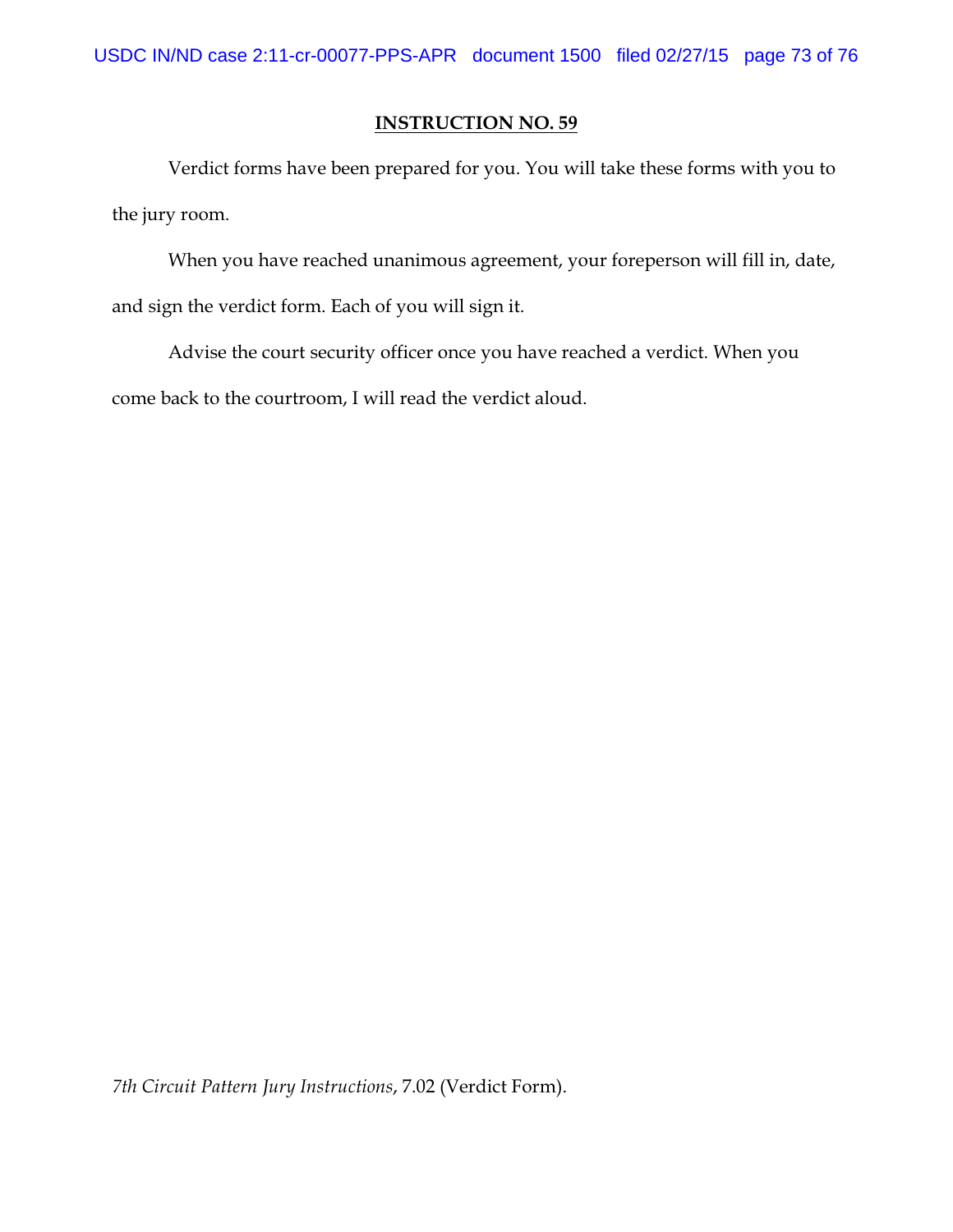After reaching your verdict on Count One, conspiracy to commit racketeering, if you find the defendant guilty, there are additional questions that you will need to consider and indicate your response on the verdict form for the questions relating to Count One.

The fourth superseding indictment alleges that the pattern of racketeering activity includes acts involving murder. If you found the defendant guilty of Count One, as indicated on the verdict form for the defendant, you need to determine whether, as part of the pattern of racketeering activity, the defendant committed the murder of Luis Ortiz, the murder of Michael Sessum, the murder of Miguel Mejias, the murder of Harris Brown, the murder of Miguel Colon, or the murder of Latroy Howard.

The fourth superseding indictment further alleges that the pattern of racketeering activity includes acts involving narcotics trafficking. If you find the defendant guilty of Count One, you need to determine whether as part of the pattern of racketeering activity, he conspired to distribute and possess with intent to distribute the quantities of the drugs listed on the verdict form.

United States v. Martin Anaya, 2:10-cr-00109 RL (Instruction No. 59 in Court's Instructions, Docket Entry #596, at page 71) (modified).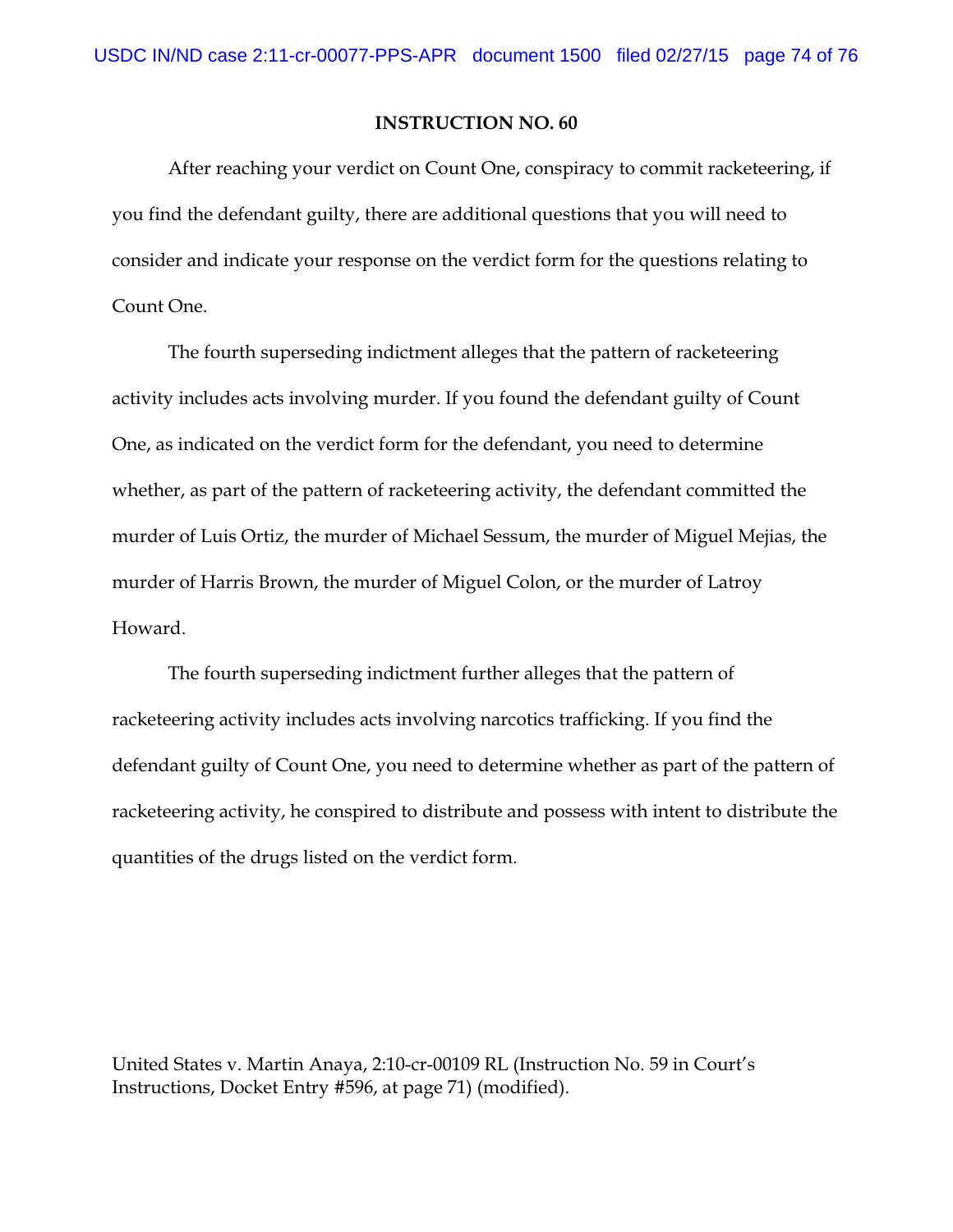If you find the defendant guilty of the offense charged in Count Two, the drug conspiracy, you must then determine the object or objects of the conspiracy that you unanimously find the government has proven the defendant guilty of beyond a reasonable doubt. You will see on the verdict form a question regarding the objects of the conspiracy for you to answer.

You will then see on the verdict form questions concerning the amount of narcotics involved in the offense charged in Count Two. You should consider these questions regarding the quantity of narcotics involved only if you have found that the government has proven the defendant guilty of the offense charged in Count Two.

*7th Circuit Pattern Jury Instructions* (Drug Quantity/Special Verdict Instructions) (modified).